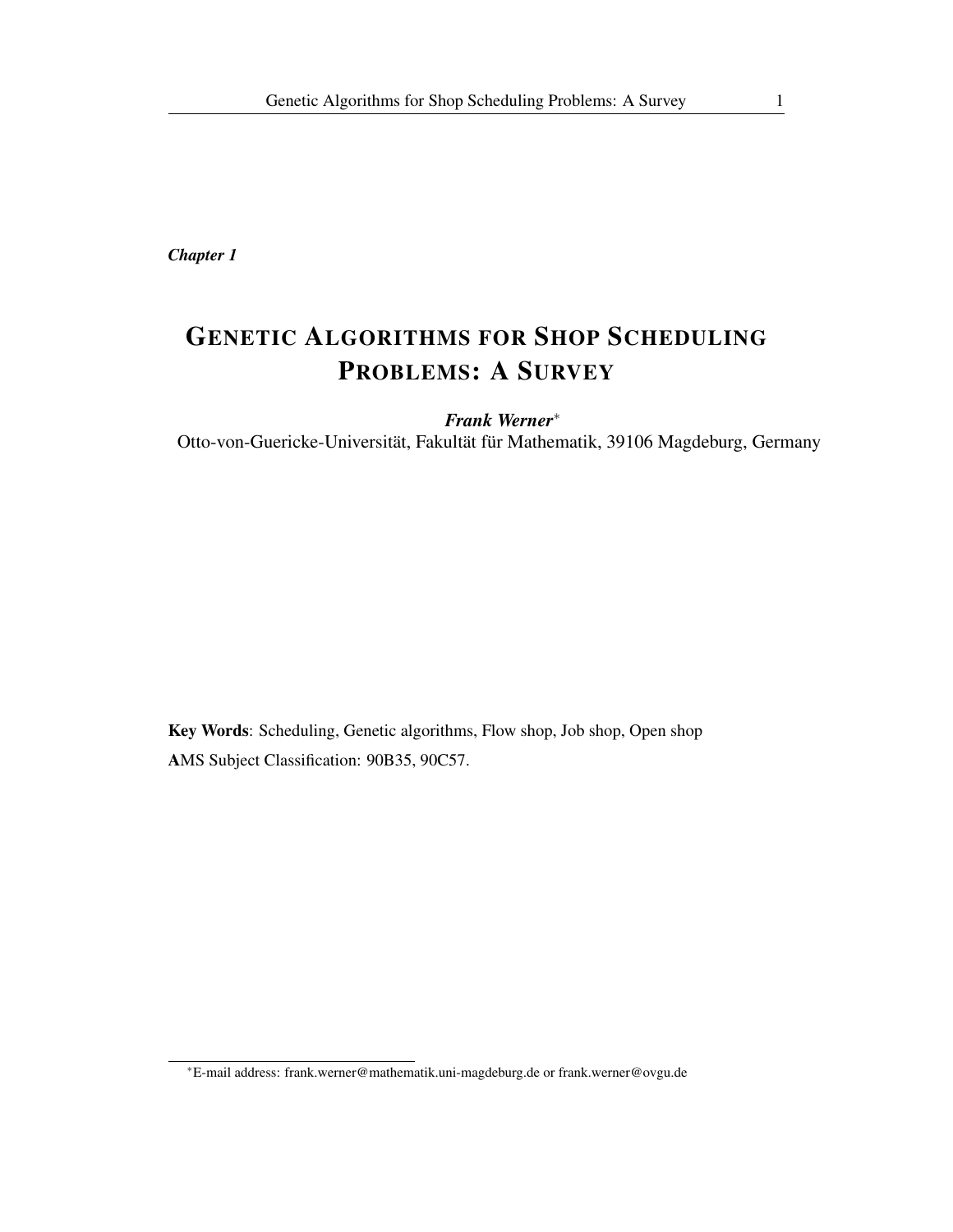### ABSTRACT

Genetic algorithms are a very popular heuristic which have been successfully applied to many optimization problems within the last 30 years. In this chapter, we give a survey on some genetic algorithms for shop scheduling problems. In a shop scheduling problem, a set of jobs has to be processed on a set of machines such that a specific optimization criterion is satisfied. According to the restrictions on the technological routes of the jobs, we distinguish a flow shop (each job is characterized by the same technological route), a job shop (each job has a specific route) and an open shop (no technological route is imposed on the jobs). We also consider some extensions of shop scheduling problems such as hybrid or flexible shops (at each processing stage, we may have a set of parallel machines) or the inclusion of additional processing constraints such as controllable processing times, release times, setup times or the no-wait condition. After giving an introduction into basic genetic algorithms discussing briefly solution representations, the generation of the initial population, selection principles, the application of genetic operators such as crossover and mutation, and termination criteria, we discuss several genetic algorithms for the particular problem types emphasizing their common features and differences. Here we mainly focus on single-criterion problems (minimization of the makespan or of a particular sum criterion such as total completion time or total tardiness) but mention briefly also some work on multi-criteria problems. We discuss some computational results and compare them with those obtained by other heuristics. In addition, we also summarize the generation of benchmark instances for makespan problems and give a brief introduction into the use of the program package 'LiSA - A Library of Scheduling Algorithms' developed at the Otto-von-Guericke-University Magdeburg for solving shop scheduling problems, which also includes a genetic algorithm.

## 1 INTRODUCTION

*Genetic algorithms* belong to the class of *evolutionary algorithms*. These are algorithms which are based on the principles of natural evolution, and they can be divided into four major types of algorithms: genetic algorithms (GA), genetic programming, evolution strategies and evolutionary programming. All these types of algorithms are based on a population of individuals. Evolutionary algorithms have been applied to many problems in management, e.g., to location, inventory, production, scheduling, distribution or timetabling problems (for an overview on such applications see e.g. [\[76\]](#page-61-0)).

The use of evolutionary algorithms for shop scheduling problems started around 1980. Two of the first applications to flow shop scheduling problems have been given by Werner [\[121,](#page-64-0) [122\]](#page-64-1), and the first application to job shop scheduling problems can be found in [\[27\]](#page-58-0). Genetic algorithms are the most popular variant of evolutionary algorithms. The structure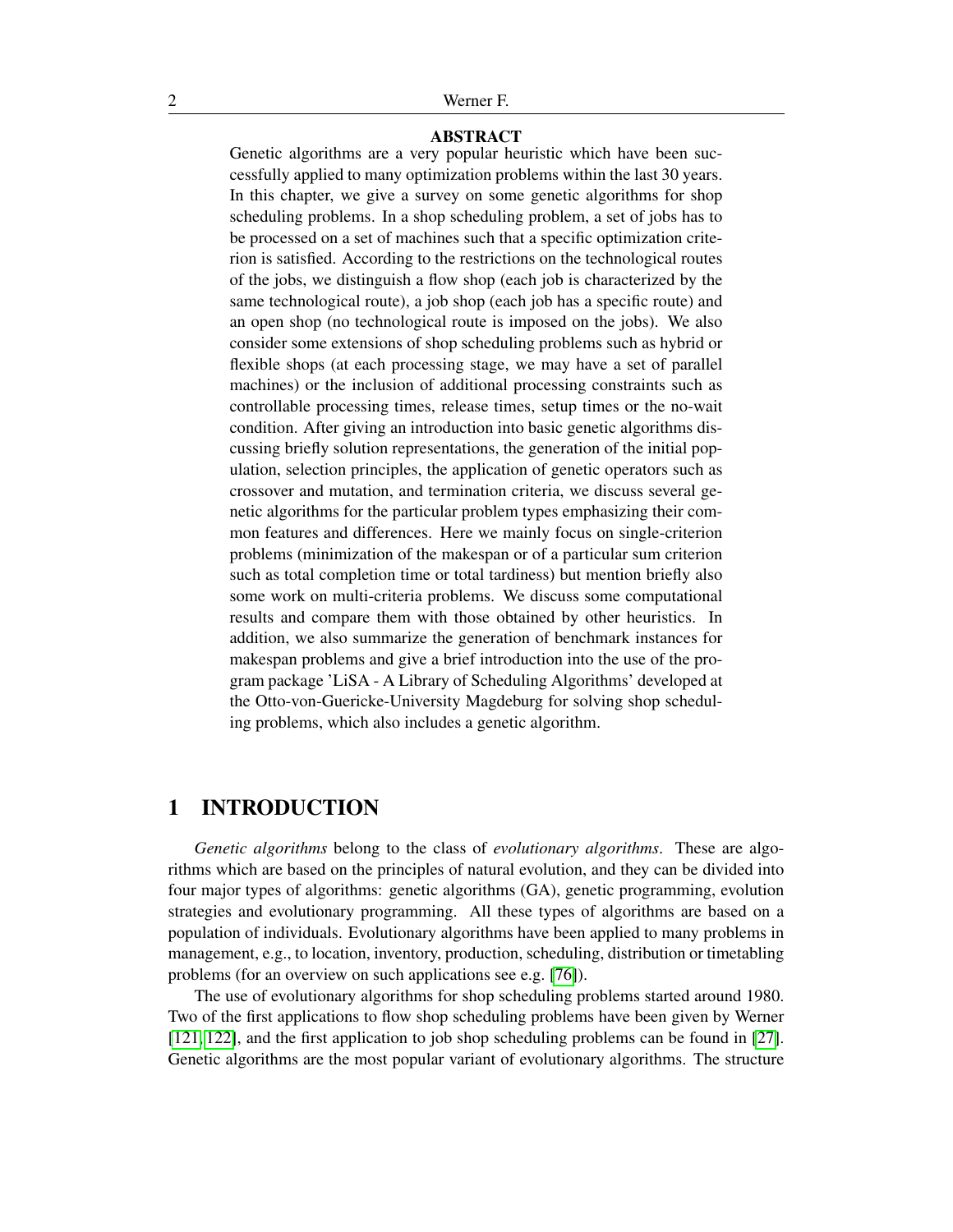and components of elementary genetic algorithms has been discussed e.g. by Goldberg [\[40\]](#page-58-1) or Beasley et al. [\[10\]](#page-56-0). Evolution strategies have been originally developed for optimization problems in engineering. Here one can mention the pioneering works by Rechenberg [\[93\]](#page-62-0) and Schwefel [\[102\]](#page-62-1).

Although both types of evolutionary algorithms have several common features, there also exist some differences (see e.g. [\[51\]](#page-59-0)). Evolution strategies typically work directly with real-valued vectors, genetic algorithms often use strings of bits. While in genetic algorithms recombination in the form of using crossover operators plays a dominant role, evolution strategies mainly use mutation in the form of small changes of particular real variables. Evolution strategies also use some type of recombination, often in the form of discrete recombination for generating the offspring (i.e., it is decided for each component the value of which of the two parents is used for the offspring) and intermediate recombination to determine the strategy parameters. While in genetic algorithms often the parameters for applying specific genetic operators are constant, the strategy parameters in evolution strategies typically underly an adaptation process. Genetic algorithms are particularly applied to combinatorial optimization problems so that in the following, we mainly focus on this class of evolutionary algorithms.

During the last decades, there appeared a huge number of publications dealing with genetic algorithms for shop scheduling problems. Of course, not all of them can be included into this overview. Since the goal was not to exceed approximately 50 - 60 pages, there had to be made a selection among the existing approaches to be included into this survey (which, of course, represents a bit the personal view on the subject). We describe some basic algorithms with standard components of a GA more detailed and briefly sketch the development of some more advanced works in order to stimulate further investigations in this area. The applied operators are summarized, and we give an insight into the parameters used in the tests. We mainly focus on shop scheduling problems with a single criterion, but briefly review also some papers dealing with multiple objectives. Moreover, we discuss here mainly journal and working papers but no complete books on genetic algorithms. We also skip some previous papers which have been discussed more in detail in one the papers mentioned in this review.

The rest of this chapter is organized as follows. In Section 2, we give a brief introduction into shop scheduling problems and sketch some of the extensions. In Section 3, we give some comments on the generation of test instances for the particular classes of shop scheduling problems. In particular, we also give a reference to standard benchmark instances often used nowadays for testing new algorithms for makespan minimization problems. In Section 4, we give a brief general introduction into genetic algorithms and their components, where the genetic operators are explained using the permutation representation of a solution. Then, in Section 5 - 7, we discuss some typical algorithms developed for the three major classes of shop scheduling problems, namely flow shop problems (Section 5), job shop problems (Section 6) and open shop problems (Section 7). For flow and job shop scheduling problems, we also include a subsection dealing with hybrid or flexible shop problems. Finally, we sketch in Section 8 the use of the program package LiSA for applying a standard genetic algorithm, and Section 9 gives some conclusions.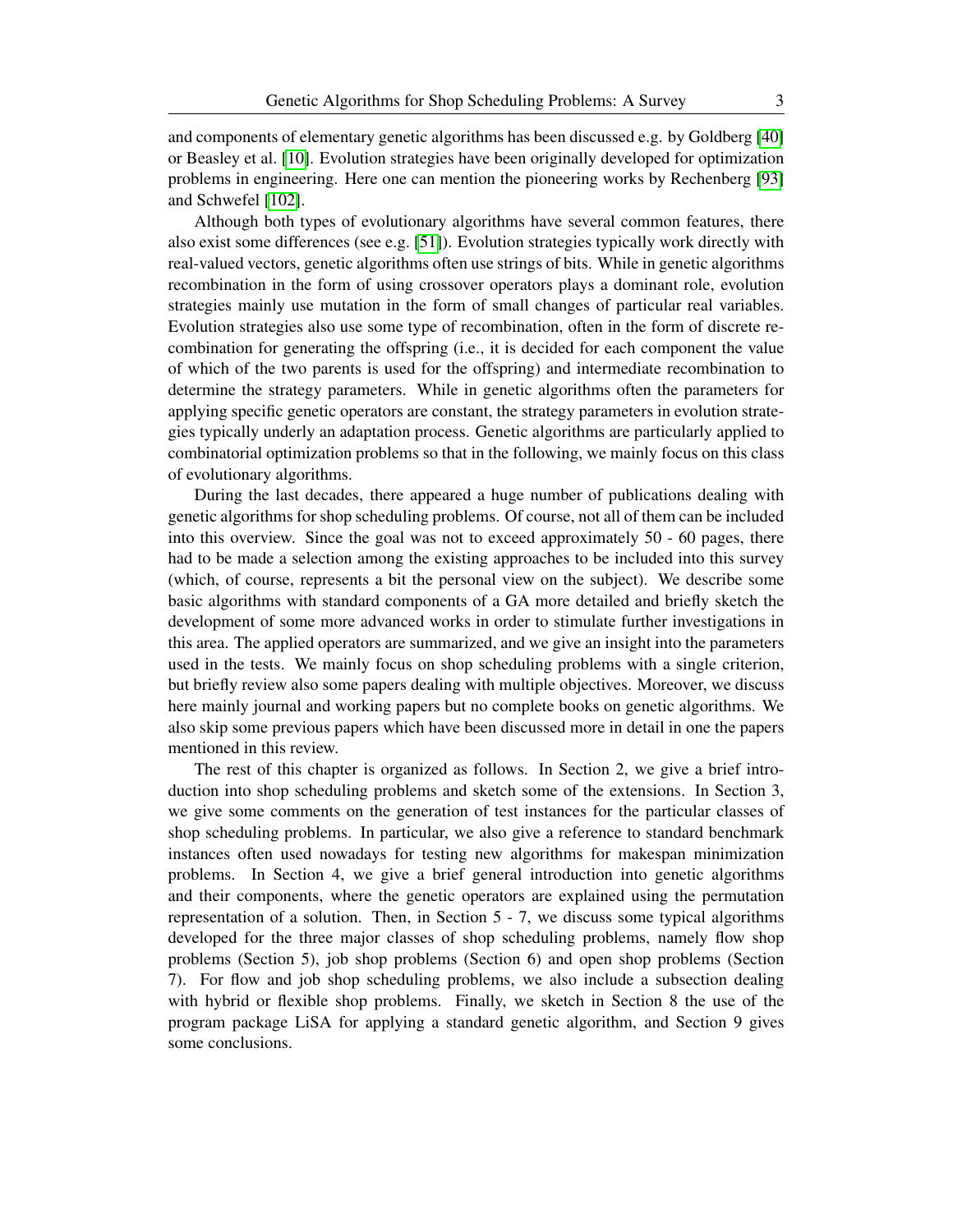## 2 SHOP SCHEDULING PROBLEMS AND EXTENSIONS

Shop scheduling problems belong to the class of multi-stage scheduling problems, where each job consists of a set of operations. For describing these problems, we use the standard 3-parameter classification  $\alpha \mid \beta \mid \gamma$  introduced in [\[42\]](#page-59-1). The parameter  $\alpha$  indicates the machine environment, the parameter  $\beta$  describes job characteristics, and the parameter  $\gamma$  gives the optimization criterion.

In such a shop scheduling problem, a set of *n* jobs  $J_1, J_2, \ldots, J_n$  has to be processed on a set of *m* machines  $M_1, M_2, \ldots, M_m$ . The processing of a job  $J_i$  on a particular machine  $M_j$ is denoted as an operation and abbreviated by  $(i, j)$ . Each job  $J_i$  consists of a number  $n_i$ of operations. For the deterministic scheduling problems, the processing time  $p_{ij}$  of each operation  $(i, j)$  is given in advance.

Among the shop scheduling problems, there are three basic types: a *flow-shop*, a *jobshop* and an *open-shop*. In a flow shop problem  $(\alpha = F)$ , each job has exactly *m* operations, and the technological route (or machine order) in which the job passes through the machines is the same for any job. Without loss of generality, we assume that the technological route for any job is given by  $M_1 \to M_2 \to \ldots \to M_m$ . In a job shop problem  $(\alpha = J)$ , a specific technological route  $M_{j_1} \to M_{j_2} \to \dots M_{j_{n_i}}$  is given for each job  $J_i, 1 \le i \le n$ . Note that the number of operations per job  $n_i$  is equal to  $m$  for the classical job shop problems, but this number may be also smaller than *m* or larger than *m* (recirculation; in this case we may use the notation  $(i, j, k)$  for the *k*-th processing of job  $J_i$  on machine  $M_i$ ). In an open shop problem  $(\alpha = 0)$ , no technological routes are imposed on the jobs. Usually, it is assumed that each job has to be processed on any machine. In addition to these three major types, there also exist generalizations such as a mixed shop or a general shop.

Most scheduling problems considered are deterministic ones, where all data are known and given in advance. For any job  $J_i$ , there might be given a release date  $r_i \geq 0$ , a due date  $d_i \geq 0$  and/or a weight  $w_i > 0$ . The occurrence of release dates is indicated in the parameter  $\beta$  as  $r_i \ge 0$ , and the occurrence of due dates is indicated as  $d_i \ge 0$ . In addition, there can be many other processing constraints. For instance, waiting times between the processing of the operations of a job may be forbidden ( $\beta = no - wait$ ). Another extension is the explicit representation of sequence-independent or sequence-dependent set-up times (or costs) between the processing of consecutive operations of jobs on the same machine. Consideration of setup times may also happen in the case of batch processing. An overview on scheduling with setup times and costs can be found e.g. in [\[4\]](#page-56-1). A *re-entrant* shop means that a job must be processed repeatedly according to the given technological route, where the level *L* denotes the number of times the technological routes have to be performed.

The parameter  $\gamma$  indicates the optimality criterion. Some typical optimality criteria are the minimization of the makespan *Cmax*, the minimization of the sum of the weighted completion times (or total weighted completion time)  $\sum w_i C_i$ , where  $C_i$  is the completion time of job *J<sub>i</sub>*, the minimization of total weighted tardiness  $\sum w_i T_i$ , where  $T_j = \max\{0, C_j - \ell\}$  $d_i$  or the corresponding unweighted problems ( $w_i = 1$  for all jobs).

Another type of problems are scheduling problems with uncertain data, e.g. the processing times can be given as interval times or as fuzzy times.

For describing feasible solutions, one has to specify the job orders on the machines.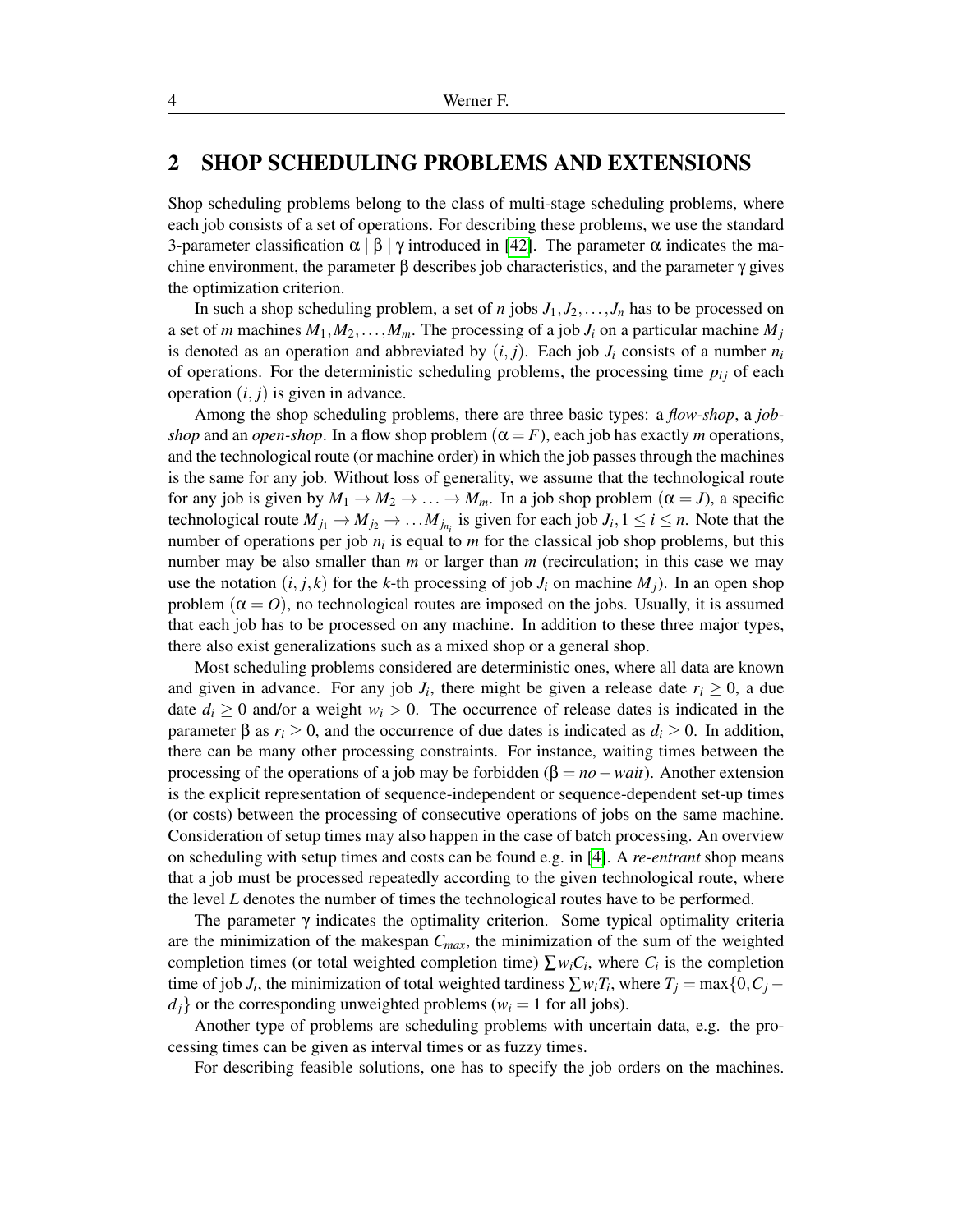This can be done by giving all job orders explicitly as a *job sequence* (i.e., a permutation of the job indices), or by combining the technological routes and the job orders into the *rank matrix R*, where  $r_{ij}$  denotes the rank of operation  $(i, j)$  in the underlying graph. Note that such a rank matrix corresponds to a specific latin rectangle with the additional sequence property: To each number  $r_{i,j} = k$ , there exists the number  $k-1$  in row *i* or column *j* (or in both). To illustrate, consider a schedule of an open shop problem with  $n = 3$  jobs,  $m = 4$ machines and the rank matrix

$$
R = \left(\begin{array}{rrr} 4 & 3 & 2 & 1 \\ 2 & 4 & 1 & 5 \\ 1 & 5 & 3 & 4 \end{array}\right).
$$

From the matrix *R*, we can immediately obtain the machines orders of the jobs by ordering the entries of row *i* for job *J<sup>i</sup>* . This gives

|  |  | $J_1: M_4 \rightarrow M_3 \rightarrow M_2 \rightarrow M_1$ |  |
|--|--|------------------------------------------------------------|--|
|  |  | $J_2: M_3 \rightarrow M_1 \rightarrow M_2 \rightarrow M_4$ |  |
|  |  | $J_3: M_1 \rightarrow M_3 \rightarrow M_4 \rightarrow M_2$ |  |

Similarly, we can obtain the job order on machine  $M_j$ ,  $1 \le j \le m$ , by sorting the entries of column *j* from the smallest to the largest one. This yields

$$
M_1: J_3 \rightarrow J_2 \rightarrow J_1
$$
  
\n
$$
M_2: J_1 \rightarrow J_2 \rightarrow J_3
$$
  
\n
$$
M_3: J_2 \rightarrow J_1 \rightarrow J_3
$$
  
\n
$$
M_4: J_1 \rightarrow J_3 \rightarrow J_2
$$

For an overview on results and algorithms for flow shop problems with the makespan criterion, we refer the reader to [\[96,](#page-62-2)[97\]](#page-62-3). A review on flow shop problems particularly for the minimization of total tardiness has been given in [\[115\]](#page-63-0), where 40 heuristic algorithm have been compared in detail (including a GA from [\[81\]](#page-61-1)). A recent overview on optimization algorithms for the flow shop scheduling problem with several objectives can be found in [\[108\]](#page-63-1). A detailed survey on job shop problems can be found e.g. in [\[48\]](#page-59-2). A recent survey of milestones in fifty years of scheduling can be found in [\[88\]](#page-62-4).

In addition to the classical shop problems problems, there have been considered several extensions. One of these generalizations are *hybrid or flexible* shops. This is a combination of a shop scheduling problem and a parallel machine scheduling problem. It is also a multistage scheduling problem, in which some or all of the *k* stages consist of several parallel (i.e., either identical, uniform or unrelated) machines. Most of the flexible shop problems considered in the literature are of the flow shop (FFS) or the job shop (FJS) type. A review on recent developments, algorithms and results for FFS problems can be found in [\[100\]](#page-62-5). For the open shop environment, there are practically no results on flexible shops available. Note that we do not distinguish between hybrid and flexible shops while in some papers, flexible shops are related to the case of identical parallel machines and hybrid shops are related to the general case of non-identical parallel machines.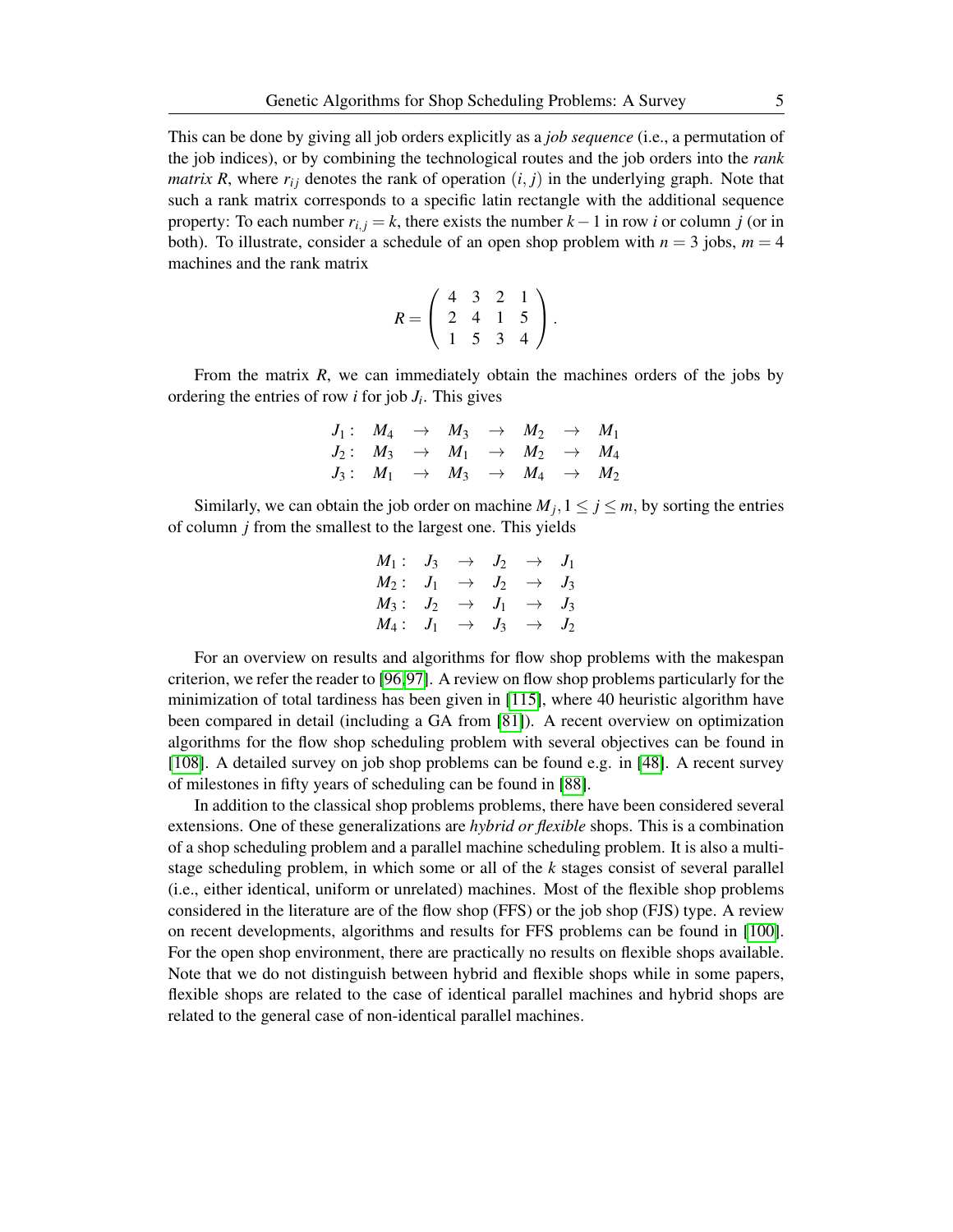## 3 GENERATION OF TEST INSTANCES

While the first papers on shop scheduling problems generated test instances often based on uniformly distributed integers (e.g. for the processing times or other data), this often does not generate hard instances. An interesting discussion from an overall point of view how experimental data should be generated can be found e.g. in [\[44\]](#page-59-3).

During the last two decades, a few sets of benchmark instances have been generated which are now often used in computational tests. Next, we briefly summarize some of these sets of test instances for the particular types of problems in the case of makespan minimization, where it is recommended to test algorithms to be developed in the future using these sets.

### FLOW SHOP PROBLEMS

For  $\gamma = C_{max}$ , the following sets of instances have been mainly used:

Taillard [\[110\]](#page-63-2): This is a set of 120 instances including 10 instances for each format  $(n,m) \in \{(20,5), (20,10), (20,20), (50,5), (50,10),\}$  $(50,20), (100,5), (100,10), (100,20), (200,10), (200,20), (500,20)\}$ 

(available e.g. from http://people.brunel.ac.uk/∼mastjjb/jeb/orlib/files/flowshop2.txt or http://www.lifl.fr/∼liefooga/benchmarks/benchmarks/index.html).

Reeves [\[94\]](#page-62-6) This is a set of 126 instances including three types of problems each of them containing six instances for each of the formats  $(n,m) \in$  $\{(20,5), (20,10), (20,15), (30,10), (30,15), (50,10), (75,20)\}$  (available e.g. from http://people.brunel.ac.uk/∼mastjjb/jeb/orlib/files/flowshop1.txt).

Demirkol et al. [\[29\]](#page-58-2) : This set contains 80 instances including 10 instances for each of the formats  $(n,m) \in \{(20,15), (20,20), (30,15), (30,20), (40,15), (40,20), (50,15), (50,20)\}.$ Note that there are also given 320 instances for the flow shop problem with the *Lmax* criterion.

We only mention that e.g. for  $\gamma = \sum T_i$ , the following set of instances can be recommended for further tests:

Vallada et al. [\[115\]](#page-63-0) : This is a set of 540 problems ranging from 50 to 350 jobs and from 10 to 30 machines (available from http://soa.iti.es).

### JOB SHOP PROBLEMS

For job shop problems, there exist a large number of benchmark instances for the case of minimizing the makespan. In particular, the following sets of instances are often used in computer experiments for problems with  $γ = C<sub>max</sub>$ .

Fisher and Thompson [\[35\]](#page-58-3) : This is a set of three instances of the formats  $(6,6), (10,10), (20,5)$ . In particular, the famous  $(10,10)$  instance has often been considered, and the optimal makespan value of 930 was only confirmed 25 years after publishing the data of this instance.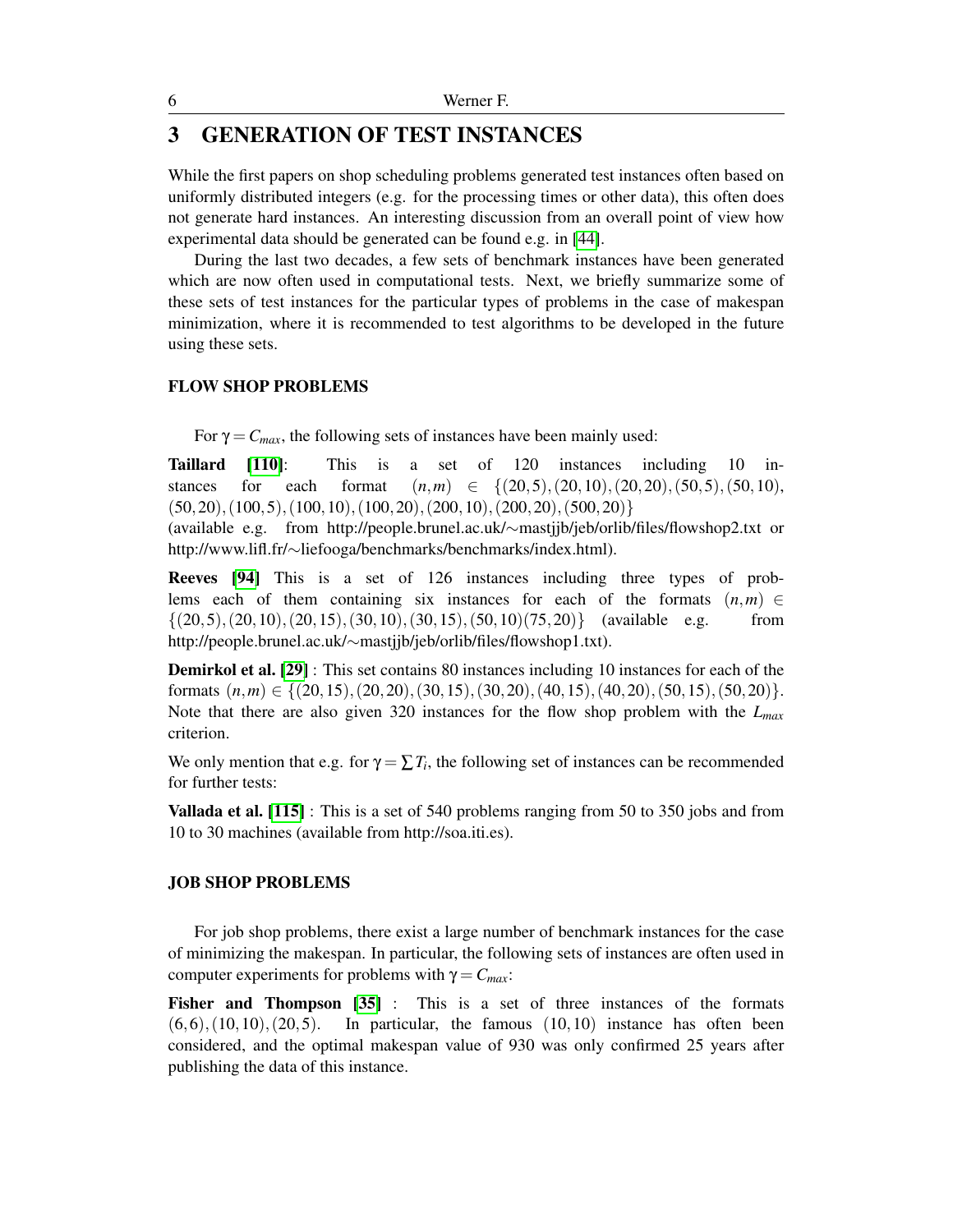Lawrence [\[61\]](#page-60-0) : This is a set of 40 instances including 5 instances of the formats  $(n,m) \in \{(10,5), (15,5), (20,5), (10,10), (15,10), (20,10), (30,10), (15,15)\}.$ 

**Applegate and Cook [\[8\]](#page-56-2):** This is a set of 10 instances of the format  $(n,m) = (10,10)$ .

Storer et al. [\[107\]](#page-63-3) : This is a set of 80 instances including 20 instances for each of the formats  $(n,m) \in \{(20,10), (20,15), (50,10), (50,10)\}.$ 

**Yamada and Nakano [\[128\]](#page-64-2)** : This set contains 4 instances of the format  $(n,m) = (20,20)$ .

Taillard [\[110\]](#page-63-2) : This set contains 80 instances including 10 instances for each of the combinations  $(n,m) \in \{(15,15), (20,15), (20,20),\}$  $(30,15), (30,30), (50,15), (50,20), (100,20)\}.$ 

Demirkol et al. [\[29\]](#page-58-2) : This is a set of 80 instances including 10 instances for each of the formats  $(n,m) \in \{(20,15), (20,20), (30,15), (30,20), (40,15), (40,20), (50,15), (50,20)\}.$ We note that also a set of 320 job shop instances for the *Lmax* criterion has been given in [\[29\]](#page-58-2).

The instances by Taillard [\[110\]](#page-63-2) can be obtained e.g. from http://people.brunel.ac.uk/∼mastjjb/jeb/orlib/files/jobshop2.txt.

Accordingly, the instances from [\[8,](#page-56-2) [35,](#page-58-3) [61,](#page-60-0) [107,](#page-63-3) [128\]](#page-64-2) are available from http://people.brunel.ac.uk/∼mastjjb/jeb/orlib/files/jobshop1.txt.

#### OPEN SHOP PROBLEMS

In the case of minimizing  $C_{max}$ , it turned out that square problems with  $n = m$  appear to be the hardest problems. Therefore, in practically all papers dealing with makespan problems such instances are generated. Now, mostly the following types of open shop problems are used for an experimental comparison of algorithms:

Taillard [\[110\]](#page-63-2) : This set of 60 open shop instances includes 10 instances for each of the formats  $n = m \in \{4, 5, 7, 10, 15, 20\}.$ 

Brucker et al. [\[14\]](#page-57-0) : This is a set of originally 18 instances including six instances for each  $n = m \in \{5, 6, 7\}$ , later extended to nine instances for each of the values  $n = m \in \{5, 6, \ldots, 9\}.$ 

Gueret & Prins [\[43\]](#page-59-4) : This is a set of 160 hard instances including 20 instances for each size  $n = m \in \{3, 4, \ldots, 10\}.$ 

The instances from [\[110\]](#page-63-2) have often been used but they are easy in the sense that for many instances, the optimal objective function value is equal to the trivial lower bound:

$$
LB = \max \left\{ \max_{1 \le i \le n} \sum_{j=1}^{m} p_{ij}, \max_{1 \le j \le m} \sum_{i=1}^{n} p_{ij} \right\}.
$$

The idea of Brucker et al. [\[14\]](#page-57-0) is to generate processing times such that the total processing time of each job and the machine loads are equal or close to this lower bound. It has been observed that instances with such a property often have an optimal makespan value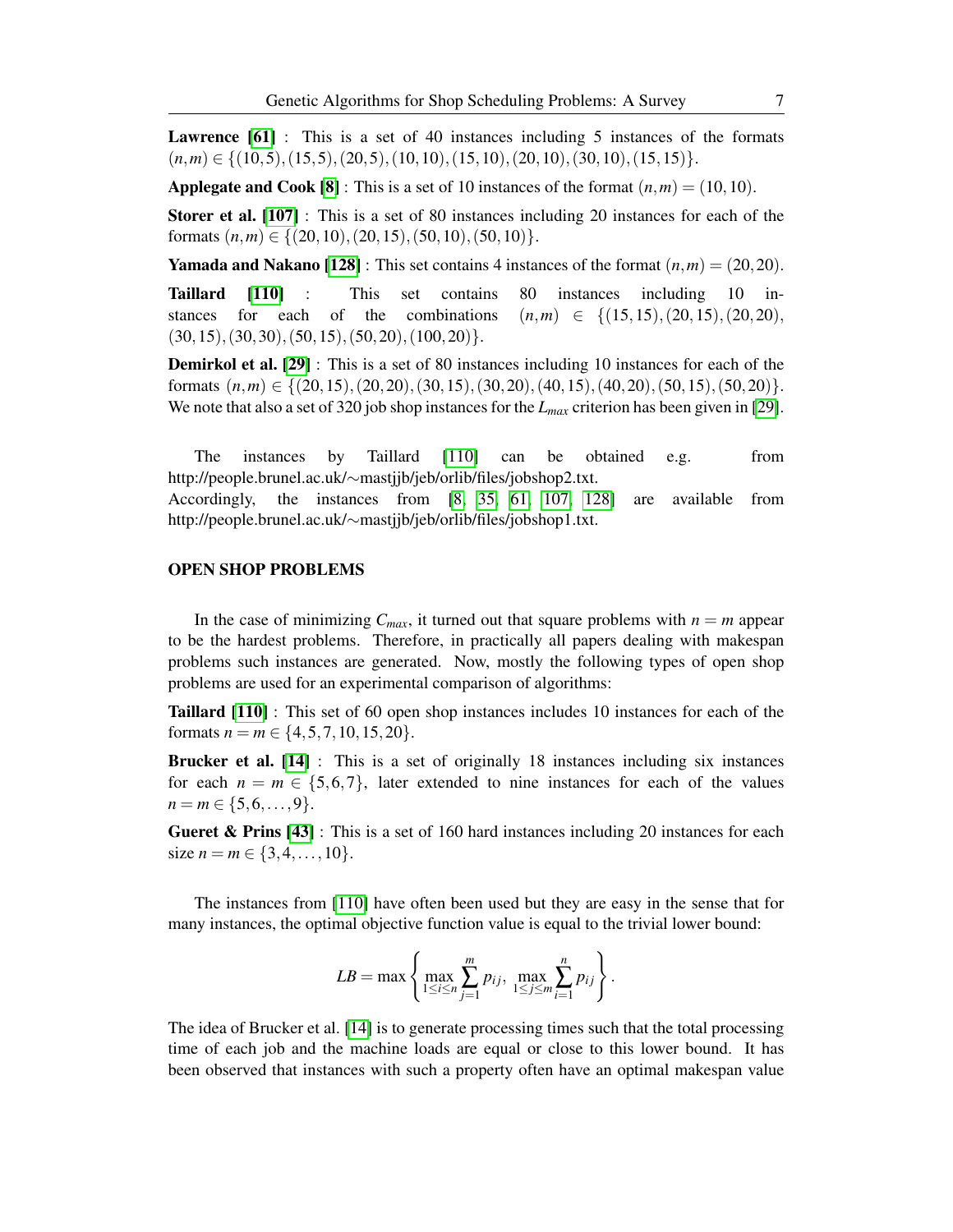which is different from the above lower bound. Gueret and Prins [\[43\]](#page-59-4) refined this strategy and generated even harder instances. They reported that there exist open shop instances with  $n = m = 7$  which could not be solved to optimality on a SUN Sparc-5 workstation by existing branch and bound algorithm within 50 hours.

We only note that in the case of minimizing sum functions, it turned out that problems with  $n \geq n$  appear to be the hardest ones, while problems with  $n \leq m$  and also with  $n = m$ appear to be easier. A broad set of instances for the problem  $O \|\sum_i C_i$  was used in the following paper:

**Bräsel et al.** [\[13\]](#page-57-1) : This is a set of instances for the formats  $(n,m)$  with  $n \neq m$  and  $n,m \in \{10,20,30,40,50\}$  and in addition with  $n = m \in \{10,15,20,25,30,35,40\}$ . For each format, this set includes 50 instances of type L (processing times from the interval [1,100]) and 50 instances of type S (processing times from the interval [1,20]). This yields a total of 2700 instances. These instances are based on the random number generator by Taillard [\[110\]](#page-63-2). A subset of these instances has also been used in [\[6\]](#page-56-3), and the data of these instances have been extended to weighted and unweighted total tardiness problems in [\[7\]](#page-56-4).

The random seeds for generating these instances can also be obtained from the website of the LiSA program package (http://lisa.uni-magdeburg.de, see also Section 8).

## 4 GENETIC ALGORITHMS

Genetic algorithms have been originally developed by Holland [\[47\]](#page-59-5). They work with a population composed of individuals. The genetic structure of a biological individual is composed of several chromosomes. Each of these chromosomes is composed of several genes each of which consists of a number of alleles. In combinatorial optimization, an individual is usually identified with a chromosome. A chromosome is further split into a number of genes (in some papers a gene is also identified with an allele). Before applying a genetic algorithm to scheduling problems, an appropriate encoding (or representation) of the solution must be introduced.

#### Representation of a solution

In many genetic algorithms, often a binary encoding is used, i.e., each gene of an individual contains either the number 0 or the number 1. Of course, integers can be converted to such a representation but for permutation problems, this is often not favorable. For flow shop problems with the permutation condition ( $prmu \in \beta$ ), a standard way of representing a feasible solution is the *permutation code*, i.e., an individual consists of a string of length *n*, and the *i*-th gene contains the index of the job at position *i*, so an individual describes the *job sequence* chosen on all machines. In the case of a regular criterion, a permutation is decoded into a feasible solution by construction the resulting *semi-active* schedule.

For job shop scheduling problems, the situation is a bit different. Here several encoding strategies exist, and it is not clear in advance which is the best. Many authors distinguish between a *direct* and an *indirect* representation. In the first case, a solution is directly encoded into the *genotype* (i.e., the schedule itself is encoded), but in the second case not (this means that an indirect representation encodes the instructions to a schedule builder). Recently, Abdelmaguid [\[2\]](#page-56-5) presented an alternative classification, which distinguishes be-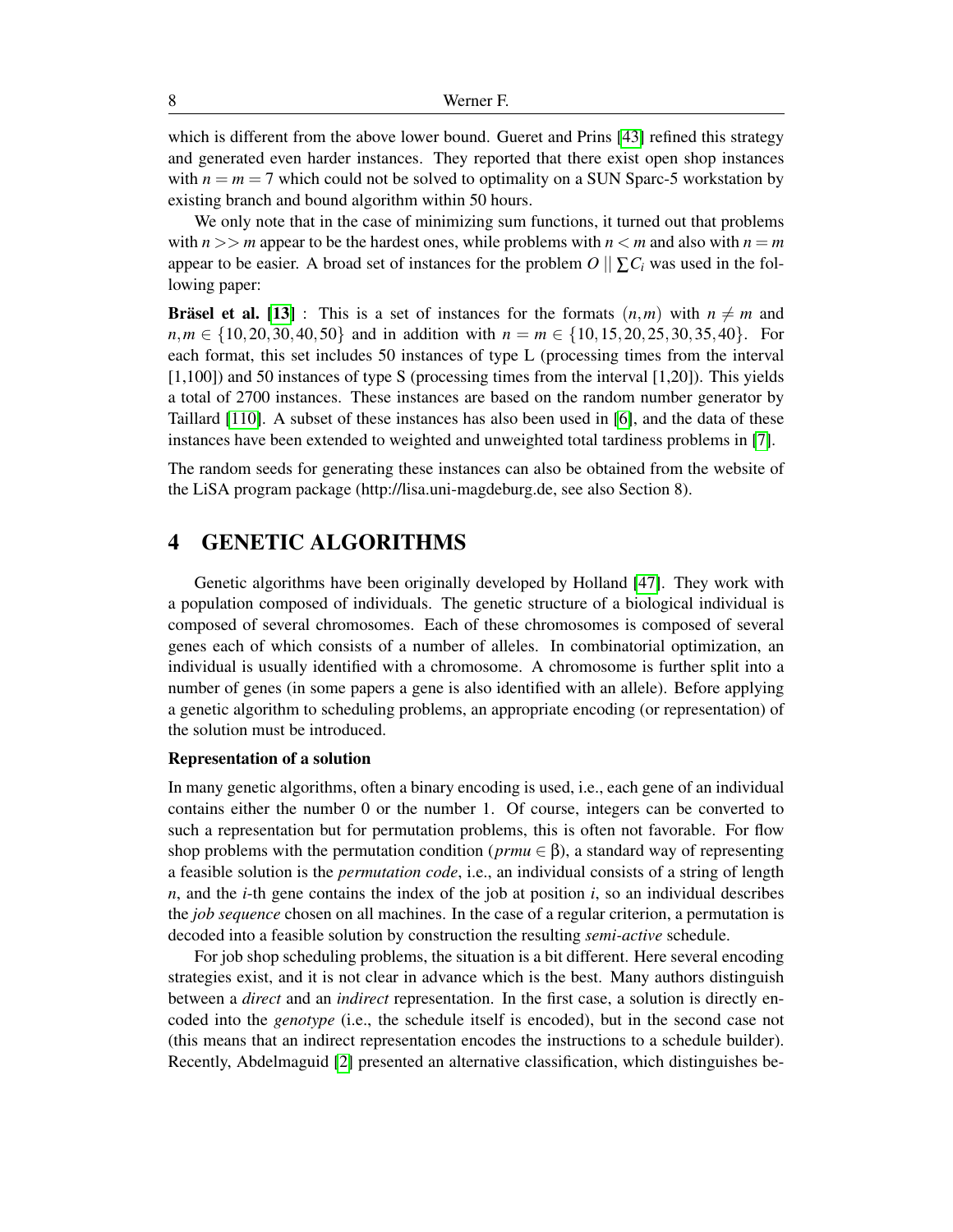

<span id="page-8-0"></span>Figure 1. Operation-based representation

tween *model-based* and *algorithm-based* representations.

For the first type, the structure of the genotype is based on the decision variables introduced for a specific mathematical model and from the genotype, either a feasible or infeasible schedule can be directly obtained (in the latter case, an algorithm is required to transform an infeasible schedule into a feasible one). One possibility is to use the binary decision variables from the *disjunctive graph model*: all undirected arcs between operations on the same machine must be oriented in one of two possible ways which can be described by genes containing one of the numbers 0 or 1, where for the classical job shop problem, the length of the chromosome is  $mn(n-1)/2$  and thus rather large. Moreover, there are several *processing sequence* representations. A straightforward generalization for job shop problems is to use the *operation code*. If each job consists of *m* operations, we have a chromosome composed of *nm* genes (i.e., each gene represents an operation (*i*, *j*)). An *operation-based* representation is illustrated in Fig. [1,](#page-8-0) where several variants are used. In the first variant, the chromosome is a sequence of the operations  $(i, j)$ . From such a chromosome, we immediately get the job and machine orders according to the sequence of operations belonging to the same job or to the same machine. In the second variant using jobs with repetitions, the gene containing a particular job index *i* for the *k*-th time represents the  $k$ -th operation of job  $J_i$  according to the given technological route. Alternatively, the third and fourth variants refer to the subsequent numbering of the operations in the form  $(1,1), (1,2), (1,3), (2,1), (2,2), (2,3), (3,1), (3,2), (3,3).$  In the representation describing the positions of the operations, the *k*-th gene contains the position of the *k*-th operation, e.g., number 5 in gene 3 means that the third operation (1,3) is at position 5. The onedimensional operation sequence is similar to the first description, e.g., number 6 in gene 2 means that the 6-th operation  $(2,3)$  is sequenced on position 2.

An alternative representation, which is very similar to an operation code, is the use of *random keys*, where a gene is filled with a randomly generated number between 0 and 1. By sorting these numbers, one obtains the corresponding sequence of operations. Another representation is the *preference list-based representation*, where a string of operations is used for any machine. This representation is illustrated in Fig. [2,](#page-9-0) where the chromosome characterizes the same job order on each machine as in the operation-based representation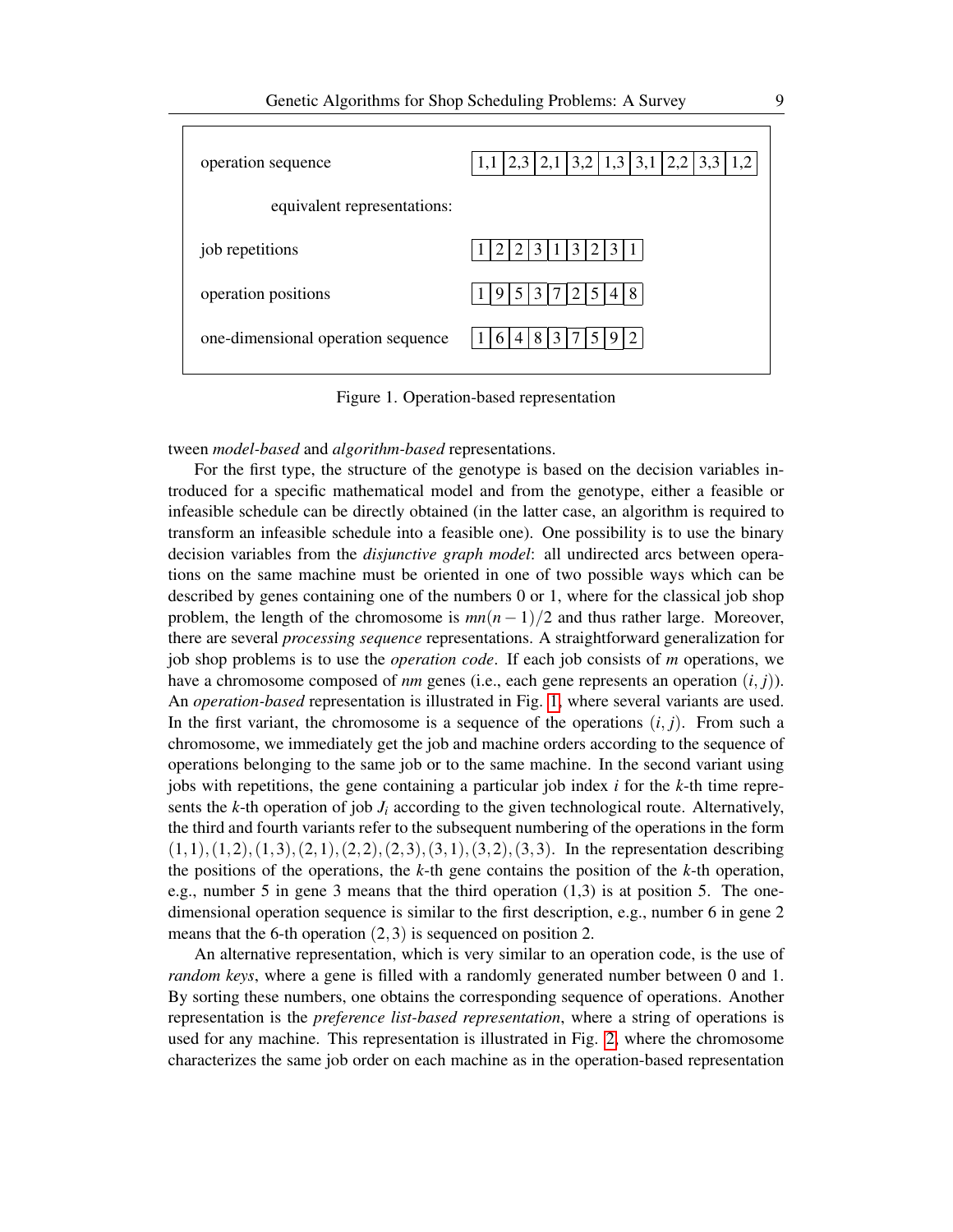

<span id="page-9-0"></span>Figure 2. Preference list-based representation

in Fig. 1. However, this may lead to violations of one or several technological routes, which requires a *repairing algorithm* for transforming the current solution into a feasible one. A fourth processing sequence based representation is to describe the set of feasible job sequences on the machines by the *rank matrix* of the underlying graph. This representation excludes the redundancy contained in the operation code, namely that several strings may represent the same solution. There are several variants of decoding an individual into a feasible schedule. One possibility is the construction of the resulting *semi-active schedule* from a chromosome. However, often a decoding algorithm is used that transforms a chromosome into an *active schedule* (Giffer and Thompson or G & T algorithm [\[39\]](#page-58-4)) or into a non-delay schedule (in this case, it is possible that an optimal schedule cannot be encoded since there may not exist an optimal non-delay schedule) schedule. For some encoding procedures a repairing method is necessary since e.g. not every chromosome can be encoded into an active schedule. In the *integer representation*, the genes are filled b y integers which describe the completion (or equivalently, the starting) times of all operations (which might cause many infeasible schedules). Note that for all regular optimization criteria (i.e., the minimization of a non-decreasing function in the completion times of the jobs) from the sequence of all jobs on the machines the corresponding semi-active schedule can be constructed in  $O(n^2)$  time.

In *algorithm-based representations*, information is stored in the genes which can be used by a particular algorithm. Abdelmaguid [\[2\]](#page-56-5) distinguished three variants of such a representation. In a *priority rule-based representation*, the string of a chromosome contains a number of priority dispatching rules which are used to sequence the operations e.g. by the Giffler and Thompson  $(G & T)$  algorithm [\[39\]](#page-58-4) for generating active schedules. In this case, the length of the string is equal to the number of operations. In a *machine-based representation*, the chromosome is a string of the machines. This representation is applied when an algorithm treats the machine in a particular order (e.g. when incorporating the shifting bottleneck heuristic into a GA). In a *job-based representation*, the chromosome is a string of jobs of length *n* and using this order, an algorithm is used to schedule the operations of this job such that the technological constraints are satisfied. In algorithm-based representations, there is usually no guarantee that an optimal solution may be obtained. We only notice that e.g. operation-based, job-based, completion time based or random key representations belong to the direct representations while preference or priority list-based or disjunctive graph-based and machine-based representations belong to indirect representations.

For open shop problems, the described representations can also be used since the situation becomes easier in the sense that no imposed technological routes of the jobs have to be respected. In this way, one can immediately apply all the representations discussed for permutation or job shop problems also to open shop problems. As for the job shop problem,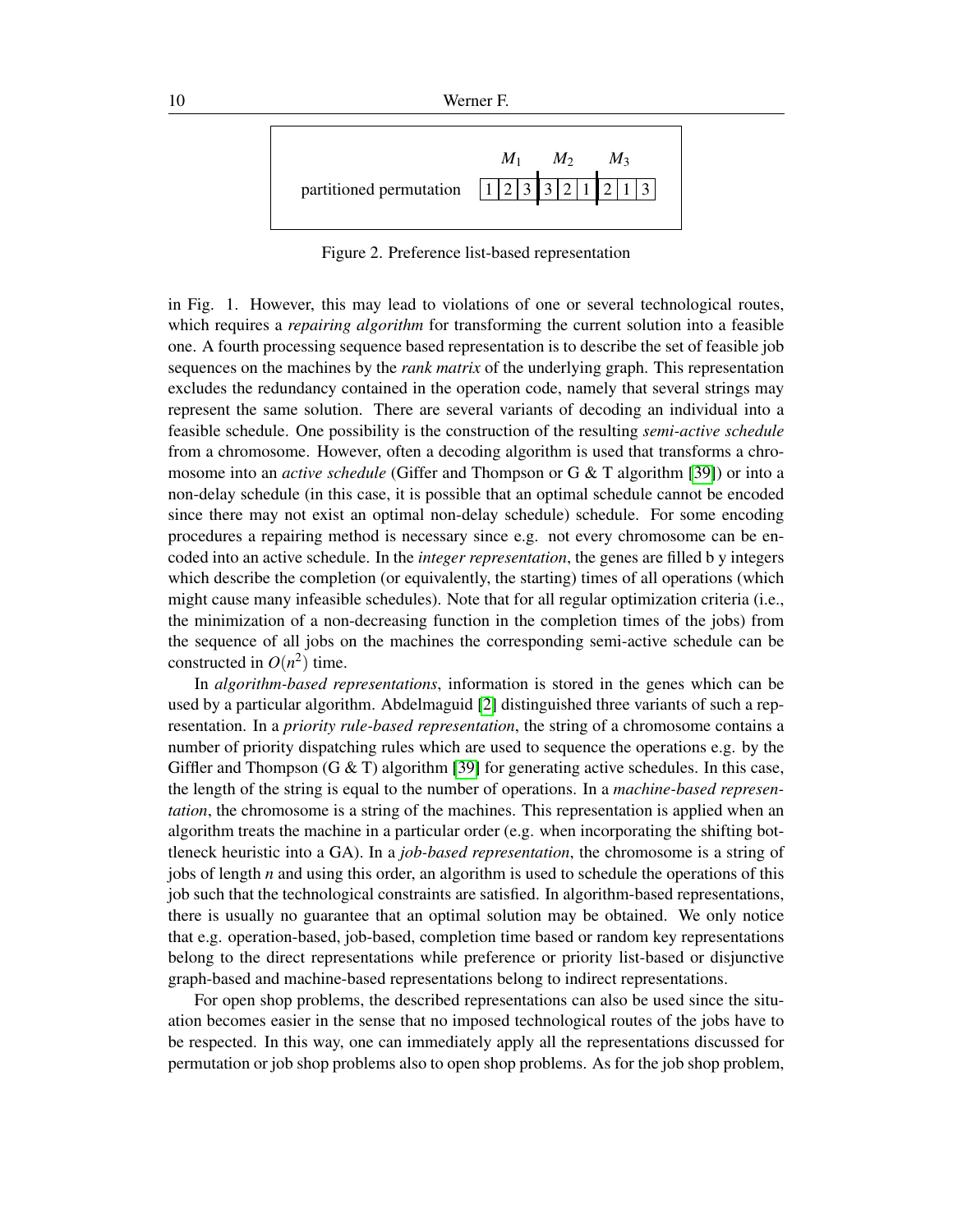the disadvantage of an operation-based sequence is the redundancy, i.e., different sequences of the operations may represent the same set of job and machine orders. We remind that a non-redundant coding by rank matrices was used e.g. in [\[6\]](#page-56-3) and will be described more in detail in Section 7.

Next, we describe the major components of a GA (see e.g.  $[10]$  for an introductory overview of genetic algorithms or [\[10,](#page-56-0) [40,](#page-58-1) [77\]](#page-61-2) for a description of elementary genetic algorithms). For describing the genetic operators, we give only a few comments for binary representations and focus then on the *permutation code*, which is used for many scheduling problems.

### Initialization of the population

According to the chosen parameter *population size PS*, an initial population containing *PS* individuals is generated. Often these individuals are randomly generated, or a part of the individuals is generated by specific constructive heuristics for the problem under consideration.

#### Evaluation of the population

The evaluation of the current populations determines a *fitness value* for each individual. This fitness value is related to the objective function value of an individual. Since a maximal fitness is preferred, a maximization problem is typically assumed. Since most shop scheduling problems are minimization problems, the objective function value is usually transformed, e.g., the fitness  $FIT(i)$  of an individual *i* can be determined as

$$
FIT(i) = \begin{cases} \overline{F} - F_i(S_i), & \text{if } F_i(S_i) < \overline{F} \\ 0, & \text{otherwise} \end{cases}
$$

where  $F_i(S_i)$  denotes the objective function value of the schedule  $S_i$  resulting from the individual *i* and  $\overline{F}$  denotes the objective function value of some heuristic solution.

Since the function values considered are usually positive, sometimes also

$$
FIT(i) = \frac{1}{F_i(S_i)}
$$

is used as the fitness measure. However, some papers use directly the function value for characterizing the solution quality of an individual so that the individual with the smallest function value has the best fitness.

### Selection of individuals

The standard procedure is a *fitness-proportional selection* (or *roulette wheel selection*) of individuals to produce the offspring. The probability  $P(i)$  of selecting the *i*-th individual is given by

$$
P(i) = \frac{FIT(i)}{\sum_{k=1}^{PS} FIT(k)}.
$$

This means that each individual is interpreted as a segment of the wheel such that the size of this segment is proportional to the fitness. Of course, one can also use other *ranking procedures* for selecting preferably individuals with a larger fitness.

An alternative selection method is *tournament selection*. In the case of a *binary tournament*, two individuals are randomly chosen and that with the larger fitness is chosen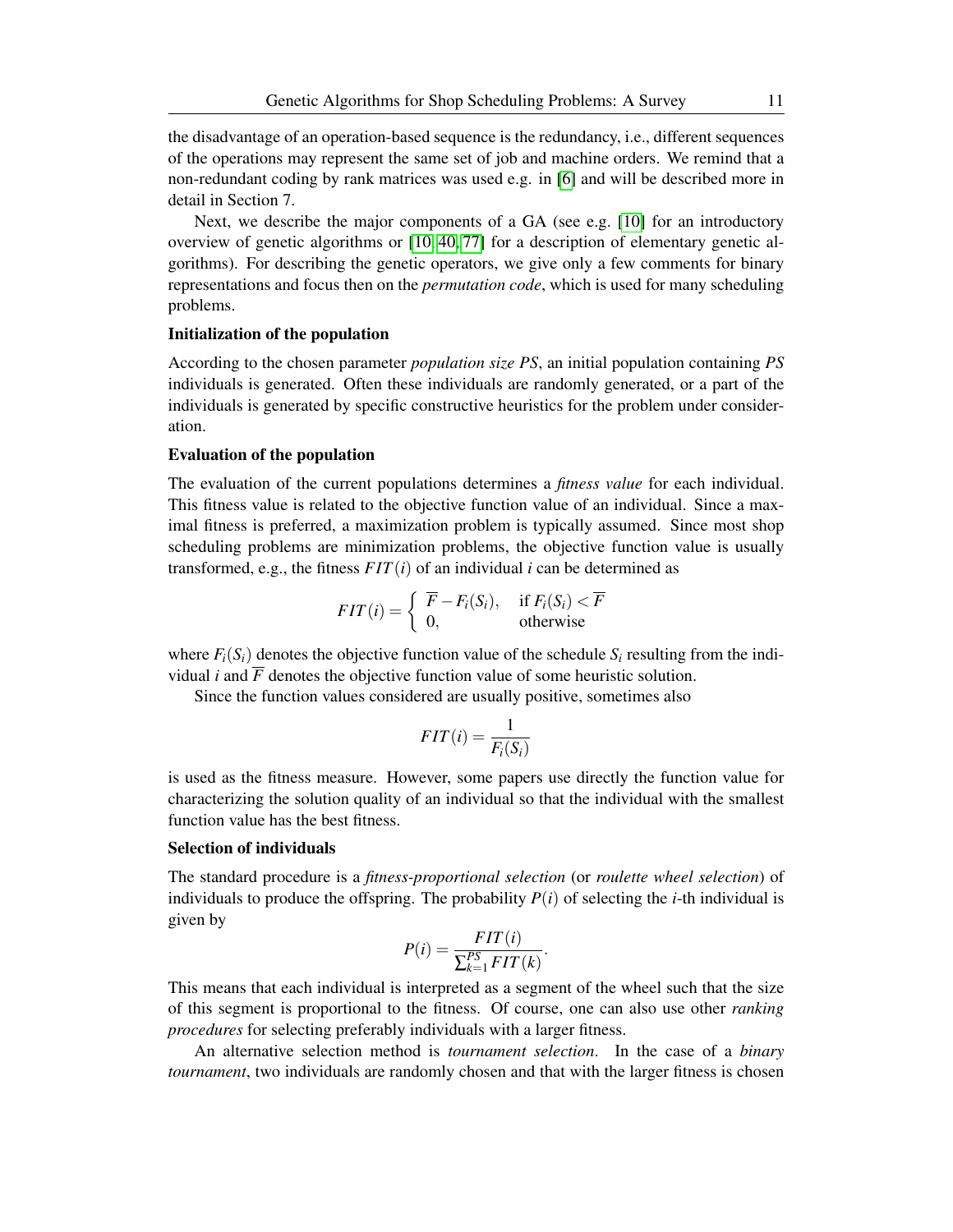as parent. This procedure is repeated as long as parents have to be chosen. One can also use larger tournaments, e.g. *k* individuals are randomly chosen from which that with the best fitness is selected. In several papers, individuals are completely randomly chosen as parents.

In general, by means of two chosen parents, one or two offspring can be generated.

#### Application of Crossover

Typically, the *crossover* is the main operator applied in genetic algorithms which is in contrast to evolution strategies. By crossover, the genetic structure of two selected individuals of the current population is mixed. The parameter *P<sup>C</sup>* denotes the *crossover rate* and gives the probability of applying a crossover when generating an (or two) offspring from the selected parents. In many papers, it is recommended to use  $P_C \geq 0.6$ . Here we start with typical crossovers for a binary representation and describe then only the standard crossover operations for permutation problems (for some refinements of these operators, see the description of the particular papers in Sections  $5 - 7$ ).

Many genetic algorithms encode a solution as a bit string. This means that an individual is composed of a number of genes, where each gene has a 0 or 1. There exist an *n-point crossover* and a *uniform crossover*. The two most often used variants of an *n*-point crossover are the *one-point* crossover and the *two-point* crossover. These crossovers are illustrated in Fig. [3](#page-12-0) and Fig. [4.](#page-12-1) In the case of a one-point crossover, one cut point is determined and for creating two offspring, the genes of the two parents after the cut point are interchanged. In the case of a two-point crossover, the genes between the first and second cut points are interchanged to generate two offspring. To describe such crossovers, one can use the notation  $(i, j)$ -crossover to indicate that the segment from the *i*-th to the *j*-th gene of the two chromosomes are interchanged (in such a way, a (*i*,*n*)-crossover characterizes a onepoint crossover, if the length of the string is *n*). Thus, the one-point crossover in Fig. [3](#page-12-0) is a (5,9)-crossover, and the two-point crossover in Fig. [4](#page-12-1) is a (3,5)-crossover.

In the case of a uniform crossover, a bit mask of the numbers 0 and 1 is randomly generated, and for producing the offspring genes from the first parent are taken if the corresponding component of the mask includes 0, otherwise the gene from the second parent is used (and if a second offspring is generated, it is opposite to the first one). The uniform crossover is illustrated in Fig. [5.](#page-12-2) We note that a uniform crossover may also be a applied in a *parametrized* form, where a probability for taking the gene e.g. from the first parent is used.

Of course, one can code an integer as a bit string but for sequencing and scheduling problems often other codes are used. For *permutation problems*, where the set of solutions is characterized by the set of all (or a subset of all) permutations of *n* jobs often the *job* or *permutation code* is used. An individual (solution) is described by a job sequence, and the *i*-th gene contains the index of the job on position *i*.

However, when applying a classical crossover operator to individuals described in a permutation code, the offspring are often infeasible. There have been developed several operators that repair illegal offspring so that all offspring describe feasible individuals. The most popular and standard crossover operators are the PMX, the OX, the LOX, the CX operator, the OBX operator and the PBX operator. Most of these operators are two-point crossovers. We describe them in the terminology of the job code and generate one offspring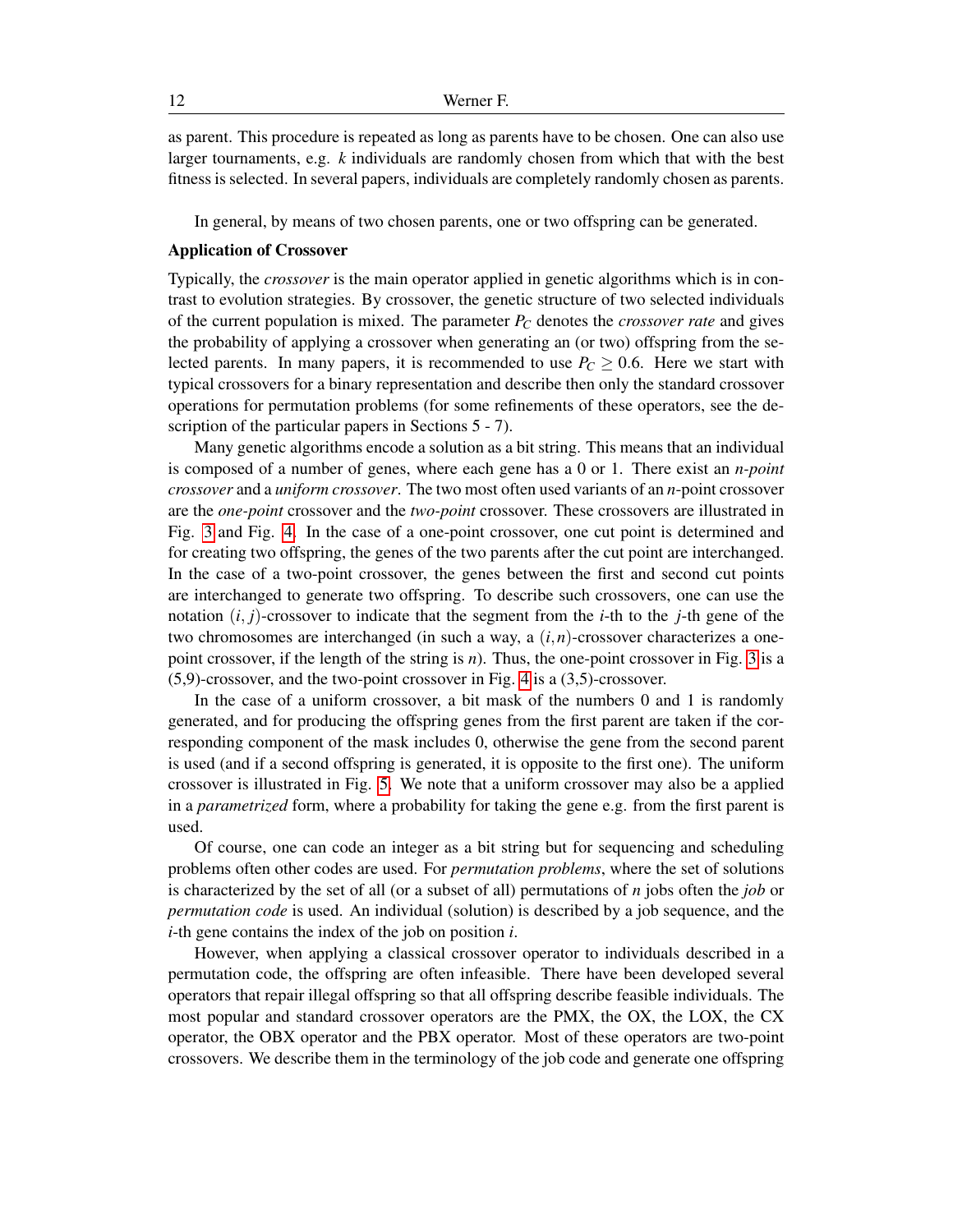

<span id="page-12-0"></span>Figure 3. One-point crossover in bit strings

| parent 1 | 0 0 | offspring 1 | 0 0 1 |
|----------|-----|-------------|-------|
| parent 2 |     | offspring 2 | 1     |

<span id="page-12-1"></span>Figure 4. Two-point crossover in bit strings

| parent 1    | 0                         |
|-------------|---------------------------|
| parent 2    |                           |
|             | bitmask 0 1 1 1 0 1 0 0 1 |
| offspring 1 | $\cdot$ 0 $\cdot$         |
| offspring 2 | $\overline{0}$            |
|             |                           |

<span id="page-12-2"></span>Figure 5. Uniform crossover in bit strings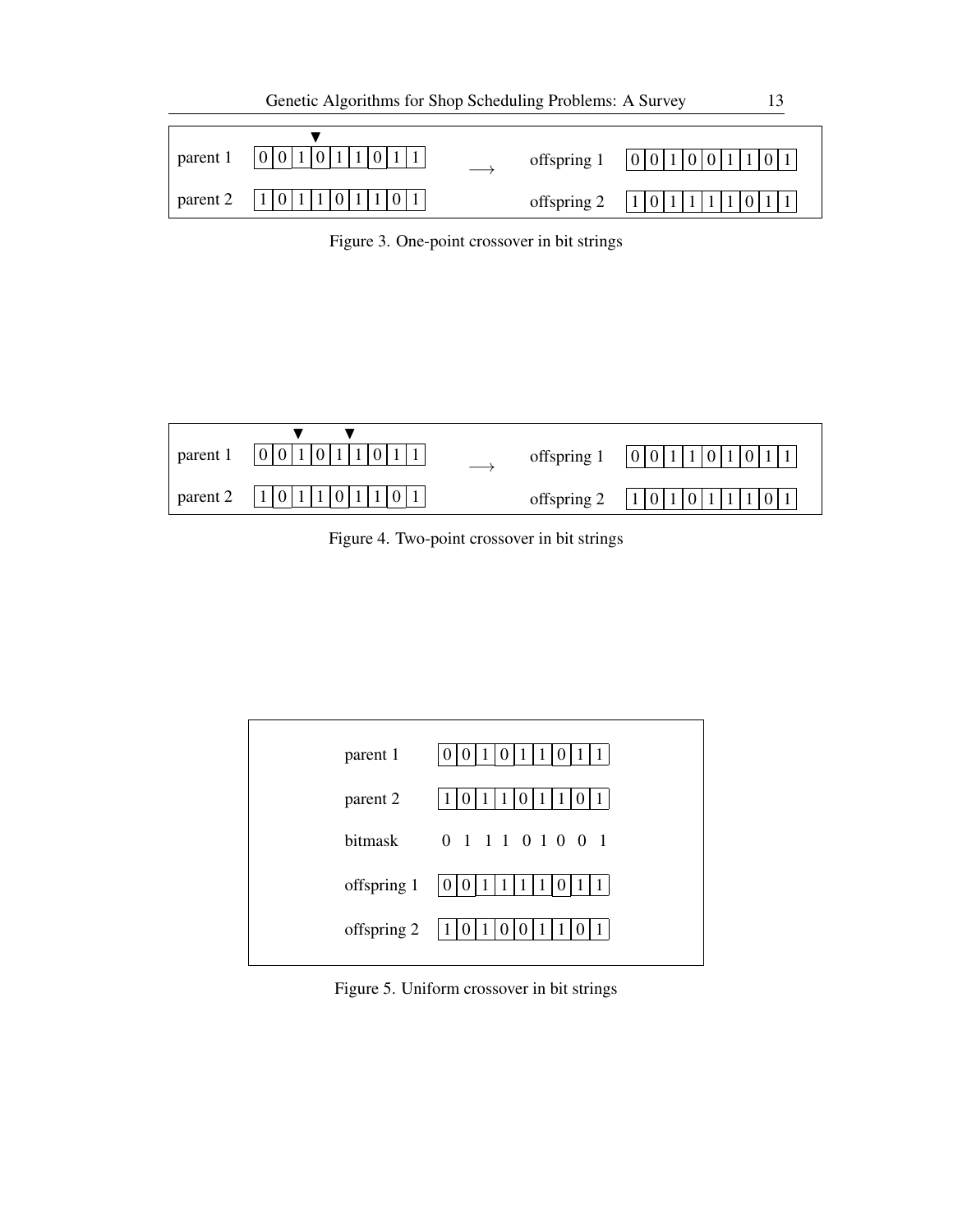

<span id="page-13-0"></span>

| parent 1  | 6 7 5 2 9<br>8<br>3                                |
|-----------|----------------------------------------------------|
| parent 2  | 3 4 7 1 2 9 6 8 <br>5 <sup>5</sup>                 |
| offspring | 14 <sup>1</sup><br> 6 7 9<br>3 2<br>8 <sup>1</sup> |

<span id="page-13-1"></span>Figure 7. CX crossover

(if two offsprings are generated from the two parents, the second offspring is obtained by interchanging the role of the parents; note also that in the following we refer to the generation of the second offspring according to the previous description if not mentioned differently).

The PMX (*partially mapped crossover*) determines randomly two cut points and for generating an offspring, the segment between these cut points is taken from the first parent and it replaces this part in the second parent. The resulting proto-offspring is usually infeasible. Then the inverse replacement is applied to the job indices occurring a second time outside the chosen segment. The PMX operator tries to keep the positions of the jobs in the offspring when copying them from the parents. The number of jobs occurring at different positions is at most equal to the number of jobs between the cut points. A (3,5)-PMX crossover is illustrated in Fig. [6.](#page-13-0) The indices 4 and 6 occur twice. To repair them, we use the mappings from parent 1 to parent 2 (may be, subsequently applied): 4 is mapped to 7, and 7 is mapped to 2, so 2 replaces 4 in gene 2; 6 is mapped to 1, so 1 replaces 6 in gene 7.

The CX (*cycle crossover*) determines a subset of jobs occupying the same set of positions in both parents. These jobs are copied from the first parent into the offspring, while the remaining positions are filled with the jobs from the second parent. The CX crossover is illustrated in Fig. [7,](#page-13-1) where genes 6,8 and 9 with the indices 5, 8 and 9 have been selected. Both the PMX and the CX crossovers try to maintain the absolute positions of the jobs. The subsequent crossover operators focus on the relative order of the jobs.

The *order preserving one-point crossover* determines a cut point and selects the segment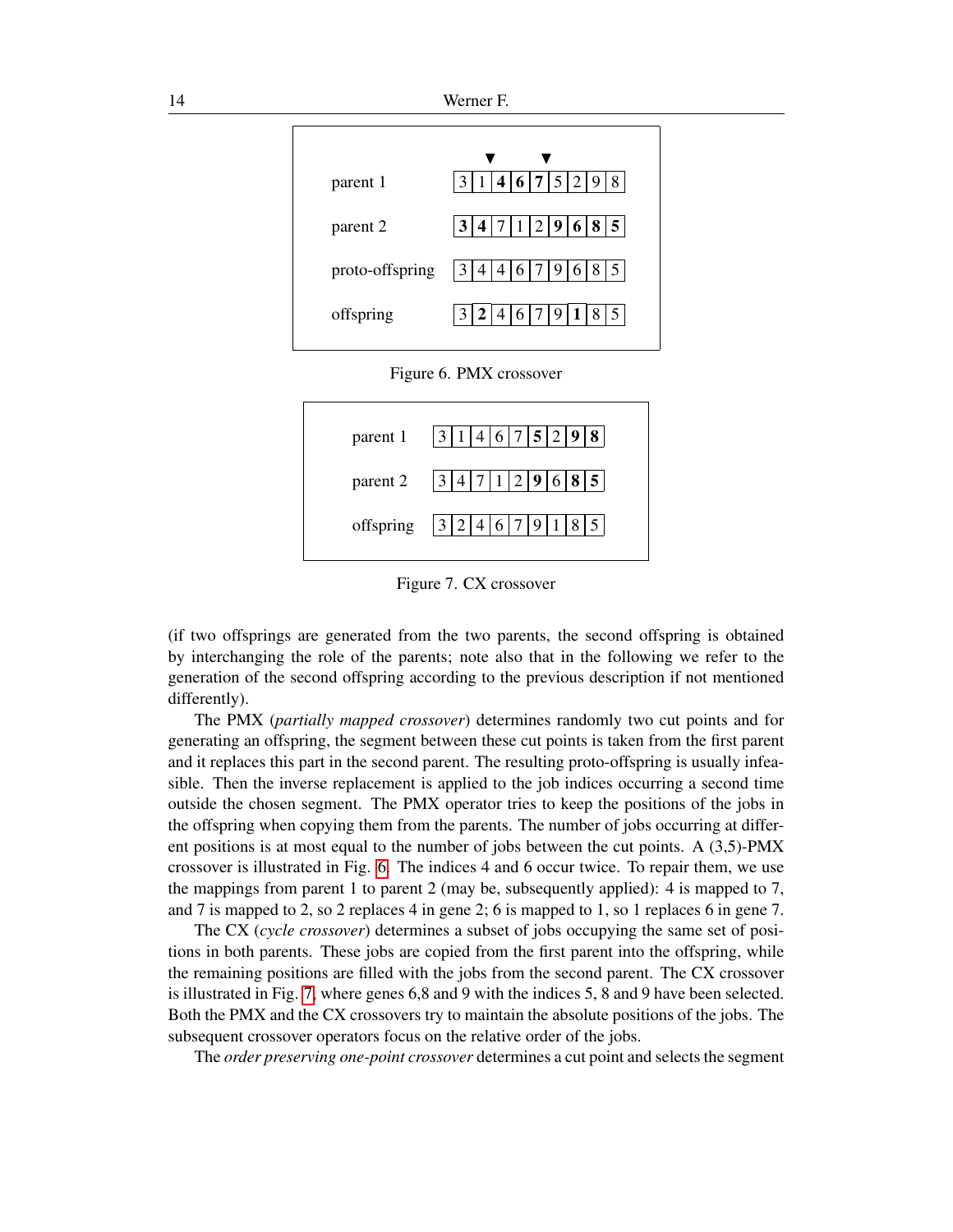

<span id="page-14-0"></span>Figure 8. Order preserving one-point crossover

| parent 1  | 4 6 7 5<br>3 1<br>$ 2\rangle$ |
|-----------|-------------------------------|
| parent 2  | 6 8 <br>3 4 7 1 2 9<br>5      |
| offspring | 6 7<br>1 2                    |

<span id="page-14-1"></span>Figure 9. OX crossover

until the cut point from the first parent while the missing indices are then inserted after the cut point in the relative order of the second parent. A crossover of this type with the cut point after the fourth gene is illustrated in Fig. [8.](#page-14-0) In our previous terminology, this corresponds to the selection of the first offspring when performing a (5,9)-crossover (equivalently, this can be interpreted as the second offspring when performing a (1,4)-crossover).

The OX (*order crossover*, see [\[80\]](#page-61-3)), originally designed for the TSP, determines randomly two cut points. The segment between these two points is taken from the first parent and copied into the offspring. Then the empty genes are filled with the missing jobs in the relative order of the second parent starting after the second cut point. A  $(3,5)$ -OX crossover is illustrated in Fig. [9.](#page-14-1)

The LOX (*linear order crossover*, see [\[121\]](#page-64-0), Definition 3.6 or [\[33\]](#page-58-5)) is a slight modification of the OX operator. The procedure is very similar with the exception that it does not consider chromosomes as cyclic. This means that after copying the segment between the two cut points from the first parent into the offspring, the empty genes in the offspring are filled by the missing jobs maintaining the relative order of the second parent scanning from left to right. A (3,5)-LOX crossover is illustrated in Fig. [10.](#page-15-0) Note also that in some papers is not clearly distinguished between the OX/LOX operators.

The OBX (*order-based crossover*, see [\[109\]](#page-63-4)) selects a subset of jobs in the first parent. These jobs are copied in the same relative order into the offspring at the positions of these jobs in the second parent. Then the empty positions in the offspring are filled by the jobs from the second parent at these positions. The OBX crossover is illustrated in Fig. [11,](#page-15-1)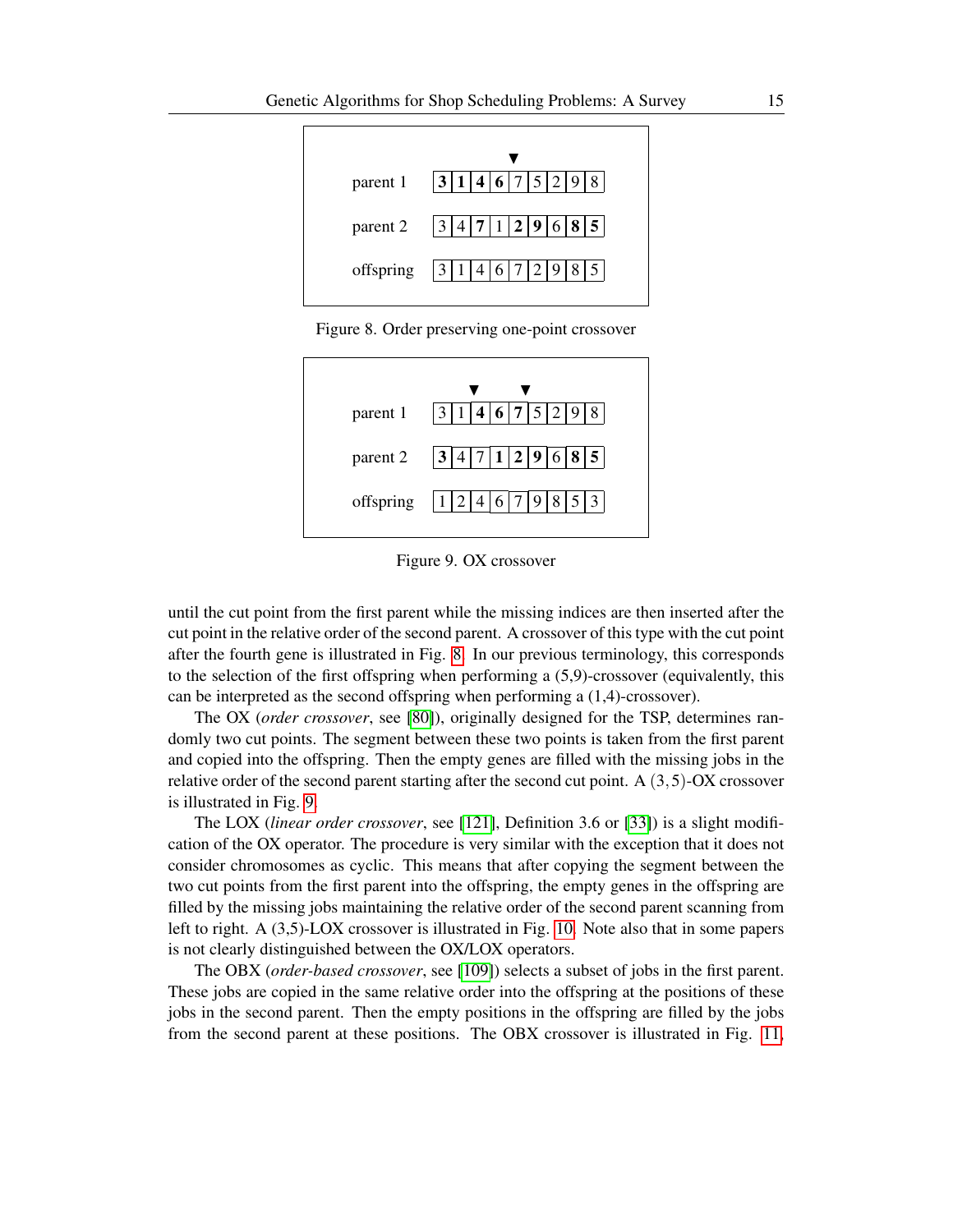16 Werner F.



<span id="page-15-0"></span>Figure 10. LOX crossover

| parent 1   $3 1 4 6 7 5 2 9 8 $ |
|---------------------------------|
| parent 2   $3 4 7 1 2 9 6 8 5 $ |
| offspring $ 3 1 7 4 2 9 6 5 8 $ |

<span id="page-15-1"></span>Figure 11. OBX crossover

where the indices 1, 4, 5 and 8 have been chosen.

The PBX (*position-based crossover*, see [\[109\]](#page-63-4)) selects a subset of positions in the first parent and copies the jobs at these positions into the offspring. The remaining positions are filled with the missing jobs appearing in the same relative order as in the second parent. This crossover is illustrated in Fig. [12,](#page-15-2) the indices 1, 6, 2 and 9 from the positions 2, 4, 7 and 8 in the first parent have been chosen. The notation position-based is a bit misleading because the relative order from the second parent is chosen. Sometimes, this crossover is also denoted as *uniform order-based crossover* which characterizes better how this crossover works.

If crossover is not applied, the generation of offspring is done only by means of *mutations*.

## Application of Mutation



<span id="page-15-2"></span>Figure 12. PBX crossover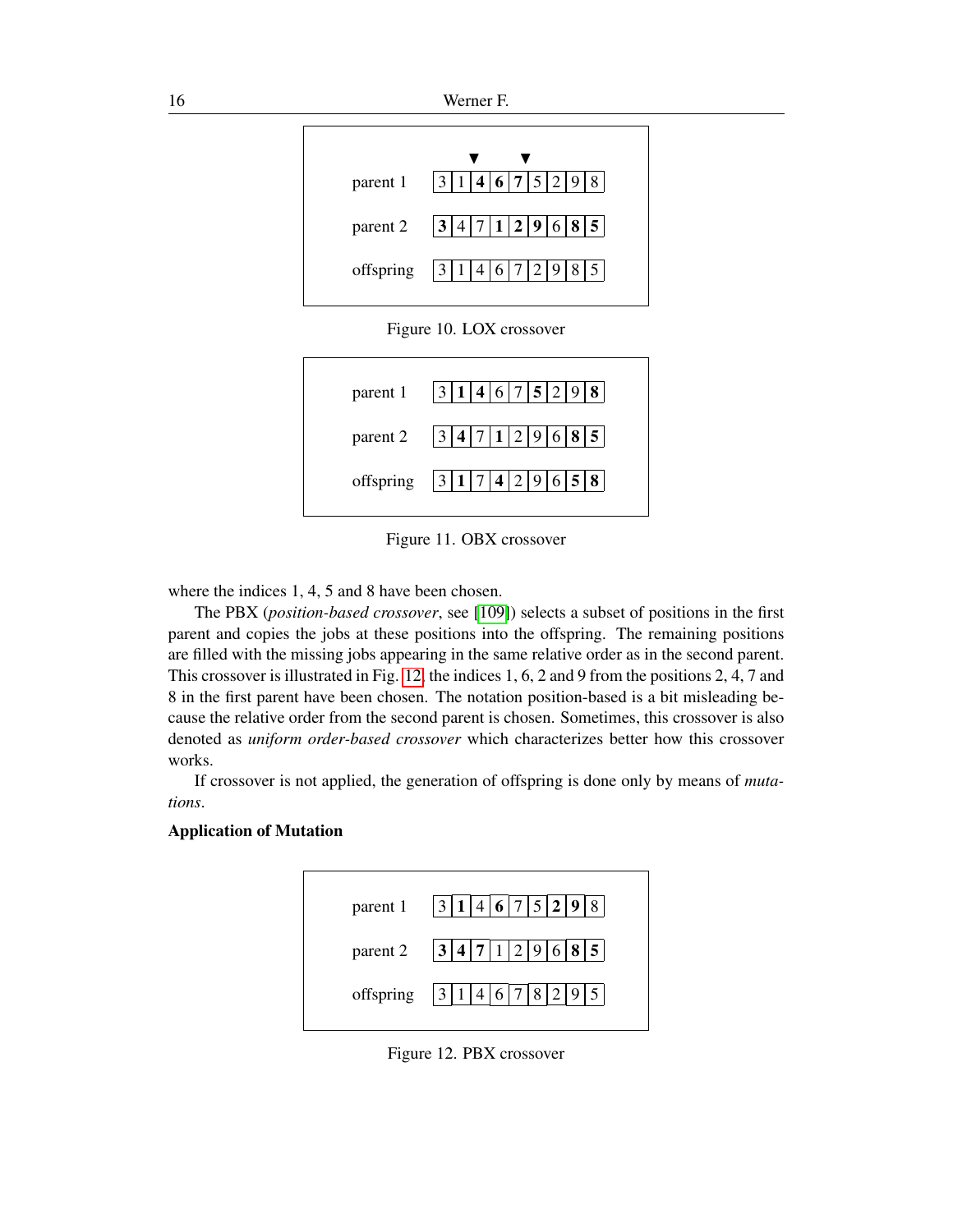

<span id="page-16-0"></span>Figure 13. Shift mutation



<span id="page-16-1"></span>Figure 14. Pairwise Interchange mutation

In genetic algorithms mutation can be considered as a background operator. The use of a mutation is also controlled by a *probability parameter*, called the *mutation rate* (or probability) *P<sub>M</sub>*. In case of a binary coding, it represents the probability of changing a particular gene from 0 to 1 or vice versa. This mutation rate is usually small (often it is recommended  $0.01 \leq P_M \leq 0.1$ ). If a permutation coding is used, a mutation usually corresponds to the generation of a neighbor in some neighborhood. In this case, the mutation denotes the probability of applying a mutation to the current individual. Note that after the selection of two parents and possibly applying a crossover to them, one applies a mutation independently to each intermediate offspring when generating two offspring. Here the mutation rate is typically larger.

For permutation problems, where the set of feasible solutions is described by the set of *n*! permutations of the *n* jobs, one can use e.g. the *shift mutation* or neighborhood (an arbitrary job in the current sequence is selected and shifted to an arbitrary but different position - see Fig. [13,](#page-16-0) i.e., there are (*n*−1) <sup>2</sup> neighbors of each sequence; often also referred to as *insertion neighborhood*) or the *pairwise interchange neighborhood* (two arbitrary jobs are selected and interchanged in the sequence - see Fig. [14,](#page-16-1) i.e., there are  $n(n-1)/2$  neighbors of each sequence, often also referred to as *swap neighborhood*). A sub-neighborhood is the *API neighborhood*, where only adjacent jobs may be interchanged to generate a neighbor. Thus, there exist *n* − 1 neighbors of a sequence. Finally, in the *inversion neighborhood*, a neighbor is generated by choosing a segment of jobs and reinserting it in the opposite sequence - see Fig. [15.](#page-17-0) These types of mutations are also denoted as shift, pairwise interchange, API or inversion operator. Some theoretical properties of these neighborhoods for such permutation problems as e.g. the diameter of the underlying graphs have been derived in [\[123,](#page-64-3) [124\]](#page-64-4).

For problems of minimizing the makespan, the above neighborhoods are often restricted further by considering only neighbors satisfying a *necessary condition* for an objective function value improvement. This is done by considering the *critical path* of a solution in the underlying graph and forming *blocks* of such operations, each block containing at least two operations to be processed subsequently on the same machine. In the case of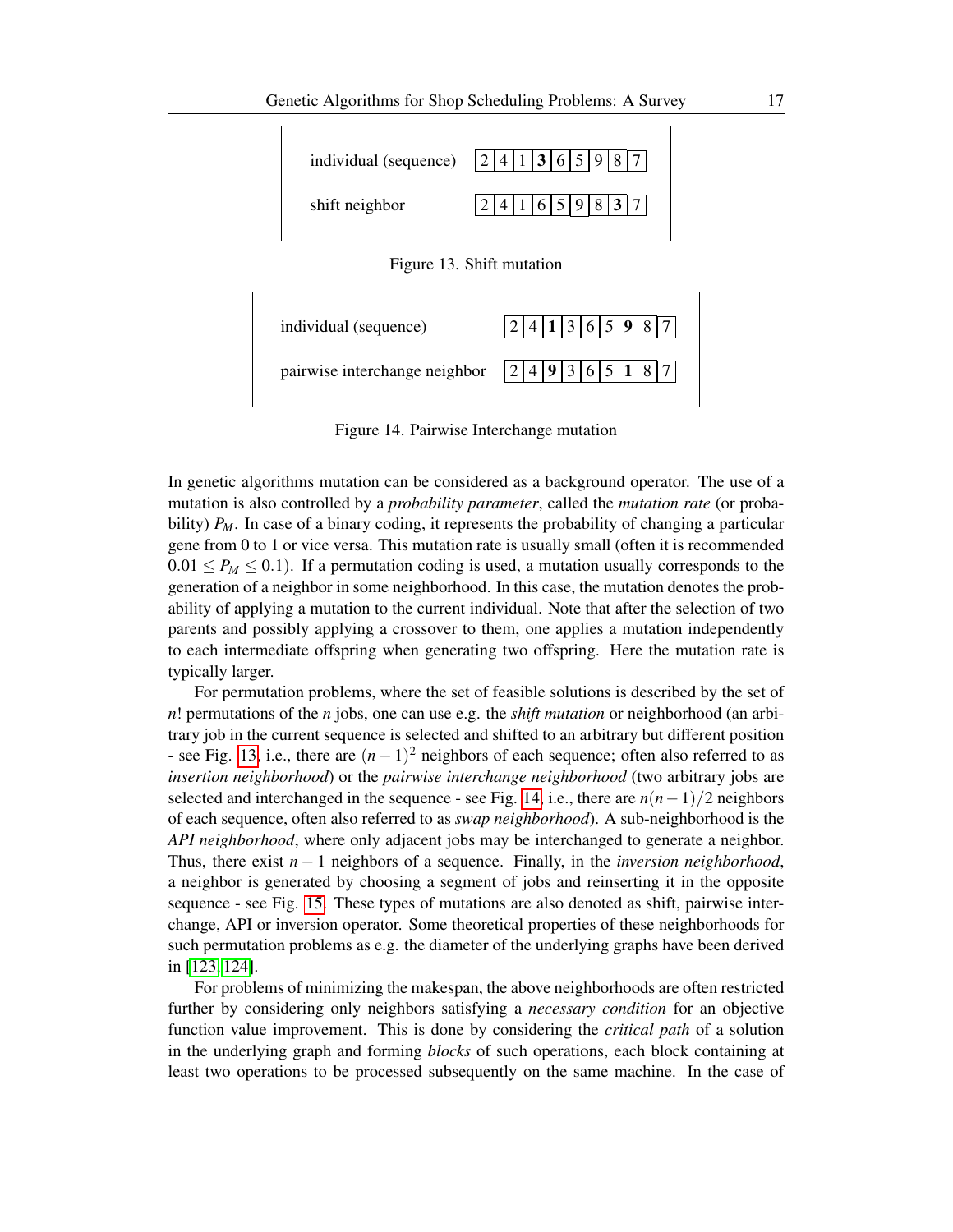

<span id="page-17-0"></span>Figure 15. Inversion mutation

the API neighborhood, only the first two and the last two operations of a block need to be considered (in all other cases, for an API neighbor, there would exist a path containing the same operations as the critical path of the starting solution. A similar restriction can be applied to the other neighborhoods, e.g. in the shift neighborhood, a neighbor with a better function value may only be obtained by shifting a job with an operation in such a block to the left (i.e., at least before the first job of this block) or to the right (i.e., at least after the last job of this block). We denote these restricted neighborhoods as crit-API, crit-shift, etc.

## Formation of the new population

In the first applications, the new population was always formed by offspring (e.g. those with the largest fitness). A modification is the *elitist strategy* which ensures that the individual with the best fitness (or a specific percentage of best individuals) is always included into the next generation. In several genetic algorithms, the new populations may contain both selected parents and created offspring. Such a situation occurs e.g. in the case of *2/4 selection* which means that two parents are selected and two offspring are generated, and in the new population, the two parents are replaced by the two individuals with the largest fitness, where both the parents and offspring can survive. An alternative are *steady state* algorithms, where the worst individual are systematically replaced by offspring (i.e., the offspring do not directly replace their parents).

## Stopping criteria

Often a maximal number *NGEN* of generations or a maximal time limit are imposed. Alternatively, one can use a termination criterion such that the algorithm stops if for a specific number of generations, no improvements in the best objective function value have been obtained, or if the relative deviation of the best objective function value from a given lower bound does not exceed a particular value.

In particular for the job shop problem, it has been observed that GA converge rather slowly. For this reason, often *hybrid genetic algorithms* are used. This means that a GA is combined with some other heuristic algorithms, often with a local search procedure applied to the offspring generated by crossover and/or mutation. Such a procedure is often denoted as *genetic local search* (i.e., a population based local search) or *memetic search*. Another way of hybridizing a GA is the use of special heuristics for constructing the initial population or the incorporation of particular heuristics into the evaluation function for decoding chromosomes into feasible schedules. In this sense, practically all recently developed algorithms are a hybrid algorithm, but most papers concentrate on the incorporation of advanced local search techniques into a GA.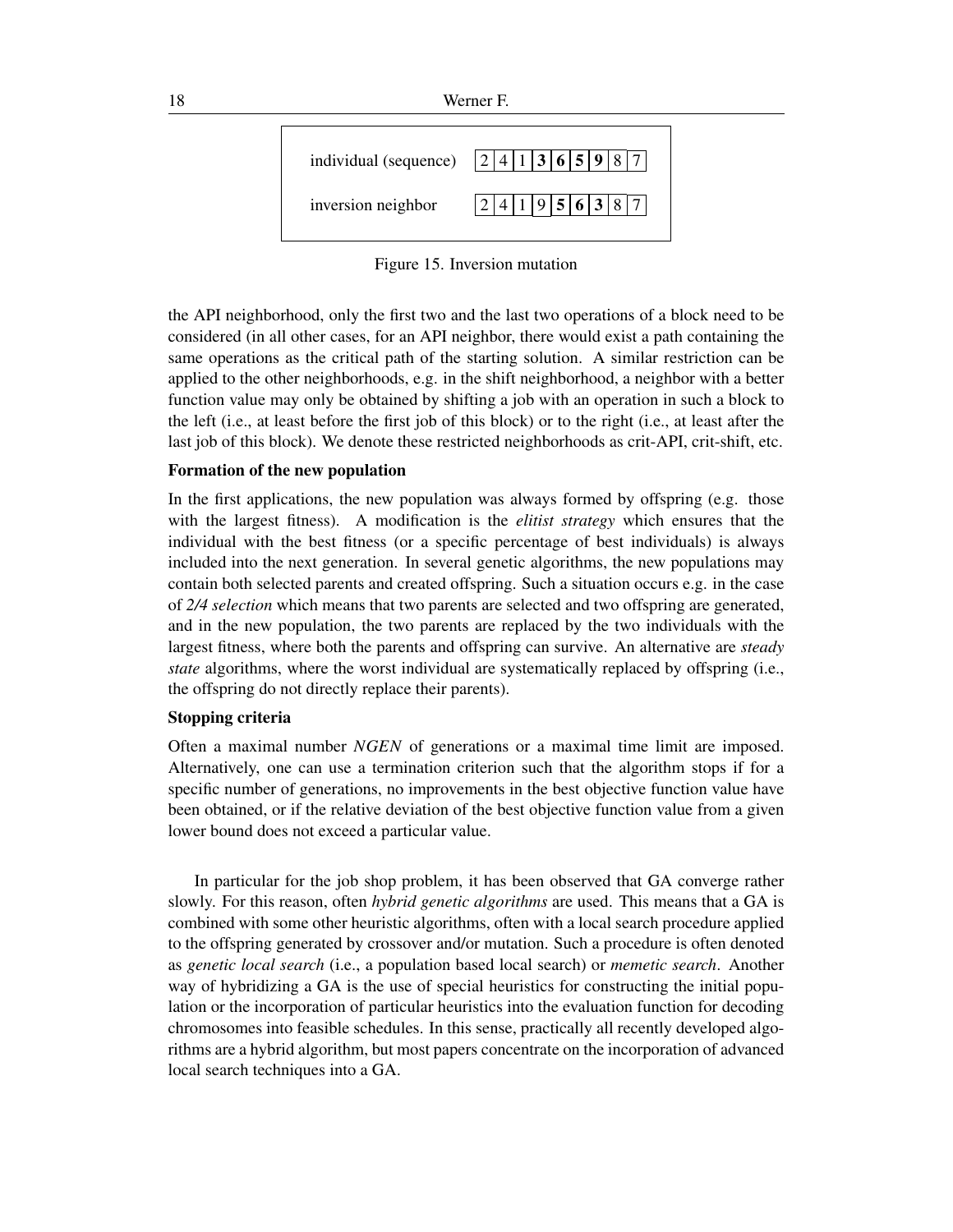Most genetic algorithms developed in the literature work with *one* population. However, there have been also developed *parallel* genetic algorithms of different types. We discuss some of these aspects when dealing with the corresponding papers.

In the following three sections, we survey existing genetic algorithms for the three major types of shop scheduling problems. Here, we focus only on the most relevant work including detailed computational tests. In [\[100\]](#page-62-5), it has been analyzed for the flexible flow shop problem, which objective functions have been considered in the literature: 60 % of the papers consider the minimization of the makespan *Cmax*, while 11 % of the papers consider the minimization of total or average (weighted or unweighted) completion time. On the other side, only 2 % of the papers deal with multi-criteria problems and even only 1 % deal with earliness-tardiness criteria. Among the problem classes considered, most genetic algorithms have been proposed for the flow and job shop problems with the makespan criterion. In view of the huge number of papers on this subject, a selection had to be made which of the results are included into this survey. In the following, for flow and job shop problems, we review first the results for the makespan criterion and then for other single criterion problems as well as some extensions of the classical problems while at the end of each section, few comments on algorithms for multi-criteria problems are given. Hybrid or flexible flow and job shop scheduling problems are considered in a separate subsection. For the open shop problem, where almost all papers deal with the *Cmax* criterion, we do not make this distinction.

## 5 FLOW SHOP PROBLEMS

First, we deal with some algorithms for the problem  $F|prmu|C_{max}$ . Some of the earliest applications of evolutionary algorithms in the scheduling area have been given for flow shop problems (see [\[1,](#page-56-6) [121,](#page-64-0) [122\]](#page-64-1)). These algorithms contain also components of evolution strategies. We describe here the algorithms originally given by Werner in [\[121\]](#page-64-0), which has also been published later in a journal paper (see [\[122\]](#page-64-1)). Since the main ideas from these works have never been published in English, we describe the major components of this algorithm more in detail here.

In contrast to the genetic algorithms developed for scheduling problems later, the algorithm from [\[121\]](#page-64-0) uses individuals which are composed of two chromosomes, namely a *dominant* and a *recessive* chromosome. Each chromosome is a permutation of the jobs (indices). For generating an offspring, two parent individuals  $P^1 = (p^{1D}, p^{1R})$  and  $P^2 = (p^{2D}, p^{2R})$  are chosen, where the superscript *D* denotes the dominant and *R* denotes the recessive chromosome. The dominant chromosome is the one with the better fitness (i.e., with the lower objective function value). For generating one offspring from the chosen parents, one chromosome is chosen from any parent, e.g.,  $P^{OFF} = (p^{1D}, p^{2R})$  (any of the four combinations is possible). The underlying idea is to prevent that, after some generations, the current population is composed of very similar individuals. The used crossover (see [\[121\]](#page-64-0), Definition 3.6) is exactly the operator later denoted as the LOX operator. The mutations are mainly based on performing subsequently several shifts of particular jobs. This process is controlled by a parameter summing up the distances of the individual moves in the shift neighborhood. Here the distance is measured as the number of pairs of jobs which are in two permutations in opposite order. In addition, also inversion mutations and pairwise interchanges of blocks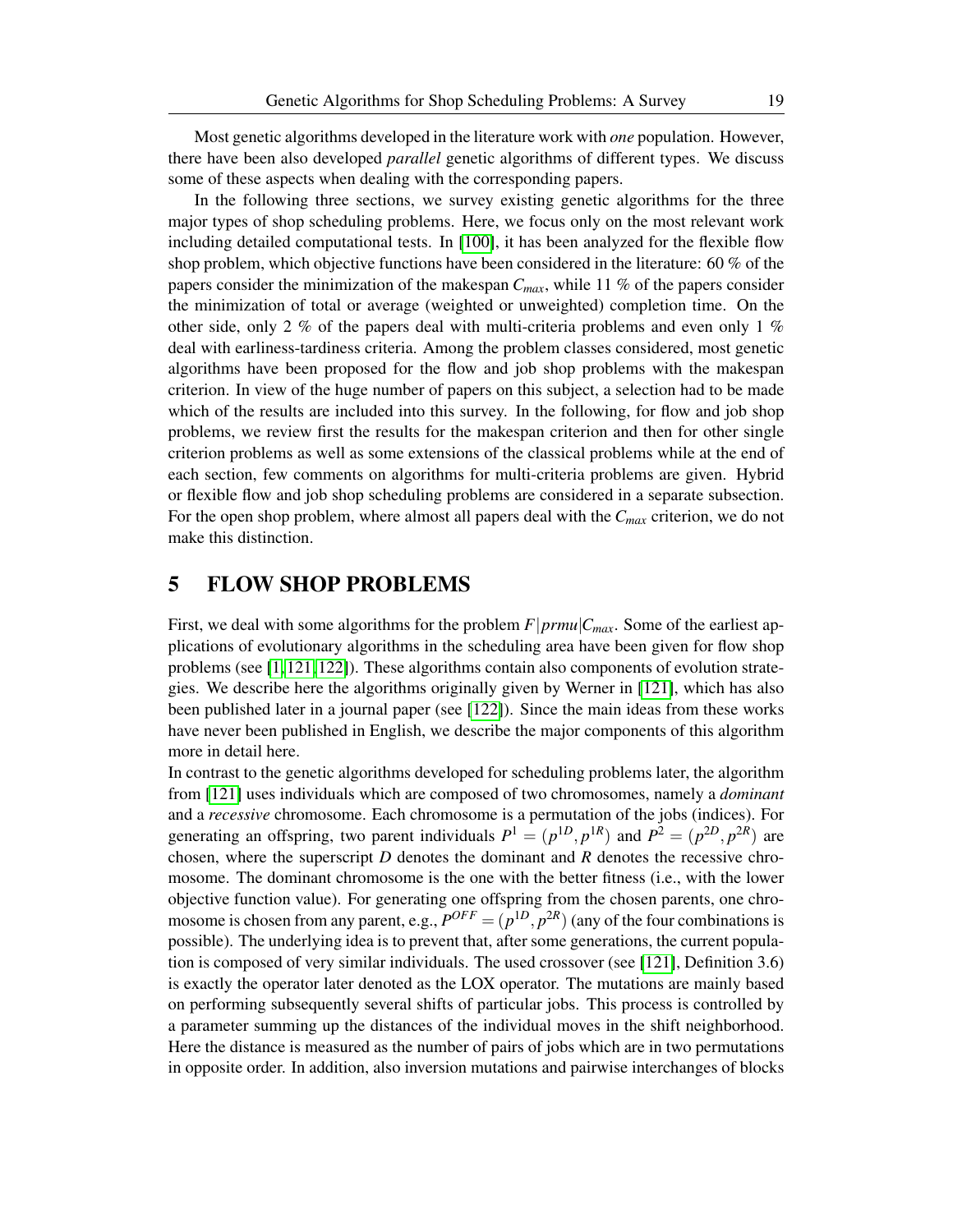of subsequent jobs (which are a generalization of the pairwise interchange operator) are possible. Note that according to the current probabilities for applying a specific mutation, several types of mutations can be subsequently applied to a proto-offspring. In this sense, the realization of a mutation corresponds to a restricted *variable neighborhood search*.

As in evolution strategies, Werner [\[121\]](#page-64-0) used a strategy population controlling the generation of individuals. A *strategy individual* is also composed of two strategy chromosomes, where the concept of dominant and recessive chromosomes has also been applied. In [\[121\]](#page-64-0), such a strategy chromosome consists of seven genes. The first gene gives the probability for selecting the dominant chromosome of an individual in the permutation population when generation an offspring. Genes 2 - 6 control the application of the different types of mutations described above. The last gene gives the probability for applying the LOX crossover. Contrary to most genetic algorithms, these probability parameters are variable and will be adapted during the search.

Werner applied several selection variants for forming the next generation. First, an offspring may replace the parent with the lower fitness if it an improvement (i.e., the function value of the dominant chromosome of the offspring is better than the function value of the dominant chromosome of the parent with lower fitness; selection of first type). In addition, the offspring may also replace the parent with lower fitness, if its fitness is lower than that of this parent. This is done in a similar way as in simulated annealing algorithms (selection of second type), which may help to increase diversity further. Based on initial tests, an individual in the strategy population can survive only for a restricted number of generations, while this does not hold for the permutation population.

This algorithm also considered several variants of a parallel GA working with different subpopulations. By means of an *isolation* parameter, it is controlled whether after a specific number of generations, an exchange of individuals in adjacent sub-populations is possible or not.

Both the permutation and strategy populations contained 12 individuals (i.e., 24 permutations and strategy variants). The parameter *NGEN* has been fixed in such a way that all tested variants approximately generate 24000 individuals. The algorithm stops when the given maximal number of generations has been constructed, a time limit is elapsed or for a given number of generations, no improvement of the fitness of the best individual has been obtained. In the computational tests, many variants have been tested and compared to other stochastic search procedures on randomly generated instances with up to  $n = 105$  jobs and  $m = 30$  machines.

Reeves [\[94\]](#page-62-6) presented a GA which uses an initial population containing the job sequence obtained by the NEH heuristic [\[74\]](#page-61-4), while the remaining individuals are randomly generated. The GA applied a simple ranking procedure to select the parents. The crossover finally used is an order-based one-point crossover. Based on initial tests, the shift neighborhood with an adaptive mutation rate was used in the mutation step. In addition to own test instances, the algorithm developed has been compared on Taillard's instances [\[110\]](#page-63-2) with a simulated annealing algorithm and a simple neighborhood search procedure. The GA was superior to the neighborhood search procedure for most problems and obtained similar results as simulated annealing, where the GA was better for the large problems (and obtained its final solution more quickly).

Chen et al. [\[23\]](#page-57-2) used several constructive heuristics for generating the initial popula-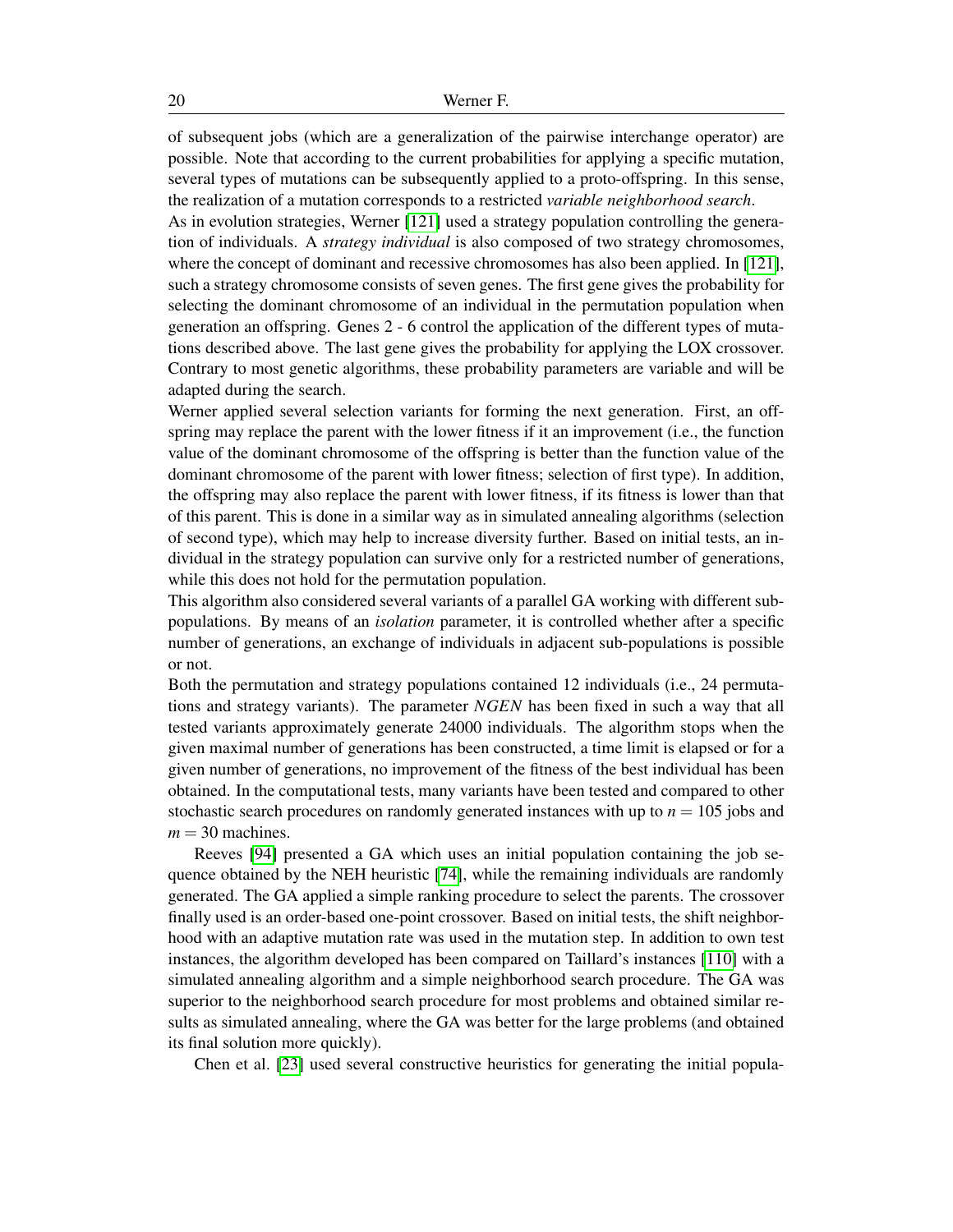tion. The first *m*−1 individuals are those generated by the heuristic given by Campbell et al. [\[18\]](#page-57-3), the *m*-th individual results from the rapid access heuristic by Dannenbring [\[26\]](#page-57-4), and the remaining individuals are generated by one pairwise exchange of two jobs in an individual already generated. Parents are selected proportional to their fitness. After initial tests, this algorithm uses the PMX crossover with  $P_C = 1.0$ , but it does not use mutation at all. The algorithm has been run with  $PS = 60$  and  $NGEN = 20$ .

The algorithm has been compared with two existing heuristics on 200 own randomly generated instances for 20 combinations  $(n,m)$  with  $n \in \{7,10,15,25\}$  and  $m \in \{4,5,8,10,15\}$ . The GA developed turned out to be superior to the other two heuristics.

Murata et al. [\[72\]](#page-61-5) used the permutation code and tested three different selection probabilities for choosing the parents. They also tested 10 crossover operators, among them a one-point crossover and three variants of a two-point crossover were preferred. All these operators are of the order-preserving type for filling the empty positions of the offspring by the genes of the second parent. For a mutation, the shift, the pairwise interchange, the API neighborhoods as well as a generalization, where three jobs can arbitrarily change their positions, have been tested. The elitist strategy is used by passing the best individual directly to the next generation. The stopping criterion was a maximal number of fitness evaluations. The computational tests have been made on 100 randomly generated instances with  $n = 20$ and  $m = 10$ . After detailed tests,  $PS = 10$ , a variant of the two-point crossover with  $P_C = 1.0$ and the shift mutation with  $P_M = 1.0$  have been recommended. Then the authors compared their GA with tabu seach, simulated annealing, genetic local search and genetic simulated annealing. In their tests, genetic local search and genetic simulated annealing worked best.

Reeves and Yamada [\[95\]](#page-62-7) improved the algorithm from [\[94\]](#page-62-6) by suggesting a new crossover operator denoted as MSXF (*multi-step crossover fusion*) and introducing path relinking. The MSXF operator (originally given for the job shop problem in [\[130\]](#page-64-5), see also Chapter 6) can be interpreted as a short term local search starting from one of the two chosen parents and directs the search towards the other parent. This operator uses a neighborhood and a strategy for deciding whether a move to a neighbor is accepted or not. The neighborhood applied is the crit-shift neighborhood using the block structure of a critical path of a solution. Mutation is only applied when parents are too close to each other. For this purpose, a *multi-step mutation fusion* (MSMF) operator has been introduced.

This new algorithm has been tested on the most challenging Taillard instances [\[110\]](#page-63-2) with  $m = 20$  machines. Several best known upper bounds for these instances were improved by this algorithm.

Etiler et al. [\[32\]](#page-58-6) presented a GA that uses the LOX crossover operator with  $P_C = 1.0$  and the shift mutation with a probability of  $P_M = 0.05$ . The population size is 60 and the number of generations is limited to *NGEN* = 20. The initial population is generated by means of the *m*−1 solutions constructed by the algorithm by Campbell et al. [\[18\]](#page-57-3) and one solution by the Dannenbring [\[26\]](#page-57-4) heuristic, while the other individuals are obtained by applying a pairwise interchange mutation to one of the individuals generated by the constructive algorithms. This algorithm has been tested mainly against the NEH heuristic and the GA by Chen et al. [\[23\]](#page-57-2) on own randomly generated instances in the range from  $(n,m) = (5,5)$  until (40,40). It has been found that this algorithm produces better results than the GA by Chen et al. [\[23\]](#page-57-2) which results mainly from the superiority of the LOX operator over the PMX operator.

Ponnambalam et al. [\[85\]](#page-61-6) compared constructive and iterative heuristics for the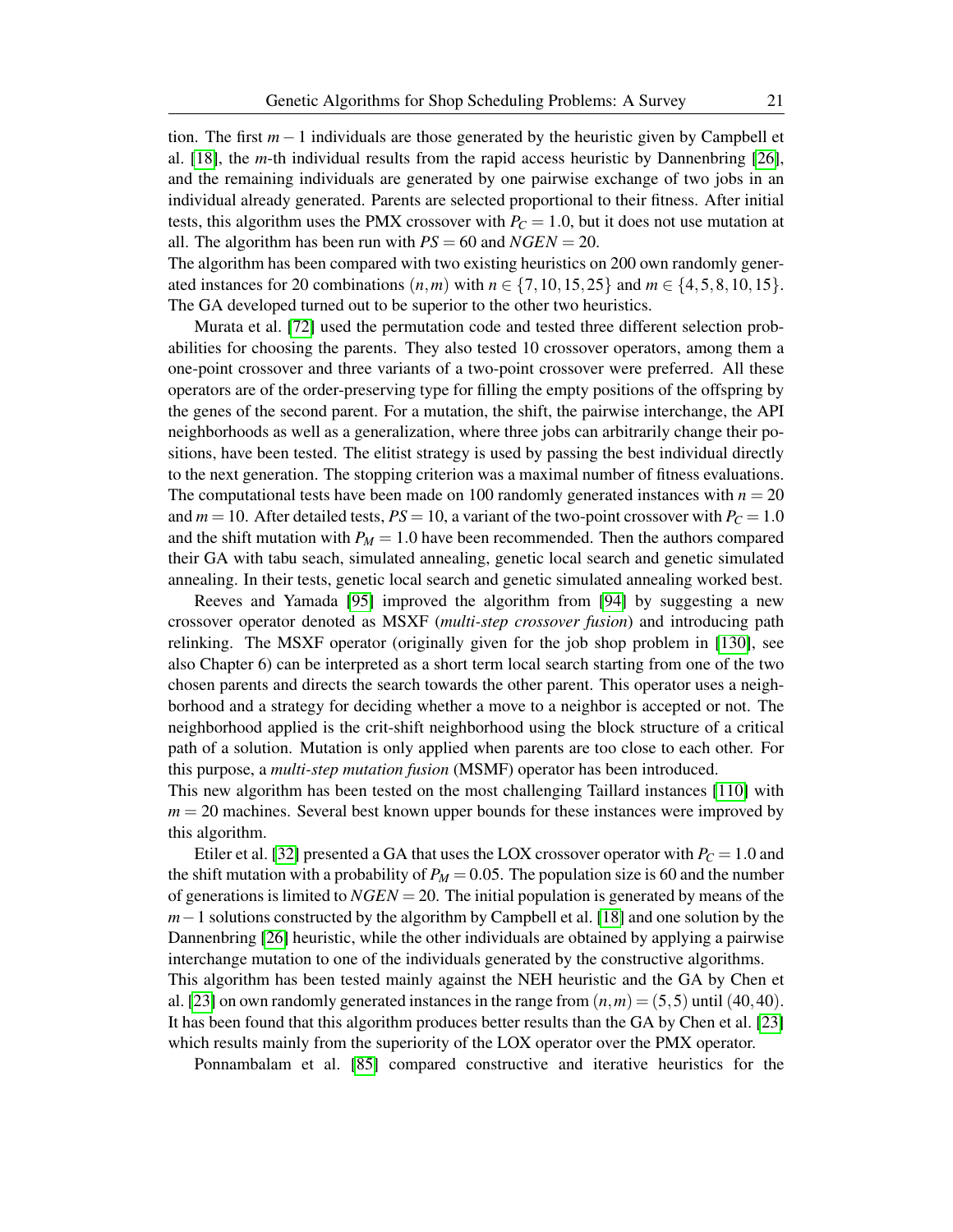flow shop problem. In particular, in Section 7 of their paper, they presented a GA. The initial population is randomly generated. The algorithm uses the *generalized position crossover* (GPMX, see also [\[12\]](#page-57-5)) and the pairwise interchange mutation. In initial tests, the author experimented with  $PS \in \{5, 10, \ldots, 35, 40\}$ ,  $P_C \in$  $\{0.4, 0.5, \ldots, 0.9\}, P_M \in \{0.02, 0.03, \ldots, 0.09\}$  and  $NGEN \in \{100, 150, \ldots, 350\}.$  Then they fixed  $PS = 20$ ,  $P_C = 0.60$ ,  $P_M = 0.05$  and  $NGEN = 250$ . 21 test instances with up to  $n = 30$  jobs and  $m = 10$  machines have been taken from the OR library found under http://www.people.brunel.ac.uk/∼mastjjb/jeb/info.html. This GA has been compared with several other heuristics, e.g., the NEH [\[74\]](#page-61-4), the CDS [\[18\]](#page-57-3) and Dannenbring's [\[26\]](#page-57-4) heuristics. The GA turned out to be superior to the constructive heuristics, but only in 11 of 21 instances, the minimum makespan was received by the GA.

Chang et al. [\[21\]](#page-57-6) combined a GA with a mutation-based local search. First, they presented a simple GA which starts with a randomly generated population using the permutation code for representing an individual. For choosing the parents, tournament selection has been chosen. A one-point crossover and the pairwise interchange mutation are applied for generating the offspring. The elitist strategy is used, where  $10\%$  of the best individuals are directly passed to the next generation. Then they presented a refined hybrid algorithm. First, one individual obtained by the NEH [\[74\]](#page-61-4) heuristic is included into the initial population. Then the mutation operator is extended to a restricted local search in the pairwise interchange neighborhood, where the number of applied mutations to the proto-offspring is equal to  $nm/10$ . The algorithm has been run with  $PS = 50$ ,  $P_C = 0.95$  and  $P_M = 0.7$ .

Both variants, i.e., the simple and the hybrid GA, have been compared with the NEH heuristic on a subset of 18 benchmark instances from [\[110\]](#page-63-2). The hybrid algorithm turned out to be superior to both the NEH and the simple GA.

Ruiz et et al. [\[99\]](#page-62-8) suggested two genetic algorithms for the problem  $F \mid \text{prmu} \mid C_{\text{max}}$ . The initial population creates one individual by applying the NEH [\[74\]](#page-61-4) insertion heuristic and the remaining individuals are either generated by a modification of this algorithm or randomly. The core of this paper is the development of four new crossover operators. The two best of them, denoted as SBOX and SB2OX, are as follows. The operator SBOX (*similar block order crossover*) first copies blocks of common jobs contained in both parents into the offspring, where a block consists of two consecutive genes. Then a cut point is determined and jobs up to this point are taken from the first parent, while the missing jobs are copied into the empty genes in the relative order of the other parent. This crossover is illustrated in Fig. [16,](#page-22-0) where one block of two subsequent genes is at the beginning and two such blocks are at the end of both parents. The operator SB2OX (*similar block two-point order crossover*) is very similar to SBOX but in the second step, two cut points are determined and the empty positions are filled as for a two-point crossover of the LOX type.

The second novelty is the *restart scheme* used in the GA which should avoid that the diversity within the population becomes too low. If for a specific number of generations the best makespan value has not been improved, the individuals in the current population are sorted according to non-decreasing order of the *Cmax* values. Only the best 20 % of the individuals are left in the current population while the remaining 80 % are replaced by modified individuals. In particular, among the latter 80 % of individuals, 50 % of them are replaced by performing shift mutations in the best 20 % of individuals, 25 % are generated by a modified NEH heuristic and the other 25 % are replaced by new randomly generated individuals.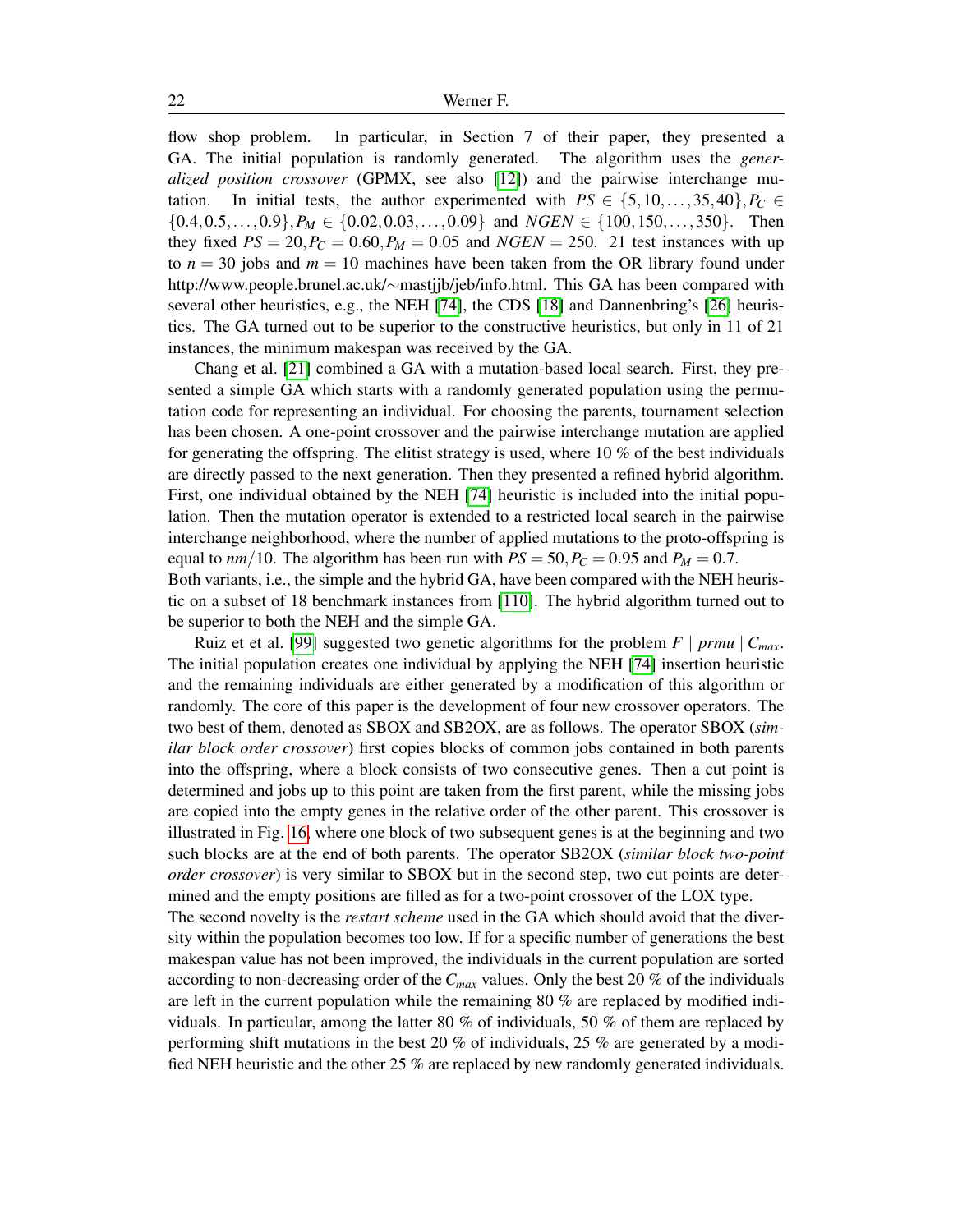

<span id="page-22-0"></span>Figure 16. SBOX crossover

This is a similar strategy as used in *iterated local search* algorithms, where one tries to escape from a local optimum by disturbing the current solution (often denoted as a kick) so that after this perturbation step, local search in a smaller neighborhood is continued (for the application of this strategy to scheduling problems, see e.g.  $[15, 16]$  $[15, 16]$ ). The algorithm is hybridized by incorporating a local search in the shift neighborhood to the best individual in the population.

After a detailed calibration of the algorithm, tournament selection has been chosen, the SBOX operator, which was superior to seven other operators, was applied with  $P_C = 0.4$ , and the shift mutation was applied with  $P_M = 0.01$ . Moreover, they used  $PS = 20$  and the restart procedure if no improvement has been obtained over 25 generations. The two new GA (denoted as GA-RMA and HGA-RMA for the hybrid variant) have been compared with 11 other algorithms, among them genetic (e.g.  $[3,72,94]$  $[3,72,94]$  $[3,72,94]$ , simulated annealing, iterated local search and ant colony algorithms, on the 120 benchmark instances from [\[110\]](#page-63-2). The stopping criterion was a given maximum elapsed CPU time for all algorithms depending on the product *nm*, where three different proportionality factors were used. For all (short, medium and longer) runs, the new hybrid algorithm turned out to be the best algorithm.

Rajkumar and Shahabudeen [\[91\]](#page-62-9) presented an improved GA (denoted as IGA). This algorithm includes the solution obtained by the NEH heuristic [\[74\]](#page-61-4), while the remaining individuals of the initial population are randomly generated. It uses both roulette wheel selection and tournament selection for choosing the parents. Several crossover types are used: a two-point crossover, the PMX, the SJOX (similar job order crossover) and the LOX crossover. Three types of a mutation are considered: a three-job change (i.e., three jobs are selected and arbitrarily reinserted at these positions), a pairwise interchange and a shift mutation. The selection of a particular type of a crossover or a specific type of mutation is controlled by probability parameters. In addition, a restart scheme is applied to increase the diversity in the population. In particular, if the best fitness is not improved over a certain number of generations, the probability of a mutation is increased, and if the makespan is not converging for the current generation, 75 % of the individuals are replaced by randomly generated new individuals.

The algorithm has been run with  $PS = 70, P_C = 0.9, P_M = 0.4$  and  $NGEN = 10000$ . This IGA has been tested against the NEH heuristic, a simple GA, a modified evolutionary programming and an existing hybrid heuristic on 29 benchmark instances, among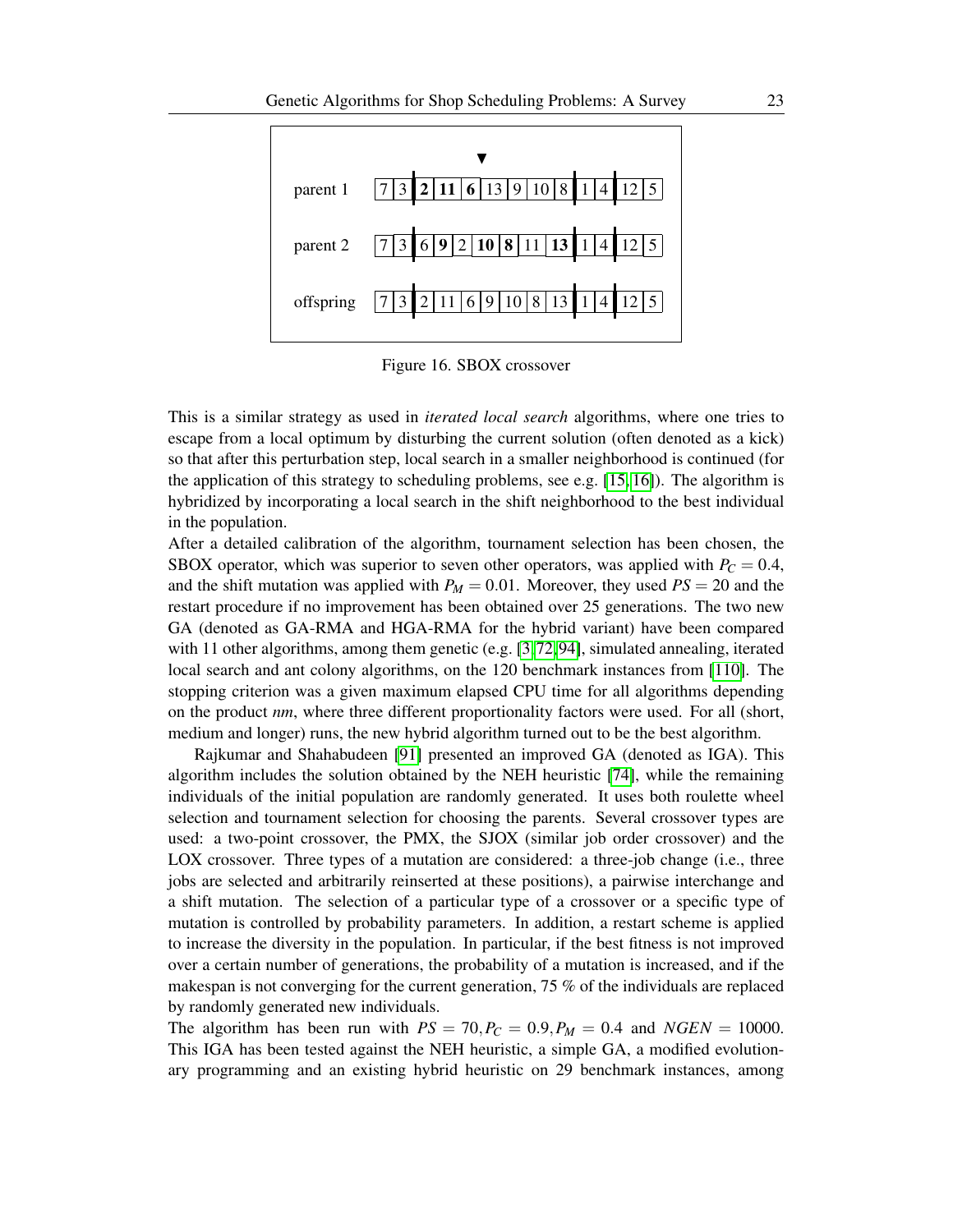them 21 instances from [\[94\]](#page-62-6). IGA turned out to be the best algorithm among the tested ones.

We now consider some extensions of the classical permutation flow shop problem dealing with other single criterion problems or including additional processing constraints. All of the subsequent algorithms consider the permutation condition  $\beta = prmu$ .

Janiak and Portmann [\[49\]](#page-59-6) presented a GA for the makespan minimization problem with controllable processing times, where these times linearly depend on the use of a resource. Individuals are represented in the permutation code and for an individual, the optimal resource allocation (and thus the processing times) are found by a modified algorithm from the literature. The initial population is formed by applying modifications of the algorithms by Campbell et al. [\[18\]](#page-57-3), Dannenbring [\[26\]](#page-57-4) and Nawaz et al. [\[74\]](#page-61-4). The fitness of an individual is defined as the maximal makespan value of the current population minus the makespan of the individual considered. As the crossover operator, a one-point crossover and a specific crossover based on the LOX operator but taking into account the properties of the block approach for makespan problems are used. As the mutation operator, a pairwise interchange mutation and a shift mutation that move an operation from the critical path outside this block (i.e., the generation of a neighbor in the crit-shift neighborhood) are used.

The algorithm stops after generating  $NGEN = 50$  generations but nothing is set about the value *PS*. This algorithm has been tested on two rather small problem sizes  $(n,m) = (10,10)$ and probably  $(n,m) = (20,5)$  (although declared with opposite *n* and *m*) combined with five families of operation resource requirements and two groups of operation models. It turned out that the combination of the specific crossover operation using the structural properties with the classical pairwise interchange mutation worked best, however, the improvements over the best makespan value in the initial population are rather small.

A GA for the problem  $F|prmu|\sum C_i$  of minimizing mean flow time has been given by Tang and Liu [\[111\]](#page-63-5). The solutions are encoded by the permutation code. The initial population is randomly generated with a population size *PS* = 80. However, before the GA starts, one-fifteenth of the population is improved by simple local search. Parents are chosen proportional to their fitness, but each individual is selected at most twice in each generation. The authors applied the PMX crossover with a crossover rate  $P_C = 0.99$  and the shift mutation with a mutation rate  $P_M = 0.12$ . The maximum number of generations was settled as *NGEN* = 1000.

The performance was tested on randomly generated instances with five job levels ranging from  $n = 50$  to  $n = 150$  and four machine levels ranging from  $m = 5$  to  $m = 20$ . The authors claimed that they obtained substantial improvements over a standard GA, and the results were also better than those by the algorithms from Rajendran [\[90\]](#page-62-10) and Ho and Chang [\[46\]](#page-59-7) although the GA required longer computational times.

Aldowaisan and Allahverdi [\[3\]](#page-56-7) suggested heuristic algorithms including several GA for the problem  $F|r_i \geq 0, prmu, no - wait ST_{sd} | C_{max}$ . The initial population uses solutions generated by specific constructive procedures, some solutions obtained by pairwise interchanges from the previously generated solutions, and some randomly generated solutions. The population size is chosen as  $PS = 95$ . The selection of parents is done by roulette wheel selection. For the crossover, the PMX operator is applied with a probability  $P_C = 0.725$ . As the mutation operator, the pairwise interchange neighborhood is used with a probability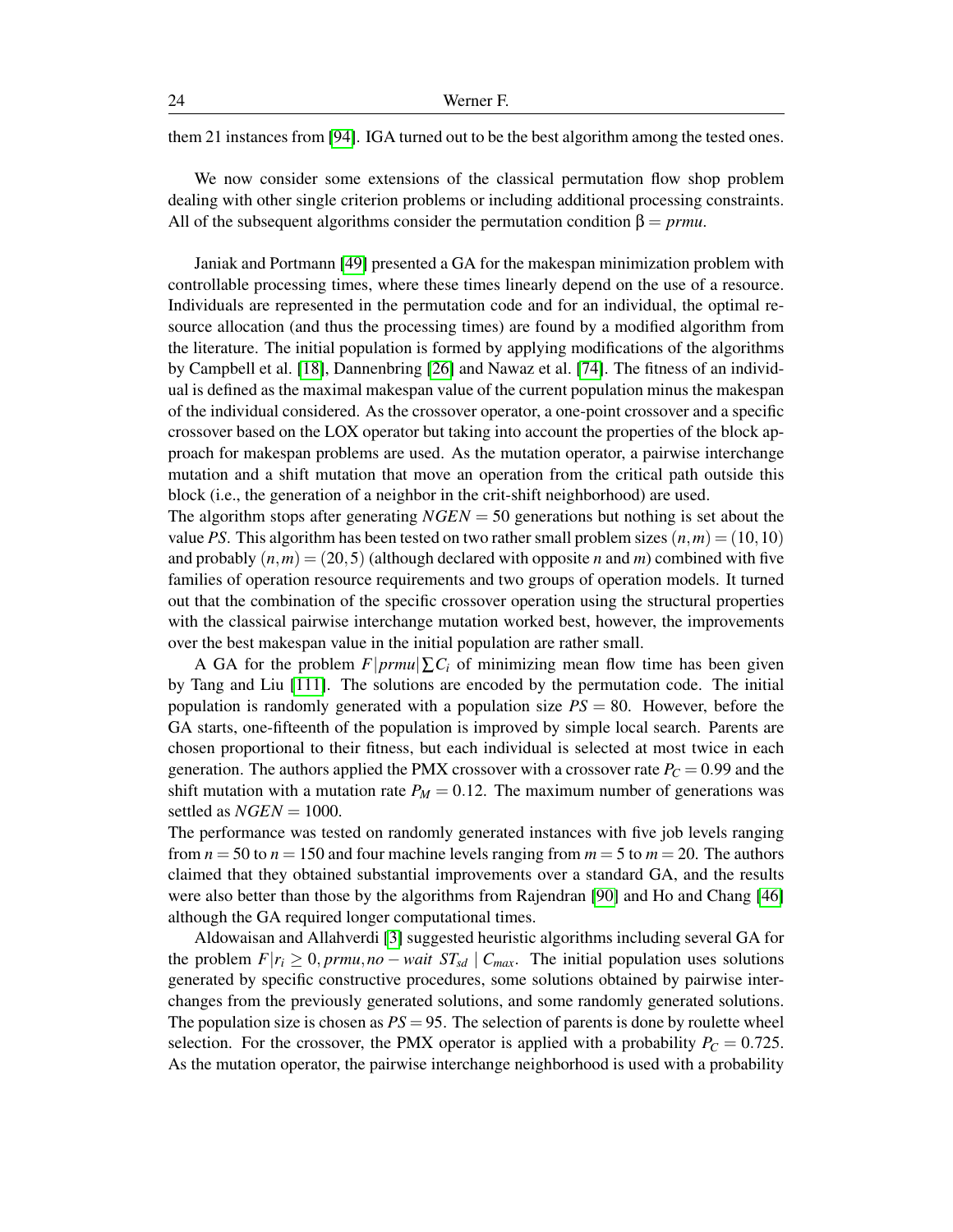$P_M = 0.009$ . The algorithm uses the elitist strategy for passing the best individual to the next generation, but all other individuals of the new generation are the offspring. The procedure stops after having generated *NGEN* = 60 generations.

Aldowaisan and Allahverdi [\[3\]](#page-56-7) used three GA: the algorithm by Chen et al. [\[23\]](#page-57-2) adapted to the no-wait problem (GA) and two variants of incorporating local search. The first of these variants (GA-1) incorporated the strategy of the NEH [\[74\]](#page-61-4) heuristic, and the second one (GA-2) applied in addition local search in the pairwise interchange neighborhood. The algorithms have been tested on own randomly generated instances of the format (*n*,*m*) with *n* ∈ {40,60,80,100,120} and *m* ∈ {5,10,15,20}. As a result, the best genetic algorithm (GA-2) has approximately the same solution quality as the best simulated annealing algorithm (denoted as SA-2)

Franca et al. [\[36\]](#page-58-7) also considered the problem  $F|r_i \geq 0, prmu, no - wait|C_{max}$ . This algorithm addresses a new hierarchically organized complete ternary tree of 13 nodes to represent the population. Each node of this tree represents an agent that contains a pocket solution and a current solution. While the pocket solution acts like a long-term memory keeping track of the best individual in the agent, the current solution represents the offspring resulting from a recombination that may involve current and pocket solutions from other agents as well. This structure of the tree, resulting in four sub-populations, turned out to work best. The algorithm tested several crossover operators, among which the PMX operator turned out to be the best (which is probably caused by the relationship to the traveling salesman problem). To each generated offspring, a local search method is applied known as *recursive arc insertion*. It recursively inserts arcs in points to be considered as critical in the solution and is related to the 3-opt neighborhood for the TSP (which has been tested against other local search procedures). To maintain diversity, only pocket solutions with different fitness values are inserted into the population.

This algorithm has been tested on randomly generated instances with  $n \in \{10, 50, 100\}$  and  $m \in \{2, 5, 10\}$  as well as instances from TSPLIB with known optimal solutions. The new algorithm was superior to the best insertion heuristic in terms of the percentage deviation from the lower bound. For the problems with known optimal solutions, the new algorithm was able to obtain an optimal solution for all but two instances (in 10 runs for each instance).

Chen et al. [\[22\]](#page-57-9) presented a hybrid algorithm for the re-entrant flow-shop scheduling problem. They used an operation-based representation of a solution described by permutations with repetition. The algorithm uses two sub-populations. The initial population is determined by choosing one specific heuristic for generating an individual in each subpopulation, while the other individuals are constructed by pairwise interchanges from these heuristic solutions. Parents are chosen according to roulette wheel selection. The authors applied a two-point crossover of the LOX type. For a mutation (denoted as neighborhood search operator), *k* genes (illustrated for  $k = 3$  in the paper) are selected and the jobs at these positions can be arbitrarily re-arranged from which the best resulting neighbor is chosen as offspring. For determining the next generation, the best individual is direct passed to the next generation (elitist strategy).

For the computational tests, they used small (up to  $n = 4, m = 5$ ), medium (up to  $n = m = 10$ and large (up to  $n = m = 30$ ) instances, where the level *L* of the re-entrant problem ranges from 2 to 10. The algorithm used  $PS = 50$ ,  $P_C = 0.8$ ,  $P_M = 0.1$  and  $NGEN = 100$  for small,  $NGEN = 200$  for medium and  $NGEN = 400$  for large problems. The new algorithm was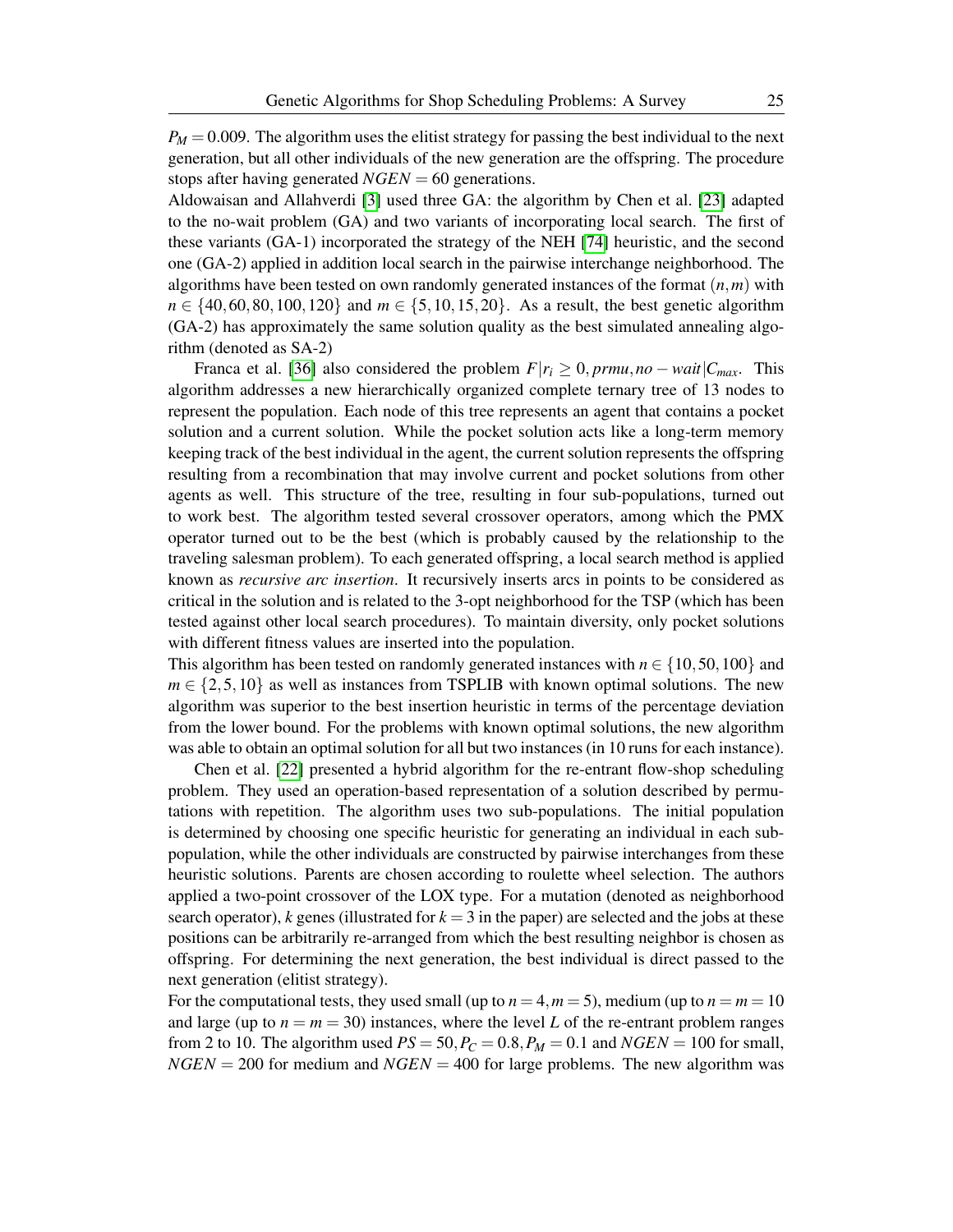superior to the NEH heuristic, the generation of non-delay schedules and a pure GA.

Tseng and Lin [\[112\]](#page-63-6) considered both the problems  $F \mid prmu \mid C_{max}$  and  $F \mid prmu \mid \sum C_i$ . They developed a hybrid algorithm, where a GA does the global search and a novel local search scheme combining two local search methods does the local search. This papers introduced a new crossover operator, called *orthogonal array crossover*, applied to a solution represented in the permutation code with  $P_C = 0.5$ . This crossover determines multiple cut points, and several recombinations of subsequences based on the orthogonal array and Taguchi methods were used to select better subsequences for the resulting offspring. In theirs tests, Tseng and Lin [\[112\]](#page-63-6) used six cut points for the small instances and 14 cut points for the medium and large instances. For applying local search, the shift operator was used (which turned out to be superior to the pairwise interchange operator, while the pairwise interchange operator was applied in a mutation). The fi rst local search is based on determining a best neighbor in a sub-neighborhood of the shift neighborhood which is accepted if it is an improvement, while the second search procedure with *cut-and-repair* has a larger diversification ability and may help to jump out of a local optimum. This cut-andrepair procedure is based on the determination of two adjacent pairs of jobs in the sequence that produce the largest idle times and determines other jobs which might be sequenced between these adjacent pairs so that idle time is reduced as much as possible.

The different variants of the above strategy have been first compared on 15 instances from [\[110\]](#page-63-2), and later the hybrid GA on a set of 90 benchmark instances from [\[110\]](#page-63-2) with two ant colony algorithms and a particle swarm algorithm from the recent literature. For the latter tests, the hybrid GA used  $PS = 20$  for the instances with  $n = 20$  and  $PS = 100$  for the instances with  $n \in \{50,100\}$  for minimizing total flow time. The hybrid algorithm from this paper turned out to be superior to the other algorithms. In particular, for minimizing total flow time, the new hybrid algorithm improved 66 out of the 90 current best solutions reported in the literature on short-term search and achieved them for 23 of the remaining 24 instances. In addition, the new algorithm improved all the 20 currently best solutions reported in the literature on long-term search. For the makespan criterion, the authors used *PS* = 100 for all instances and the new hybrid GA also performed better than the other algorithms.

Three genetic algorithms for the problem  $F|prmu|\sum T_i$  of minimizing total tardiness have been given by Vallada and Ruiz [\[114\]](#page-63-7). They used two initialization schemes, where in addition to randomly generated solutions the EDD sequence (variant 1) and both the EDD and the NEH [\[74\]](#page-61-4) heuristics are considered. The *n*-tournament selection procedure is applied but a given percentage of the population is randomly selected for producing the offspring. After experiments, the authors used the SBOX crossover operators from [\[99\]](#page-62-8) and a one-point crossover as well. Mutations are based on the shift neighborhood. The authors use a steady state algorithm in which the offspring are inserted into the new generation if they are better than the worst individuals if they are not already in the population. The GA is combined with a local search algorithm based on the shift neighborhood, determining the best neighbor. This procedure is applied to best individual in the initial population and to the generated offspring by the genetic operators with a specific probability. The authors also include a *diversity value* based on the number of times that jobs appear at the different positions of the solutions currently in the population and three variants of a *restart mechanism*, which is applied when the diversity falls below a given threshold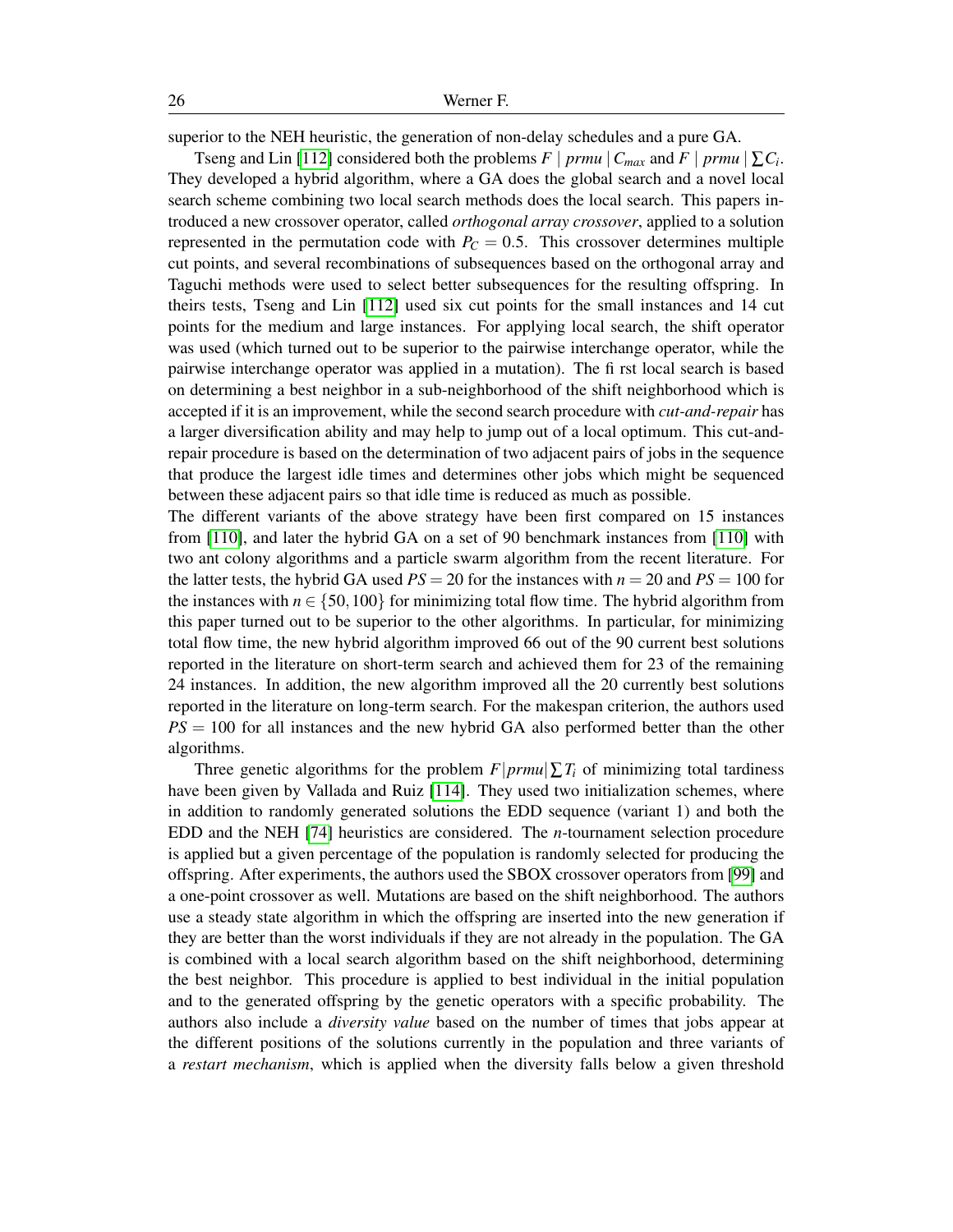value. The GA also includes a *path relinking mechanism* that is based on the pairwise interchange neighborhood, which complements the mutations based on shifts of jobs. The authors suggested three variants of a GA. The first one (GAPR) substitutes the crossover operator in favor of the path relinking technique. The second one (GAPR2) maintains crossover and applies the path relinking technique as an additional step whenever the best solution of the population has not been improved over a given number of generations, and the third one (GADV) does not use the path relinking technique but considers the restart mechanism.

After calibrating the GA, all variants worked with *PS* = 30, the one-point crossover with  $P_C = 1.0$  (if applied),  $P_M = 0.02$ , and local search is applied with probability 0.15 to an offspring. In the computer experiments, the new algorithms were compared with existing ones (a total of 15 variants have been considered) on the 540 benchmark instances from [\[115\]](#page-63-0) with three different CPU time limits proportional to *nm*. The three proposed genetic algorithms clearly outperformed both the adapted and the existing methods for the total tardiness problem. It has also been observed that most algorithms developed for other objectives adapted by the authors to the total tardiness problem showed a better performance than the existing algorithms for the total tardiness problem.

Jarboi et al. [\[50\]](#page-59-8) presented a hybrid GA for the no-wait flow shop problem. The objective is either the minimization of makespan or of total flow time. A solution is represented by the permutation code. The initial population generates individuals based on the use of the NEH [\[74\]](#page-61-4) heuristic with different insertion orders of the jobs. Parents are selected using the same ranking procedure as in [\[94\]](#page-62-6). Jarboi et al. [\[50\]](#page-59-8) suggested a new crossover operator, called the *block order crossover*. It is based on blocks of jobs in both parents at any (not necessarily the same) positions. For a mutation, the shift operator was applied. This GA was combined with a variable neighborhood search procedure. They applied two neighborhoods, namely the pairwise interchange and the shift neighborhoods. A generated offspring replaces an individual from the subset of the 20 % worst individuals if it is better.

For the computational tests, 21 instances from Reeves [\[94\]](#page-62-6) and 110 instances from Taillard [\[110\]](#page-63-2) (together with two other instances) have been used. The parameters used for their hybrid GA were  $PS = 10$ ,  $P_C = 1.0$  and  $P_M = 0.8$ . This algorithm has been compared e.g. with several variants of iterative improvement, tabu search, variable neighborhood search and another hybrid GA. It turned out that the new hybrid algorithm is superior to the compared algorithms for both criteria (and the best known upper bounds were improved for some instances), which indicates that the hybridization procedure between the GA and the variable neighborhood search can coordinate the main properties of both algorithms. It was also observed that this hybridization reduced the range of the results between the maximum and minimum deviations compared with the other algorithms tested, and so it produced more robustness. An exception were larger instances from [\[110\]](#page-63-2), where the pure variable neighborhood algorithm obtained better results than the new algorithm.

Finally, we briefly sketch some algorithms considering *multi-criteria flow shop* problems.

Murato et al. [\[71\]](#page-60-1) presented a hybrid GA for the multi-objective problem minimizing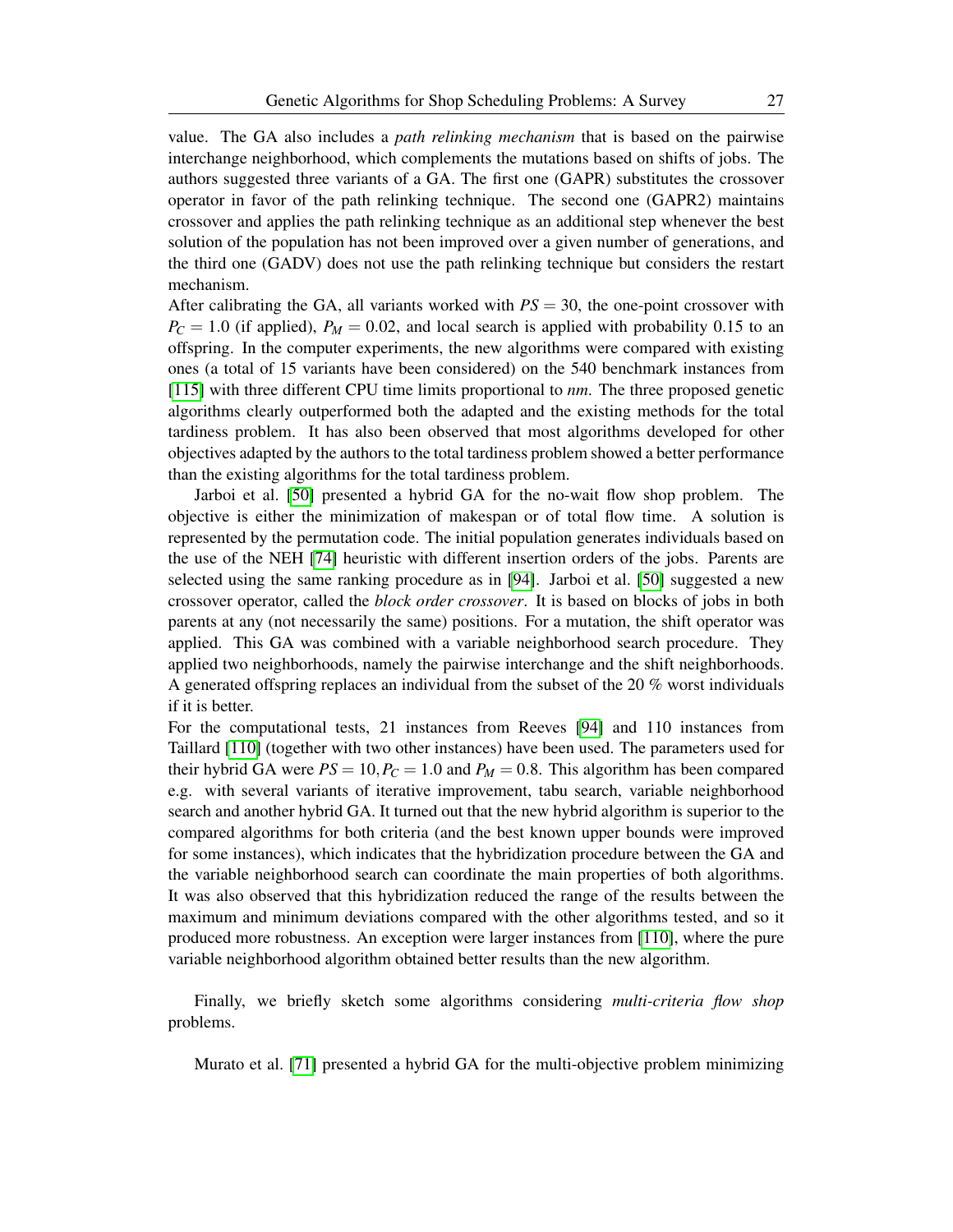a linear combination of makespan and total tardiness, and in addition also combined with total flow time. This algorithm uses a two-point crossover for generating one offspring and the shift mutation. They incorporated local search into the GA which leads to an improvement of the performance. The selection procedure is based on combining the multiple criteria into a linear combination but with variable (i.e., randomly generated) weights which realize various search directions. The elitist strategy is applied in a way that, when using *n* objectives, the *n* best individuals (one for each criterion) are kept in the population. Finally, the GA outputs a set of Pareto optimal solutions.

The algorithm has been run with  $PS = 10$ ,  $P_C = 1.0$  on a randomly generated instance with  $n = 20$  and  $m = 10$  such that 100,000 solutions are evaluated. The authors concluded that their algorithm could find better solutions than a previous vector evaluated GA and the corresponding single-objective GA.

Onwubulu and Mutingi [\[81\]](#page-61-1) considered the flow shop problem with three different objectives: minimization of total tardiness, minimization of the number of tardy jobs and the minimization of a linear combination of both criteria. The crossover operator is a two-point crossover (as for a binary code), where illegal parts are repaired by pairwise interchange mutations. The algorithm used  $PS = 20$ ,  $P_C = 0.7$  and  $P_M = 0.4$ . When diversity falls below a predetermined value, the mutation operator is used until the diversity is above the preset value. However, the best individuals are maintained (so that the individual with the largest fitness is never lost). The algorithm has been tested on own test instances with up to 30 jobs and 15 machines.

Basseur et al. [\[9\]](#page-56-8) dealt with the bi-criteria flow shop problem of makespan and total tardiness. They presented an adaptive Pareto GA, where the choice of genetic operators is dynamically made during the search. In particular, several mutation operators are considered and applied during the search with changing rates. Here, the authors considered the shift and pairwise interchange mutations. In a similar way, this can be done for crossover and/or local search operators. Moreover, a *diversification mechanism* is considered, which is based on the *sharing principle*. This consists in the degradation of the fitness of an individual belonging to search regions with a high concentration of solutions. The new fitness of an individual is equal to the old fitness divided by a so-called *sharing counter* of the individual. This GA is hybridized with a memetic algorithm, where the mutation operator is replaced by a local search heuristic.

The algorithm has been tested on a subset of the benchmark instances from Taillard [\[110\]](#page-63-2). The authors introduced two complementary types of performance indicators for a multicriteria optimization problem: *contribution* (the contribution of a set  $S_1$  of solutions in relation to  $S_2$  is the ratio of non-dominated solutions in  $S_1$ ) and *entropy* (which describes the diversity of the solutions found).

Ponnambalam et al. [\[86\]](#page-61-7) presented a GA for minimizing a weighted sum of makespan, mean flow time and machine idle time, where the weights are not constant but they are randomly specified in each selection (*multi-directional search*). For constructing the initial population, a distance matrix is defined and then an insertion heuristic for the TSP is applied to obtain one individual, while the other solutions are determined by applying shifts to selected jobs. For the crossover, the PMX operator is applied with  $P_C = 0.6$  while as the mutation operator, the pairwise interchange operator is applied with  $P_M = 0.05$ . The algorithm stops after generating *NGEN* = 250 generations.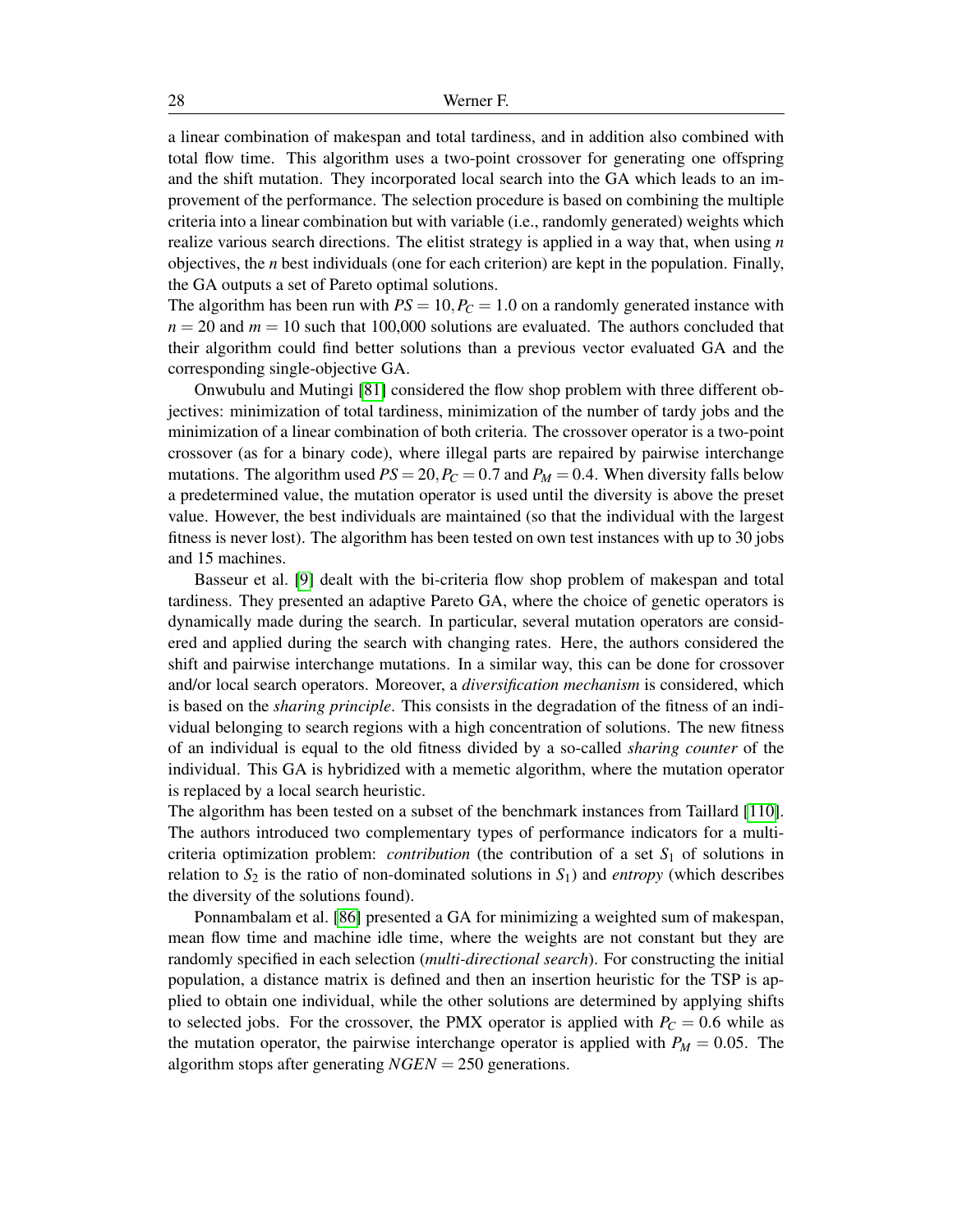The algorithm has been applied to 21 instances from the OR Library. The authors emphasized that the best solutions obtained are close to the initial solutions but, unfortunately, no comparison with other algorithms has been made.

Pasupathi et al. [\[87\]](#page-62-11) considered the problem of minimizing the makespan and total flow time in a permutation flow shop. They presented a Pareto-ranking based GA with an archive of non-dominated solutions subjected to a local search (denoted as PGA-ALS), i.e., this GA maintains an archive of non-dominated solutions which is updated by applying local search at the end of each generation. Their algorithm uses the principle of *non-dominated sorting* combined with the use of a metric for the crowding distance being used as a secondary criterion. The initial population is formed by four individuals determined by four heuristic procedures and applying an improvement scheme to each of them, while the remaining individuals are randomly determined. Binary tournament is applied to select the parents. The crossover used is a standard order-based one-point crossover applied with  $P_C = 1.0$ . The mutation operator generates a shift neighbor with  $P_M = 0.1$ . For determining the next generation, successive non-dominated fronts are formed using both the parents and the offspring, and then primary and secondary ranks are assigned to every chromosome, which are used to select *PS*/2 individuals, while the remaining individuals are randomly chosen. For the computational results, 90 benchmark instances from [\[110\]](#page-63-2) have been considered. The new algorithm has been compared with the three best existing genetic algorithms for multi-criteria problems. The non-dominated solutions found by the particular algorithms have been compared and subsequently combined to obtain a *net non-dominated front*. The tests showed that the new GA found most of the solutions in this front when compared with the existing algorithms.

Chang et al. [\[20\]](#page-57-10) presented a sub-population based GA with mining gene structures for the multi-objective flow shop problem. The population is partitioned into independent and unrelated sub-populations, and the multiple objectives are scalarized into a single objective in such a way that each sub-population is assigned a different weight. The resulting mining problem of elite chromosomes is formulated as a linear programming problem, and a greedy heuristic using a threshold is applied to eliminate redundant information. A storage file is setup to record non-dominated solutions obtained during the search process.

For the computational study, this algorithm (denoted as MGSPGA) has been tested on instances with  $n \in \{20, 40, 60, 80\}$  and  $m = 20$ . For MGSPGA, the parameters  $PS = 200$ ,  $P_C =$ 0.9 and  $P_M = 0.6$  have been used. The number of sub-populations is 20, and the algorithm stopped after 1,000,000 fitness evaluations. This algorithm has been compared with a previous sub-population GA, a strength Pareto evolutionary algorithm and a non-dominated sorting GA. It turned out that the new algorithm obtained superior results.

Sridhar and Rajendran [\[105\]](#page-63-8) presented a GA for the flow shop problem with the three objectives of minimizing the makespan, total flow time and machine idle time. The algorithm uses two sub-populations of size *n*. The first sub-population uses the solution obtained by the NEH [\[74\]](#page-61-4) heuristic and the remaining individuals result from the  $n-1$  adjacent pairwise interchanges in this sequence, and the second sub-population uses a constructive algorithm for the mean flow time problem, and all other individuals result again from the possible adjacent pairwise interchanges, so that in total 2*n* individuals are obtained. For the crossover, the PMX operator is used. A mutation is based on a pairwise interchange of two jobs, but is only applied after each 5 generations. For the replacement of parents by the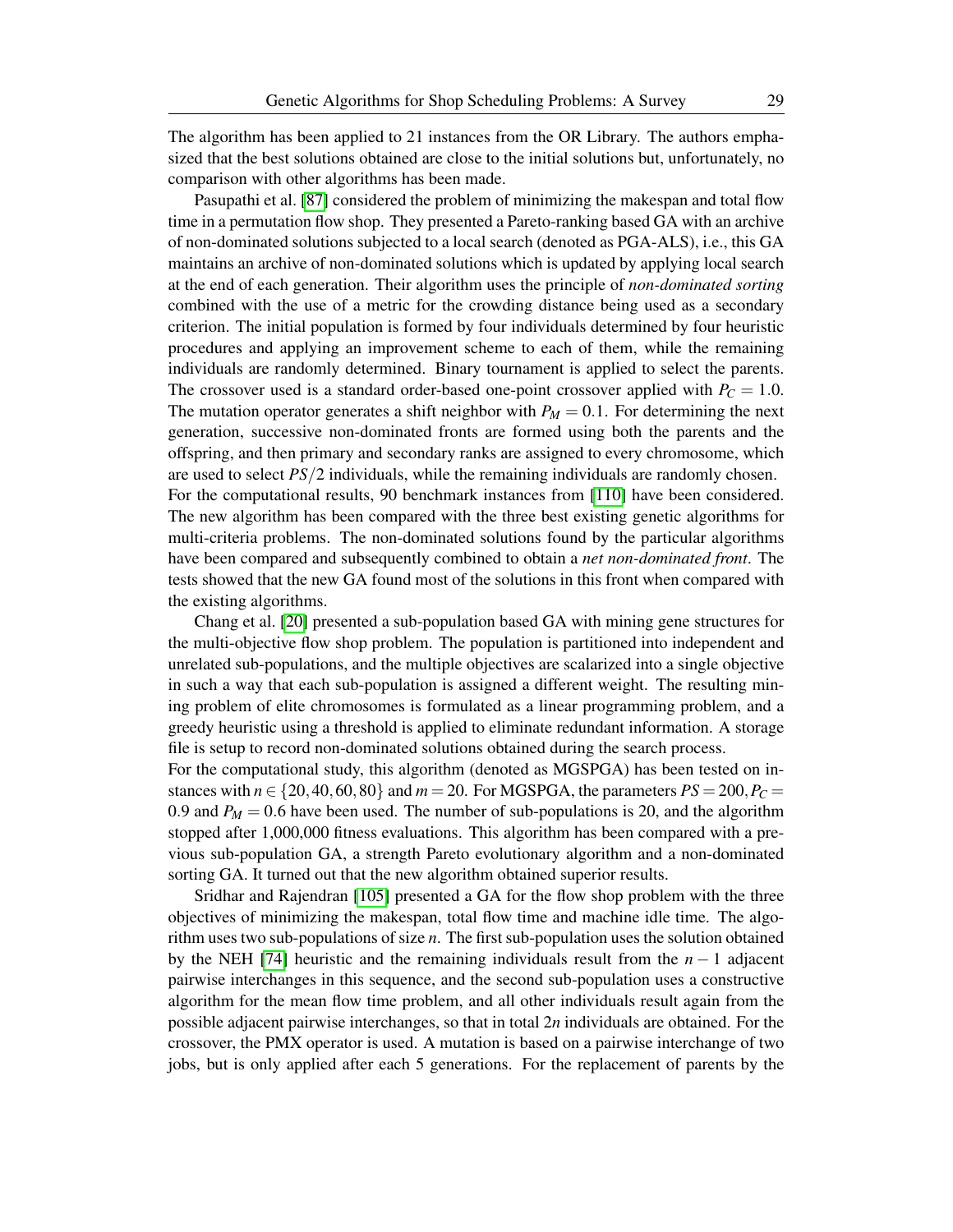offspring, a specific evaluator, called DELTA, was presented. The parameter *NGEN* was limited to 11.

A computational comparison with a heuristic by Ho and Chang [\[46\]](#page-59-7) has been made on randomly generated instances with up to  $n = 30$  jobs and  $m = 25$  machines. The presented algorithm was clearly superior, where for the final solution, all three objectives had better values.

Uysal and Bulkan [\[113\]](#page-63-9) presented a genetic (and a particle swarm) algorithm for the bicriteria problem of minimizing a linear combination of makespan and maximum tardiness. They used a randomly generated population with  $PS = 2n$ . For generating two offspring, one parent is chosen and the other one is selected according to binary tournament. The latter is also used to construct the next generation. A one-point crossover is applied with probability  $P_C = 1.0$ , and a shift mutation is applied with  $P_M = 0.3$ . This GA (as well as the particle swarm algorithm) are hybridized with a variable neighborhood search, where both the shift and pairwise interchange neighborhoods are applied.

These algorithms have been tested on the benchmark instances given by Demirkol et al. [\[29\]](#page-58-2). Comparing the pure GA and the particle swarm (PSO) algorithm, the PSO was superior if the  $T_{max}$  portion is dominant in the objective function while the GA performed better if *Cmax* is dominant. For the hybrid versions, the PSO variant was slightly superior to the GA for all linear combinations of *Cmax* and *Tmax* considered (which was also faster).

Dhingra and Chandna [\[30\]](#page-58-8) considered the flow shop problem with sequence-dependent setup times and multiple objectives. In particular, they considered the minimization of

$$
\alpha \sum T_i + \beta \sum E_i + \gamma C_{max},
$$

where  $\alpha$ ,  $\beta$  and  $\gamma$  are given weights and  $E_i$  denotes the earliness of job  $J_i$ . Note that this is not a regular criterion. Unfortunately, nothing is said about the representation of a solution although a feasible solution may have inserted idle times between some operations due to the earliness term in the objective function. The algorithm used the insertion heuristic from [\[74\]](#page-61-4) applied with four different insertion orders of the jobs for constructing a part of the initial population. The population size was set to  $PS = 50$ . Some standard crossover operators have been compared to each other, and it has been found that the OX operator worked best which was applied with a rate  $P_C = 0.8$ . The mutation operator was of the pairwise interchange type and was applied with  $P_M = 0.15$ . According to the elitist strategy, the two best individuals are directly inserted into the next generation. The termination criterion was a maximum time limit of  $n \cdot m \cdot 0.25$  s. The algorithm has been tested on instances generated from Taillard's set [\[110\]](#page-63-2).

Finally, we only mention that a GA for the special case of a two-stage flow shop problem has been given by Nepalli et al. [\[75\]](#page-61-8) (which we do not discuss here).

#### 5.1 FLEXIBLE FLOW SHOPS

Sivrikaya Serifoglu and Ulusoy [\[106\]](#page-63-10) considered the FFS scheduling problem with identical parallel machines and multi-processor tasks, where particular tasks (or operations) can require more than one machine of the corresponding stage. The objective is to minimize the makespan. The presented GA is based on a permutation representation of the jobs describing the first stage sequence. A sequence is decoded into a schedule by scheduling the jobs at the other stages according to non-decreasing completion times at the immediately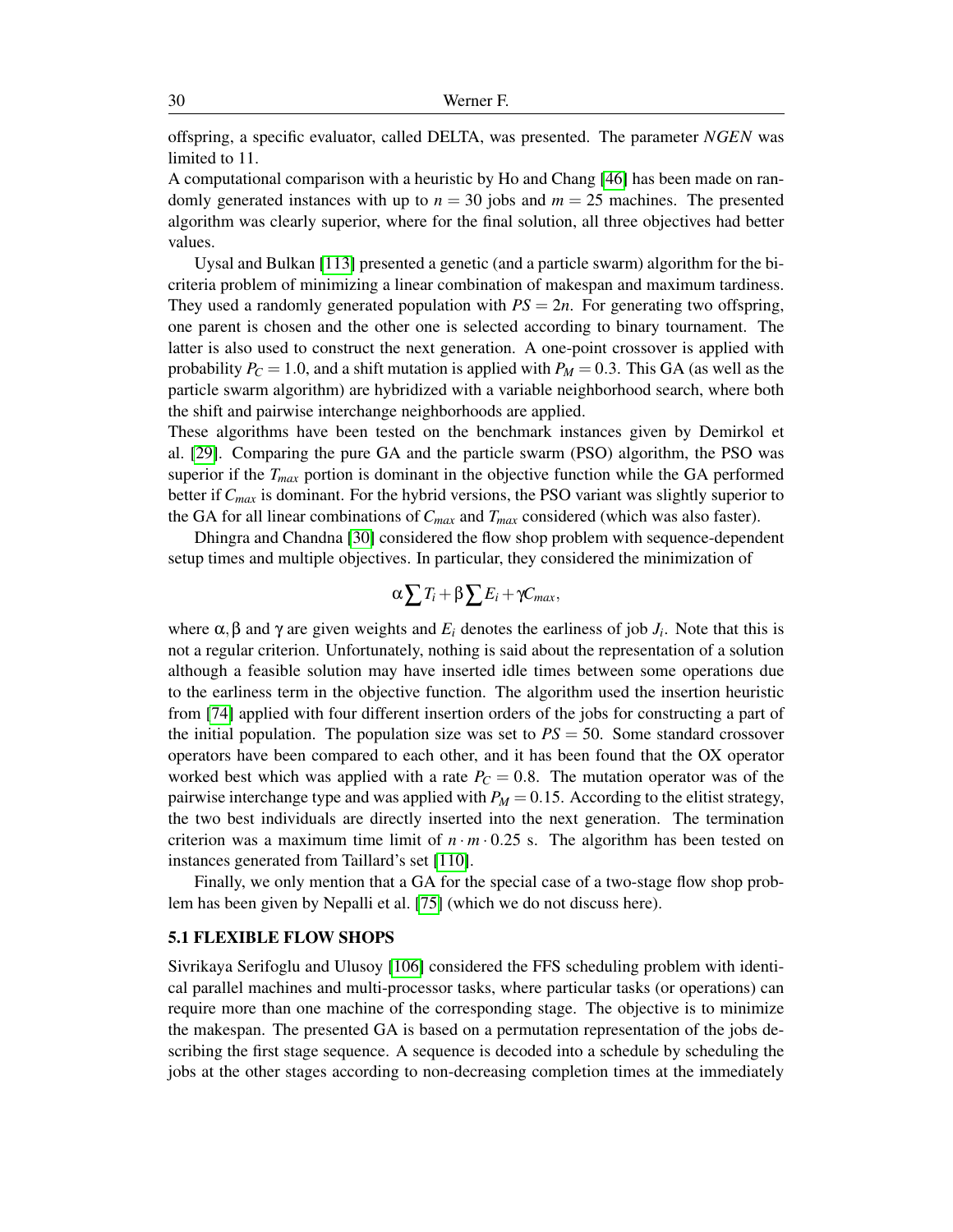preceding stage as soon as the number of simultaneously required processors is available. The major part of the initial population is randomly generated but three specific dispatching rules (SPT, LPT and shortest total processing time) are also used. Parents are chosen according to roulette wheel selection. The authors experimented with a uniform order-based (or PBX) crossover and the two-point crossover from [\[72\]](#page-61-5). Finally, the uniform o rderbased operator was superior and applied with  $P_C = 0.75$ . For the mutation operator, the shift and pairwise interchange operators were tested, and finally the pairwise interchange operator was chosen and applied with  $P_M = 0.75$ . Moreover, after initial tests,  $PS = 50$  and  $NGEN = 400$  have been chosen and the elitist strategy was applied by inserting the two best individuals into the next generation.

The authors considered 10 instances for each of the combinations  $(n, k)$  with  $n \in$  $\{5,10,20,50,100\}$  and  $k \in \{2,5,8,10\}$ , each for two types of problems, where the number of processors per stage was randomly determined from  $\{1,\ldots,5\}$  and where this number was always equal to 5. This GA has been compared with a lower bound, the three heuristic rules and an optimal solution for the small problems as well as the estimated optimum values for larger problems. Particularly for small problems, the deviations from the lower bound were still rather large but the improvements of the GA over the heuristic rules were substantial.

Oguz and Erdan [\[79\]](#page-61-9) also considered the FFS problem with multiprocessor tasks and identical machines at each stage. A solution is encoded by a string of length *n* describing the job sequence in the first stage. Then a resulting schedule for the *k*-stage problem is constructed by a list scheduling algorithm. The initial population is randomly generated. Selection of parents is done via roulette wheel selection. The authors suggested a new crossover operator (denoted as NXO). This operator aims to keep the best characteristics of the parents in terms of adjacent jobs. If two jobs are adjacent in two parents with a good fitness value, then this structure is intended to be used also in the offspring. However, if such a structure cannot be found, one looks for the next job that fits in terms of the processor allocation. These criteria contributed to keeping idle times small. The operator always produces legal offspring. The two mutation operators considered are the shift and the pairwise interchange operator. The stopping criterion was based on a maximum number of 10000 generations and a maximum CPU time limit of 30 minutes.

For the computational tests, 10 randomly generated instances  $(n, k)$  have been generated with  $n \in \{5, 10, 20, 50, 100\}$  and  $k \in \{2, 5, 8\}$  in two settings: the number of machines at each stage is either a randomly determined number from  $\{1,\ldots,5\}$  or always equal to 5. The authors made intensive computational tests for several combinations of the parameters. They found that  $PS = 100$ , the use of the NXO operator with  $P_C = 0.8$  and the use of the shift mutation with  $P_M = 0.1$  can be recommended. In particular, the new operator was slightly superior to the standard PMX operator. This GA was also superior to a tabu search algorithm. Finally, the authors compared the variants of the GA and tabu search on the machine-vision problem with  $n \in \{8, 10, 12, 18\}$ , where tabu search performed better for the problems with  $n = 18$ .

Kahraman et al. [\[56\]](#page-59-9) presented a GA for the FFS problem which is based on a permutation representation of the jobs. The initial population is randomly generated. Then they made detailed computer experiments with standard selection, crossover and mutation operators. They tested both roulette wheel and tournament selection, the PBX, OX, PMX,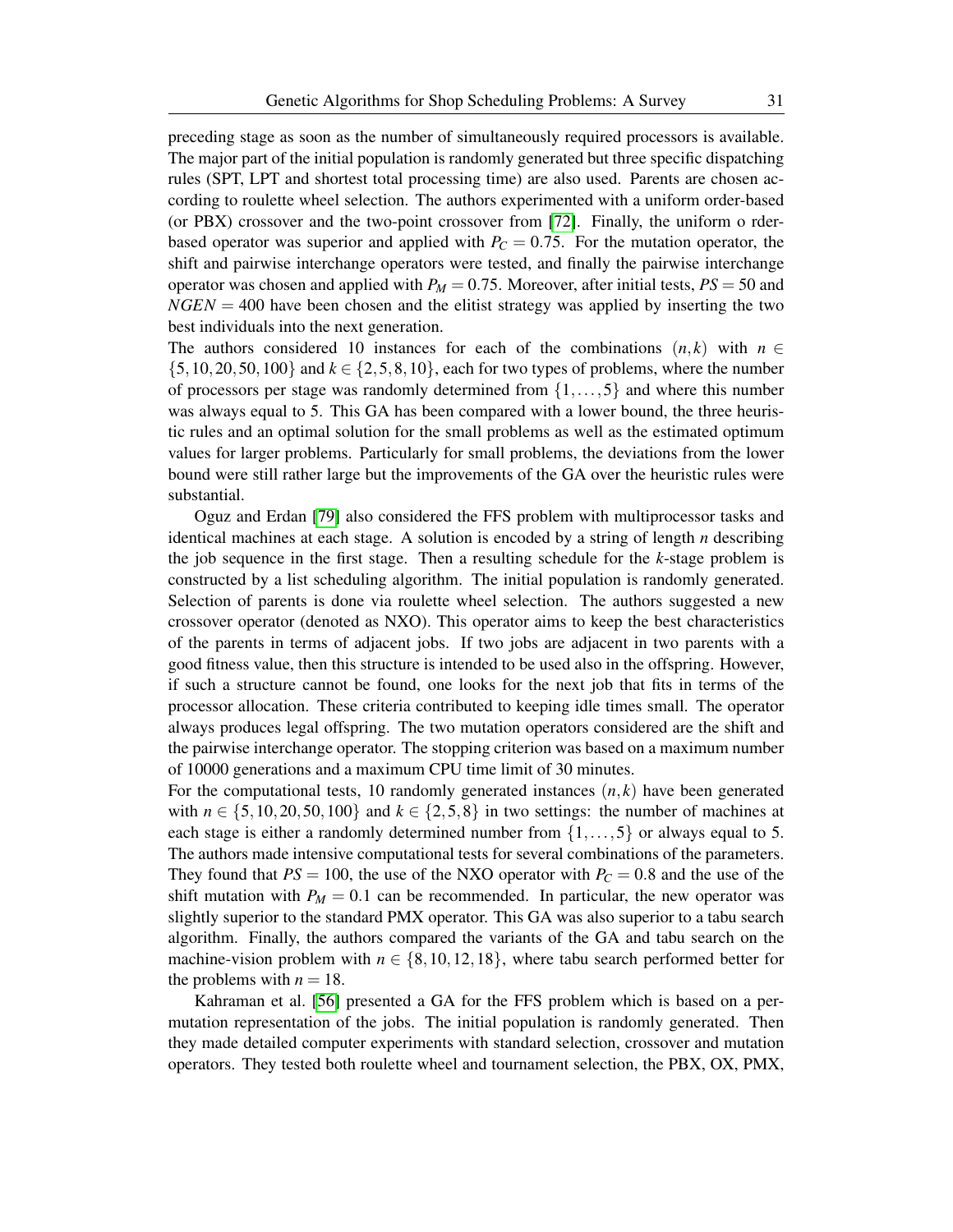CX, LOX and OBX operators. In addition, several mutation operators have been examined: shift, API, pairwise interchange and inversion mutation and a more general neighborhood by selecting three jobs and permuting them arbitrarily.

The algorithm has been tested on the benchmark instances ranging from  $(n, k) = (10, 5)$ to (15,10) given in Carlier and Neron [\[19\]](#page-57-11), where 77 instances are classified into 13 groups. After initial tests, roulette wheel selection, *PS* = 25, the PBX crossover with  $P_C \in \{0.1, 0.2, 0.3\}$  (in dependence on the problem type), and inversion mutation with  $P_M \in \{0.1, 0.2\}$  have been chosen. The CPU time was limited to 1600 s. The GA was compared with a branch and bound algorithm and an artificial immune system. The GA found an optimal solution for all instances classified as easy instances (type a and b problems in this paper), and this algorithm performed also better for the hard instances (type c and d problems); the average percentage deviations from a lower bound increased from type a to type d). Both the GA and the branch and bound algorithm were able to solve about 70 % of the hard instances, but the percentage deviations from the lower bound were smaller for the GA than for the other two approaches.

Jolai et. al [\[52\]](#page-59-10) addressed the no-wait flexible flow line problem with due windows and job rejection, i.e., each job has to be completed within a predetermined due window and thus, some jobs may be rejected. The objective is to maximize the total profit gained from the jobs scheduled. A solution is represented by a string of the *n* jobs, were each gene contains the starting time of a job. A heuristic method is used to construct a feasible schedule for each member of the initial population. Parents are chosen according to roulette wheel selection. A one-point crossover is used (it has been found that  $P_C \in [0, 6, 0.9]$  should be chosen), and a gene is mutated with  $P_M = 0.01$ . Moreover, the algorithm used  $PS = 80$  and  $NGEN = 100$ .

The algorithm has been tested on instances with up to 50 jobs and 5 stages. A comparison has been made with optimal solutions found by applying LINGO 8 to the mixed integer programming model derived in this paper and a 'simple GA'. Among the instances considered, the new GA found an optimal solution for 264 instances (over 65 % of the considered ones). The maximal error for the instances with 2 stages was 1.02 % and for the other instances, the maximal error was less than 1 %. The average computation times of the new GA were smaller than those with the LINGO 8 package. Moreover, the performance of the new algorithm was significantly better than that of the simple GA.

Jungwattanakit et al. [\[53\]](#page-59-11) presented a GA for the FFS problem with given sequencedependent setup times, release dates of the jobs, unrelated parallel machines at each stage and with the objective of minimizing a linear combination of makespan and the number of tardy jobs, and this algorithm has been compared in detail for many settings to simulated annealing and tabu search algorithms in [\[54\]](#page-59-12). This GA used the permutation code for describing an individual which represents the job sequence at the first stage. In this paper, several heuristics for the classical flow shop problem have been adapted to the flexible flow shop. However, for the problem considered, the processing times depend both on the chosen machine of a particular stage and on the job previously processed. For this reason, these constructive algorithms are run for nine combinations of the representatives of speeds of the machine and setup times: use all combinations of the minimum, average and maximum data, determine a heuristic solution for each particular combination and choose the best sequence among them. To do this, there is given an algorithm, which generates a complete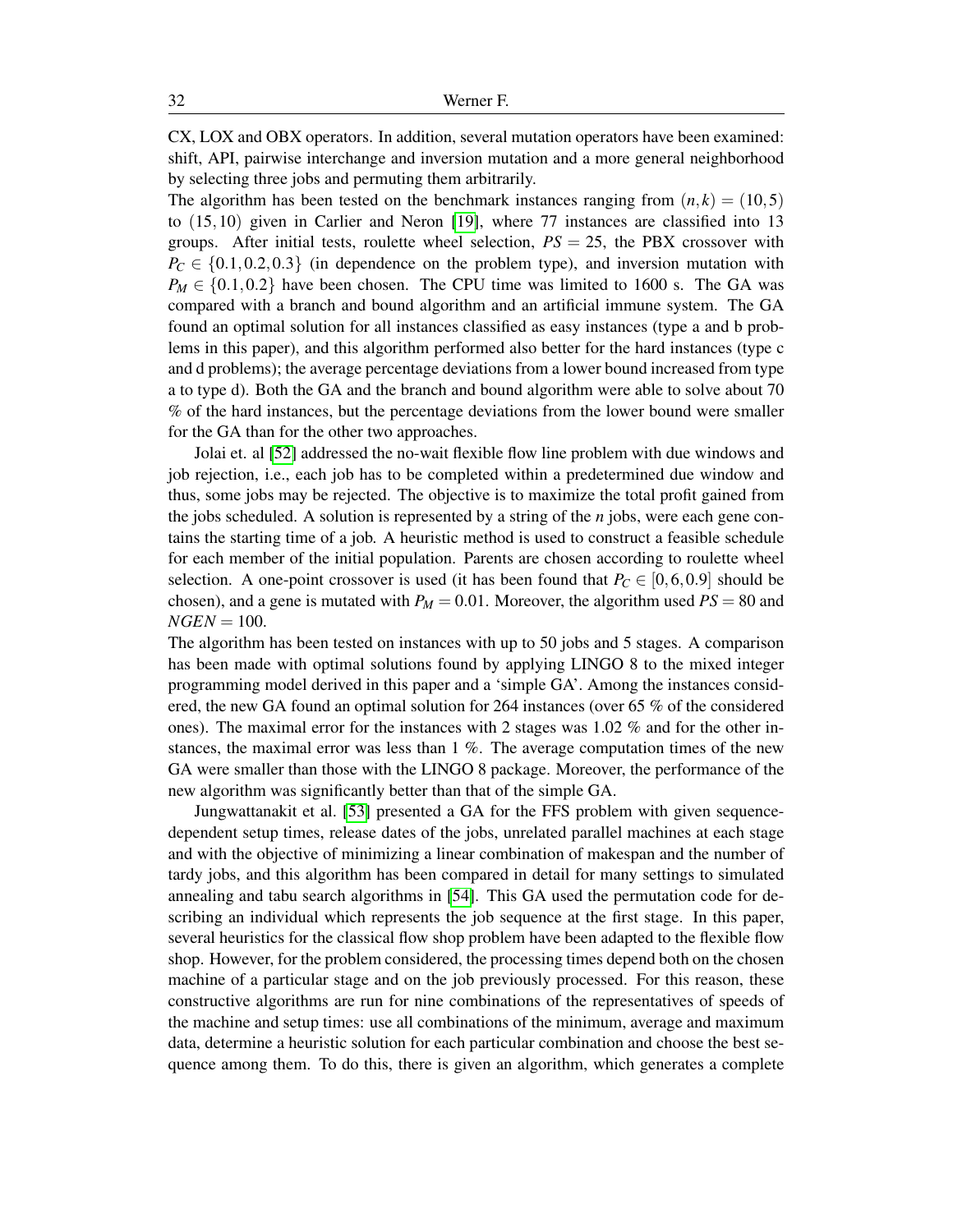schedule for the flexible flow shop problem from a particular job sequence describing the job sequence at the first stage. If this sequence has been chosen, the job sequences for the remaining stages are either determined by the permutation rule (i.e. they are identical) or by the FIFO rule.

The initial population is determined by means of several constructive methods for finding the job sequence on the first stage such as the NEH [\[74\]](#page-61-4) and the CDS [\[18\]](#page-57-3) heuristics, the heuristics by Dannenbring [\[26\]](#page-57-4) or simple dispatching rules like SPT, LPT, EDD etc. as well as fast polynomial time iterative algorithms. The remaining individuals for the initial population are randomly generated. As the crossover operator, both the PMX and the OPX (combined linear order and position-based operator, which generated one offspring by the LOX operator and the second offspring by the PBX operator) crossovers were tested. The mutation operator is either based on the shift or on the pairwise interchange neighborhood. In initial tests, appropriate parameter settings have been determined. For the population size, values  $PS \in \{10, 30, 50, 70\}$  have been tested and finally, a value of  $PS = 30$  has been used. It turned out that the OPX operator is substantially better than the PMX operator Crossover and mutation rates have been tested in steps of 0.1 within a range from 0.1 to 0.9. The shift mutation turned out to be better if the weighted makespan is dominant while the pairwise interchange mutation is superior if the weighted number of tardy jobs is dominant. Moreover, the crossover rate  $P_C = 0.6$  and the mutation rate  $P_M = 0.3$  have been recommended.

In [\[54\]](#page-59-12), a comparison with simulated annealing and tabu search has been made on test instances of the format  $(n,m) \in \{10,5), (30,10), (50,20)\}$  using the same time limit of all three types of algorithms depending only on the problem size (1 s for the instances with  $n = 10$ , 10 s for the instances with  $n = 30$ , and 30 s for the instances with  $n = 50$ ). For this setting, simulated annealing turned out to be slightly superior to the GA (however, due to the chosen value of *PS*, this means that simulated annealing performs a substantially larger number of iterations than the number of generations in the GA). On the other hand, for small problems it turned out that the GA with including the insertion heuristic into the initial population (algorithm NEHGA) produced a rather small deviation from the optimal solution found by means of CPLEX (in 20 of the 40 classes of instances considered, the average relative deviation was smaller than 2 %).

Yaurima et al. [\[132\]](#page-64-6) considered the FFS problem with unrelated parallel machines, sequence-dependent setup times, machine availability constraints and limited buffers for a television printed circuit-board production. Each solution is represented by a string of the jobs characterizing the job sequence from which a schedule is determined in a greedy manner. The algorithm uses a binary tournament for selecting the parents. The core of the paper is the consideration of eight crossover operators, among them five existing variants: OBX, PPX, a one-segment crossover, a two-point crossover, and SB2OX. In addition, the authors introduced three new operators: *Two-point inverse* (TPI), *order based setup time crossover* (OBSTX), and *setup time two-point crossover* (ST2PX). The latter two variants arose from the generalization of existing crossover operators to the problem with setup times. To maintain diversity in the population, they applied a slightly modified ex isting replacement strategy.

Based on detailed computational tests, the parameters *PS* = 200, ST2PX crossover with  $P_C = 0.8$ , and pairwise interchange mutation with  $P_M = 0.1$  were applied. The algorithms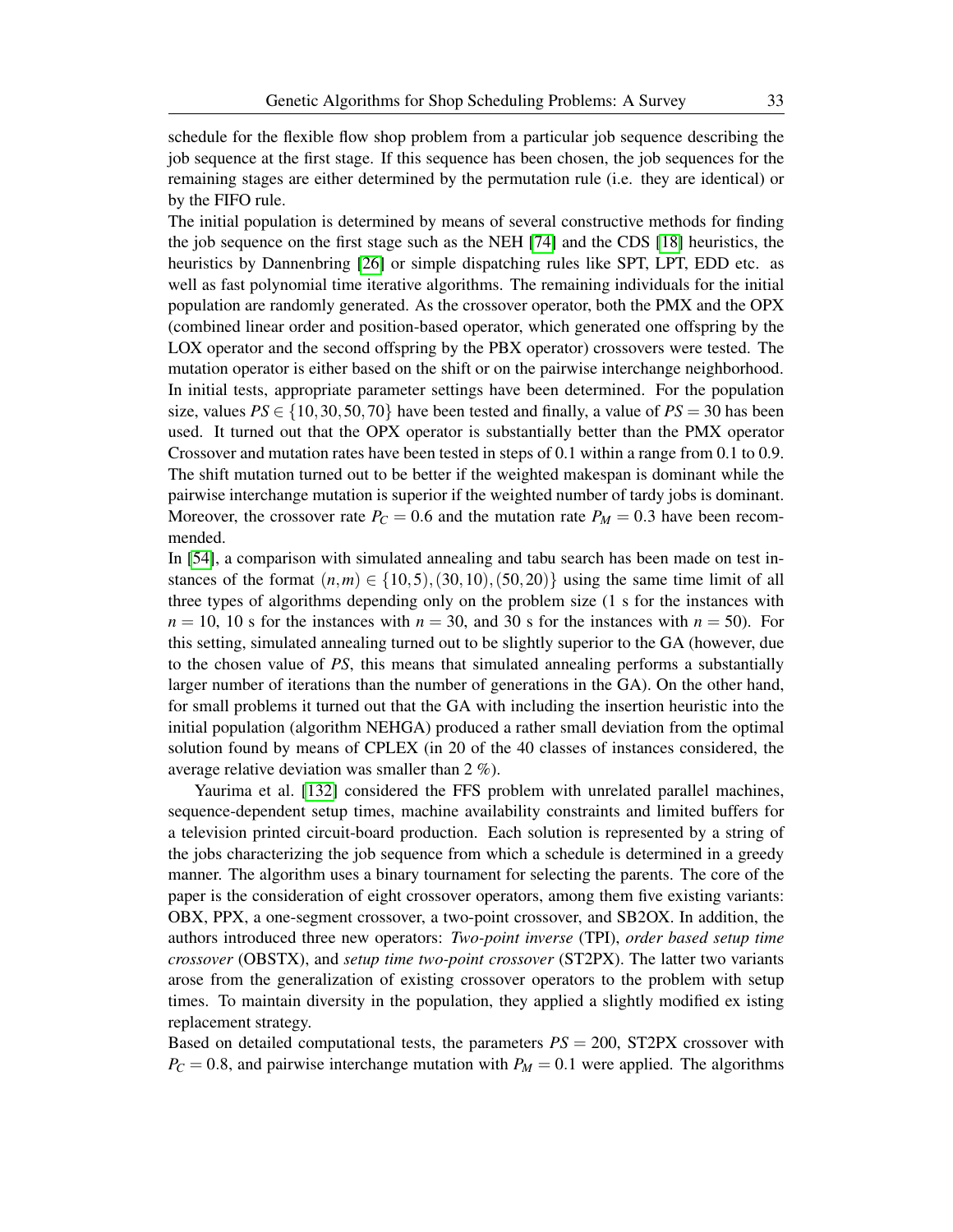stopped when the best fitness value was not improved over 25 generations. For the comparison, the authors used the GA from [\[98\]](#page-62-12) adapted to the case of limited buffers. The instances included  $n \in \{50, 100\}$  jobs and  $k \in \{2, 3, 6\}$  stages. The authors found that their algorithm outperformed the adapted algorithm from [\[98\]](#page-62-12) for all types of problems.

Zhan et al. [\[134\]](#page-65-0) presented a hybrid GA for the FFS problem with unrelated parallel machines, where the objective is to minimize the makespan with load balancing. A chromosome is composed by a machine allocation and an operation sequencing string. The initial population is randomly generated by respecting the constraint that the load difference between parallel machines is smaller than 60 %. As the crossover operator, an evolutionbased multiple offspring crossover is used, and a mutation can be performed both in the allocation (change of a selected gene) and the sequence (based on a pairwise interchange) sub-chromosome in such a way that always a legal offspring results. The GA is combined with a simple local search procedure.  $10\%$  of the parents and offspring with high fitness are directly passed to the new generation while the other individuals for the next generation are chosen by roulette wheel selection. Unfortunately, computational results have been presented only for an instance with 50 jobs under various settings. The authors claimed that their algorithm is better than a 'general GA'.

Rashidi et al. [\[92\]](#page-62-13) presented a hybrid parallel GA for the flexible flow shop problem with unrelated parallel machines. The problem includes sequence-dependent setup times and processor blocking, and the objective is to minimize a linear combination of makespan and maximum tardiness. A solution is described by a string of length *n*, each gene representing a job, filled with random keys. This chromosome describes the first-stage sequence. Then the jobs in the remaining stages are assigned and sequenced in a greedy manner taking into account the setup times, speeds of machines and possible constraints.

The algorithm starts with a randomly generated population. Parents are randomly selected, and a one-point crossover is applied. The mutation operator is of the pairwise interchange type. A new individual replaces only its parent, if the objective function value is better and if its job sequence is not already in the population. This GA is used as a parallel algorithm consisting of 21 sub-populations (algorithm MOPGA). After initial experiments, the values  $PS = 1050$ ,  $P_C = 0.7$ ,  $P_M = 0.1$  together with an elitist strategy using a rate of 20 % are used. Then this procedure is refined (algorithm IHMPOGA). On 10 % of the best individuals in each sub-population a local search method is applied. Two chromosomes are chosen and decoded into a schedule. Similarities of these schedules are identified and copied into a new (incomplete) chromosome. Then several ways (as they call options) of completing such a solution are considered, where an upper bound on this number is imposed. To overcome local optima and maintain diversity, this local search procedure is embedded into a new method called 'redirect'. If local search does not yield an improvement, the 20 % best individuals are maintained, among the other 80 %, 50 % are replaced by applying a pairwise interchange mutation, and the other 50 % are replaced by new randomly generated solutions. For this hybrid algorithm, a one-point crossover, a two-point crossover and a parametrized uniform crossover are applied, and both the shift and pairwise interchange mutation have been tested.

For the tests, 27 instances with  $n \in \{6, 30, 100\}$ , the number of stages k equal to 2, 4 or 6 and a number of machines per stage uniformly distributed in  $\{1, \ldots, 4\}$  were generated. Both variants have been tested against a standard approach, where the multi-objective problem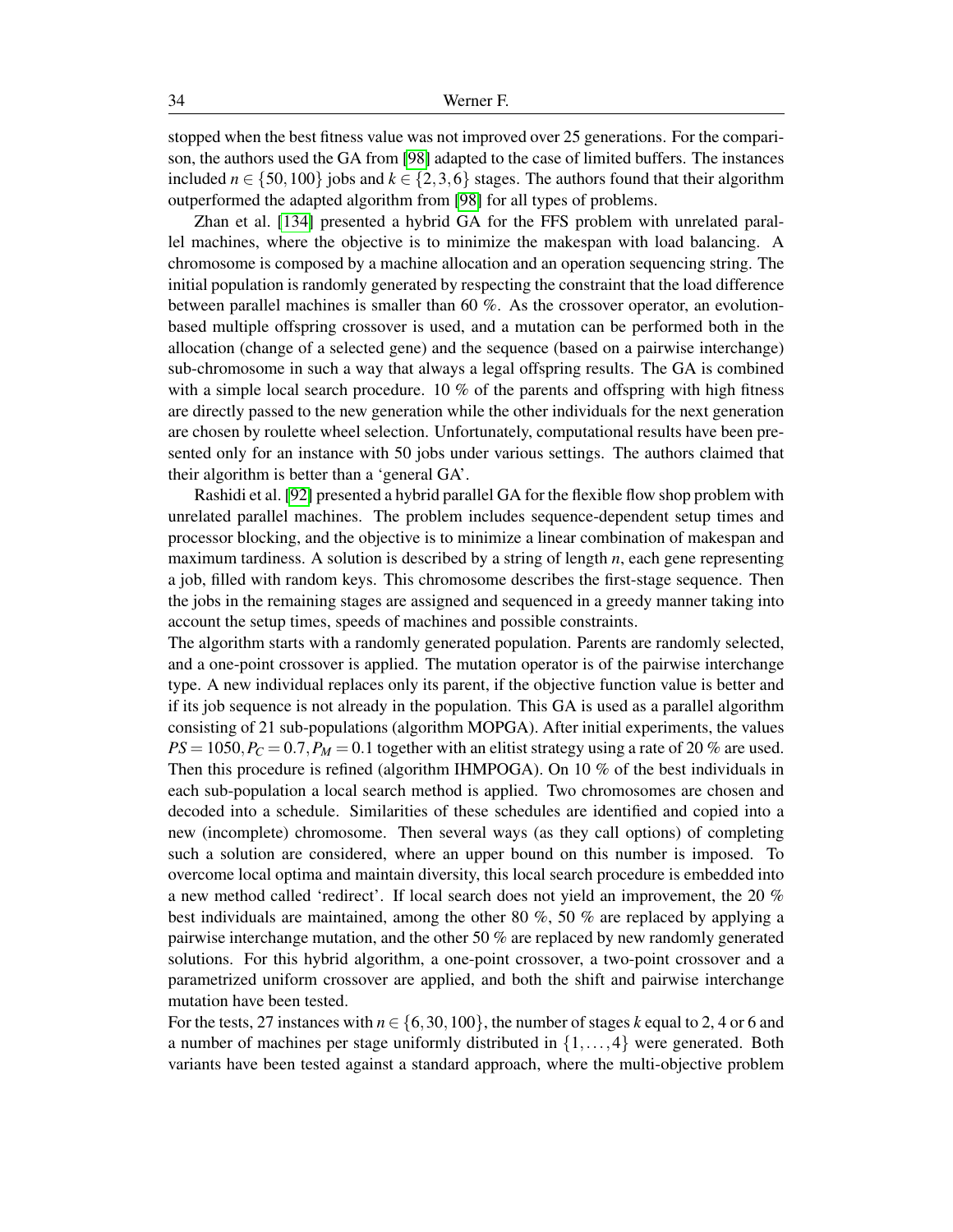is transformed into a single-criterion problem using constant weights. The latter approach turned out to be comparable with variant MOPGA, but the hybrid algorithm IHMPOGA was superior to the other variants in terms of non-dominated solutions found.

Zandieh et al. [\[133\]](#page-65-1) presented a GA for a flexible flow line including constraints such as sequence-dependent setup times, machine release dates or time lags. The encoding scheme is comprised of two parts: the job sequence and the machine assignment parts, but this representation is only applied to the first stage. Roulette wheel selection is applied for selecting the parents. The crossover is of a parametrized uniform crossover type, where with probability 0.7 the gene from the first parent is taken and otherwise the gene from the second parent. For applying a 'mutation', a portion of the next generation is filled by randomly generating new chromosomes (which differs from the classical realization of a mutation). For finding the optimal parameters, the *response surface methodology* has been applied. The authors distinguished three problem classes. For small problems, they found the optimal values  $PS = 157$ ,  $NGEN = 153$ ,  $P_C = 0.81$ ,  $P_M = 0.13$ . For medium problems, these parameters were  $PS = 255$ ,  $NGEN = 375$ ,  $P_c = 0.64$ ,  $P_M = 0.29$ . For large problems, the optimal parameters were  $PS = 255$ ,  $NGEN = 370$ ,  $P_C = 0.75$ ,  $P_M = 0.20$ . The GA has been tested on a total of 768 small, 1152 medium and 1536 large problems and compared with the NEH [\[74\]](#page-61-4), the SPT and LPT heuristics. It has been found that the GA outperforms these heuristics for all three types of problems with respect to solution quality but with larger computational times.

## 6 JOB SHOP PROBLEMS

For the problem *J*  $|| C_{max}$ , a first GA has been given by Davis [\[27\]](#page-58-0) although his algorithm did not solve any real problems. This GA encodes the representation of a schedule in such a way that the genetic operators operate in a 'meaningful' way and that a decoder always produces a legal solution for the problem.

Yamada and Nakano [\[128\]](#page-64-2) developed an algorithm often denoted as GT-GA. This algorithm uses a direct representation in the form of a string of the operation completion times of an active schedule. They introduced a crossover based on the G&T algorithm as follows. As each decision point, one parent is randomly selected, but the operation which is schedulable and has the earliest completion time in the parent schedule is scheduled next. This strategy corresponds to a uniform crossover combined with the G&T algorithm as an interpreter to transform an illegal offspring into a feasible active schedule.

The algorithm has been tested on the three benchmark instances from [\[35\]](#page-58-3). The algorithm found an optimal solution for the instance with  $n = m = 10$ . The authors also observed that, without including the crossover, the computational times were longer and the results of the individual runs varied widely.

Della Croce et al. [\[28\]](#page-58-9) introduced a GA, where the encoding scheme is based on preference rules such that always a feasible chromosome arises. However, this encoding generates non-delay schedules (so it is possible that an optimal solution cannot be encoded). The encoding scheme defines a string for each machine (sub-chromosome) which describes a *preference list* (i.e., it does not necessarily describe the sequence of the operations on this machine). This list is used at the end of an operation when one has to choose an operation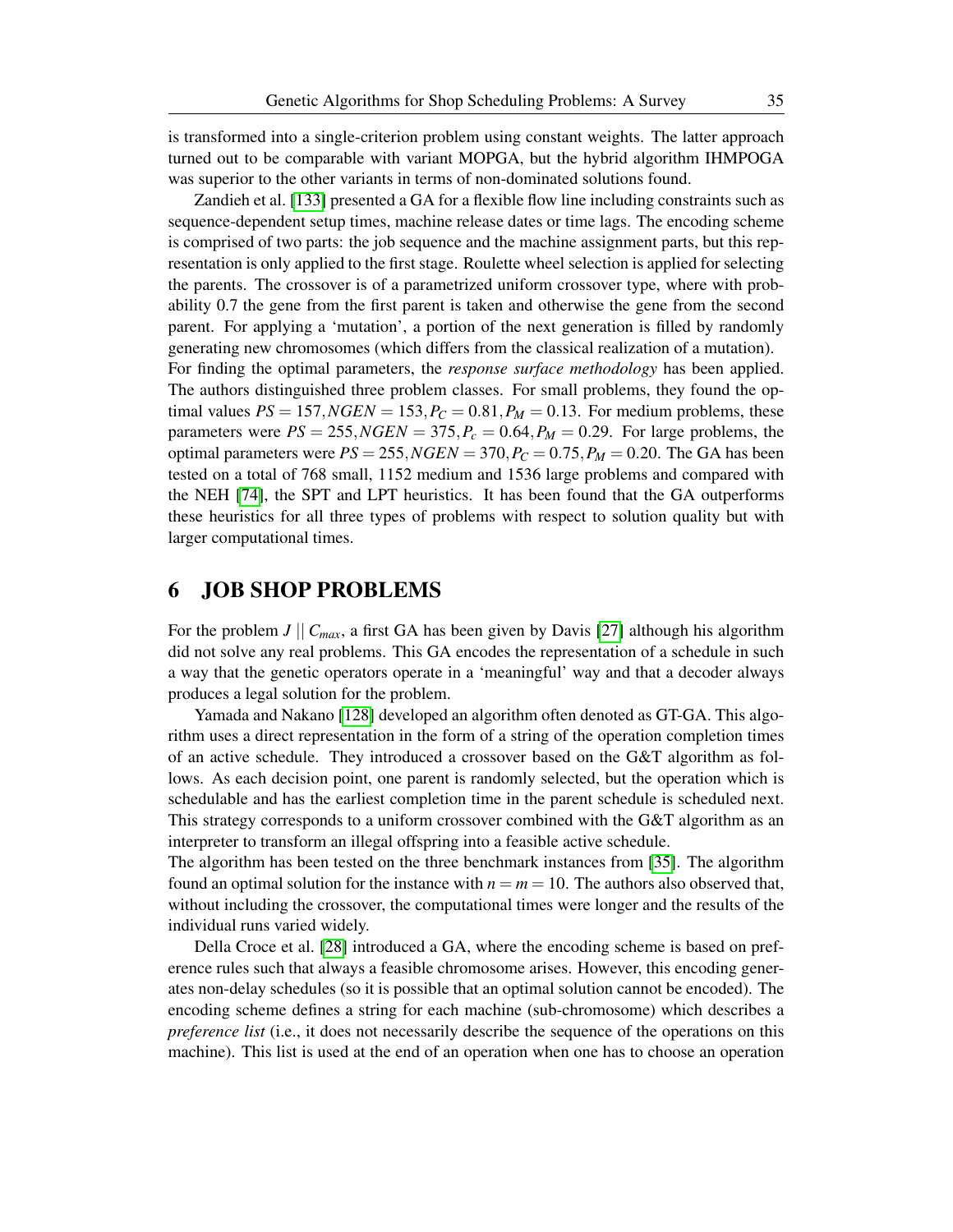among those waiting to be scheduled. The actual schedule is then determined by a simulation that analyzes the state of the waiting queues by using the preference lists. By means of two selected parents, two offspring are generated, where the LOX operator is applied to each sub-chromosome and as the mutation operator, the pairwise interchange operator is applied to a randomly chosen sub-chromosome. To refine this algorithm, the authors tried to extend the search space outside non-delay schedules by incorporating a so-called *lookahead evaluation* in the form of a look-ahead simulation method. Basically, this procedure should decide whether it is preferable to keep a machine idle for a certain time because an operation with higher priority enters the queue for this machine or not. However, also by this extension, not every active schedule can be generated. In addition, the algorithm uses an *updating technique* based on classes of equivalent chromosomes (using eigenvectors). The authors have found that these modifications lead to an improvement of the performance of the algorithm.

The GA has been tested on the benchmark instances from [\[35\]](#page-58-3) and some of the instances from [\[61\]](#page-60-0). The GA has been run with  $PS = 300, P_C = 1, P_M = 0.03$  and steady-state reproduction, where in each generation 10 new individuals are inserted into the population. The number of generations has been fixed in such a way that totally 30000 individuals were generated in each run of the algorithm. The solution quality is similar to the shifting bottleneck heuristic, a simulated annealing and a tabu search algorithm, but computational times are larger for the GA.

Dorndorf and Pesch [\[31\]](#page-58-10) provided a *probabilistic learning strategy* based on evolution principles, i.e., the authors used an underlying GA as a meta-strategy to guide an optimal design of local decision rule sequences. They considered two strategies to be incorporated into a genetic framework, namely one approach based on priority rules and another one based on the advanced shifting bottleneck strategy using a partial enumeration tree. The reason for this was the observation that particularly for the job shop problem, the convergence of genetic algorithms is often rather low if no particular improvement heuristics are used in the GA.

The first variant, a priority-based genetic algorithm (P-GA), uses a string of entries the number of which is equal to the number of operations. Each entry represents one rule out of 12 given priority rules such as LRPT (longest remaining job processing time), SRPT (shortest remaining job processing time), FCFS (first come first served), and others. The entry in position *i* denotes the priority rule which is applied in the *i*-th iteration of the G & T algorithm for solving the corresponding conflict. The goal is to determine the best sequence of priority rules used by the genetic framework. The crossover is a simple two-point crossover (always generating feasible chromosomes). The mutation operator switches a string position to another one with low probability.

In the second variant, the shifting bottleneck based genetic algorithm (SB-GA), the GA controls the selection of nodes in the enumeration tree of the shifting bottleneck heuristic (variant SB2). A complete enumeration tree is generated up to a specific level, while for the higher search levels only a partial enumeration tree is considered. Here the length of a string of an individual is equal to the depth of the enumeration tree which corresponds to the number of machines, and a partial string of the first *k* entries describes the sequence in which the machines are considered in the SB1 heuristic (note that the SB2 heuristic is based on a repeated application of the SB1 heuristic that predetermines the sequence in which the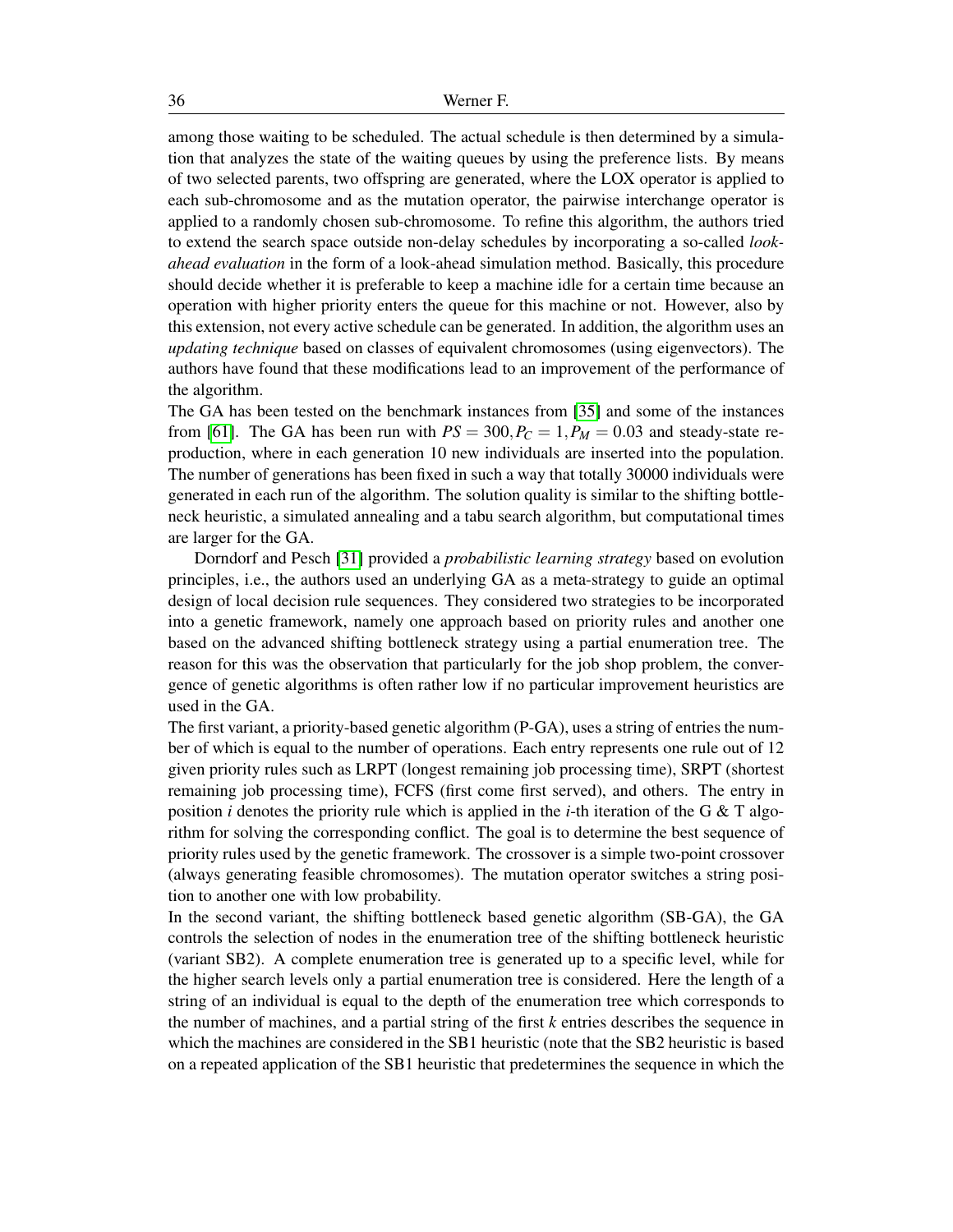single machine problems are solved). The crossover operation is the CX operator, while mutation is not applied.

These algorithms have been tested on benchmark instances (e.g. the instances from [\[35\]](#page-58-3) and the 40 instances from [\[61\]](#page-60-0)) as well as 21 own problem types each consisting of five instances. For P-GA, two variants have been considered. The main parameters for the first variant are  $PS = 200$ ,  $P_C = 0.65$ ,  $P_M = 0.001$  and in addition an inversion rate of 0.7, and for the second variant  $PS = 300$ ,  $P_C = 0.65$  have been chosen. Two variants have also been considered for SB-GA: the first variant used  $PS = 40, P<sub>C</sub> = 0.75$ , and the second variant used  $PS = 40, P_C = 0.65$ . All variants considered the elitist strategy, and the termination criterion was a given maximal number of function value evaluations depending on the variant of the algorithm. The new algorithms were compared with the shifting bottleneck heuristic, genetic local search and simulated annealing. While P-GA was not competitive in the solution quality, it has nevertheless advantages such as ease of implementation and robustness to problem changes. Algorithm SB-GA produced a similar solution quality as genetic local search and simulated annealing for small problems, and it was superior to these algorithms and the pure shifting bottleneck heuristic for larger problems.

Bierwirth [\[11\]](#page-57-12) presented a generalized permutation approach for the makespan problem, where the chromosome is represented as a permutation with job repetitions. The crossover operator used is a *generalized OX* operator, denoted as GOX. This operator is illustrated in Fig. [17](#page-37-0) for a job shop problem with  $n = m = 3$  using job repetitions. For each operation, we give its index, where index *k* means that this operation is the *k*-th operation of the corresponding job. By means of two parents, one offspring is generated. From the donating chromosome (here parent 1) a sub-string is chosen (1 3 2 3 of genes 4 - 7). Then all genes of the sub-string in the receiving chromosome (parent 2) are deleted with respect to their index of occurrence in the receiving chromosome (see the underlined numbers). Then this sub-string is implanted into the receiver at the position, where the first gene of the substring has occurred (here it is position 2 in the offspring). Note also that here the string 1 3 2 3 in the offspring refers to the operations with the same indices as in parent 1 which is not necessarily the case since the given technological routes have to be respected. The algorithm has been tested on some benchmark instances from [\[8,](#page-56-2) [35,](#page-58-3) [61\]](#page-60-0), where *PS* was either 100 or 150 depending on the problem size. The authors mentioned that without tuning and weak hybridization only, the algorithm reached a solution quality comparable to other genetic algorithms.

Kobayashi et al. [\[58\]](#page-60-2) presented a GA, where a schedule is encoded by a list of job sequences on the machines. The core is the introduction of a new crossover operator SXX (*subsequence exchange crossover*), which is derived from the sub-tour exchange crossover for the TSP. This operator exchanges subsequences in parents consisting of the same jobs on each machine. This operator is illustrated in Fig. [18,](#page-37-1) where two offspring are generated. Given two parents represented by a partitioned permutation (job sequence matrix), in each sub-chromosome, two 'exchangeable' sub-sequences are interchanged (sub-sequences  $J_2$ ,  $J_4$ ,  $3_4$  on  $M_1$ ,  $J_4$ ,  $J_5$  on  $M_2$  and  $J_2$ ,  $J_1$ ,  $J_4$  on  $M_3$  in parent 1 are interchanged with subsequences  $J_4$ ,  $J_2$ ,  $J_3$  on  $M_1$ ,  $J_4$ ,  $J_5$  on  $M_2$  and  $J_2$ ,  $J_1$ ,  $J_4$  on  $M_3$  in parent 2). The G & T algorithm is then used to transform the generated offspring into an active schedule. Mutation is not performed since the major goal was to evaluate the SXX operator. From the two parents and the two generated offspring, the two best individuals are inserted into the new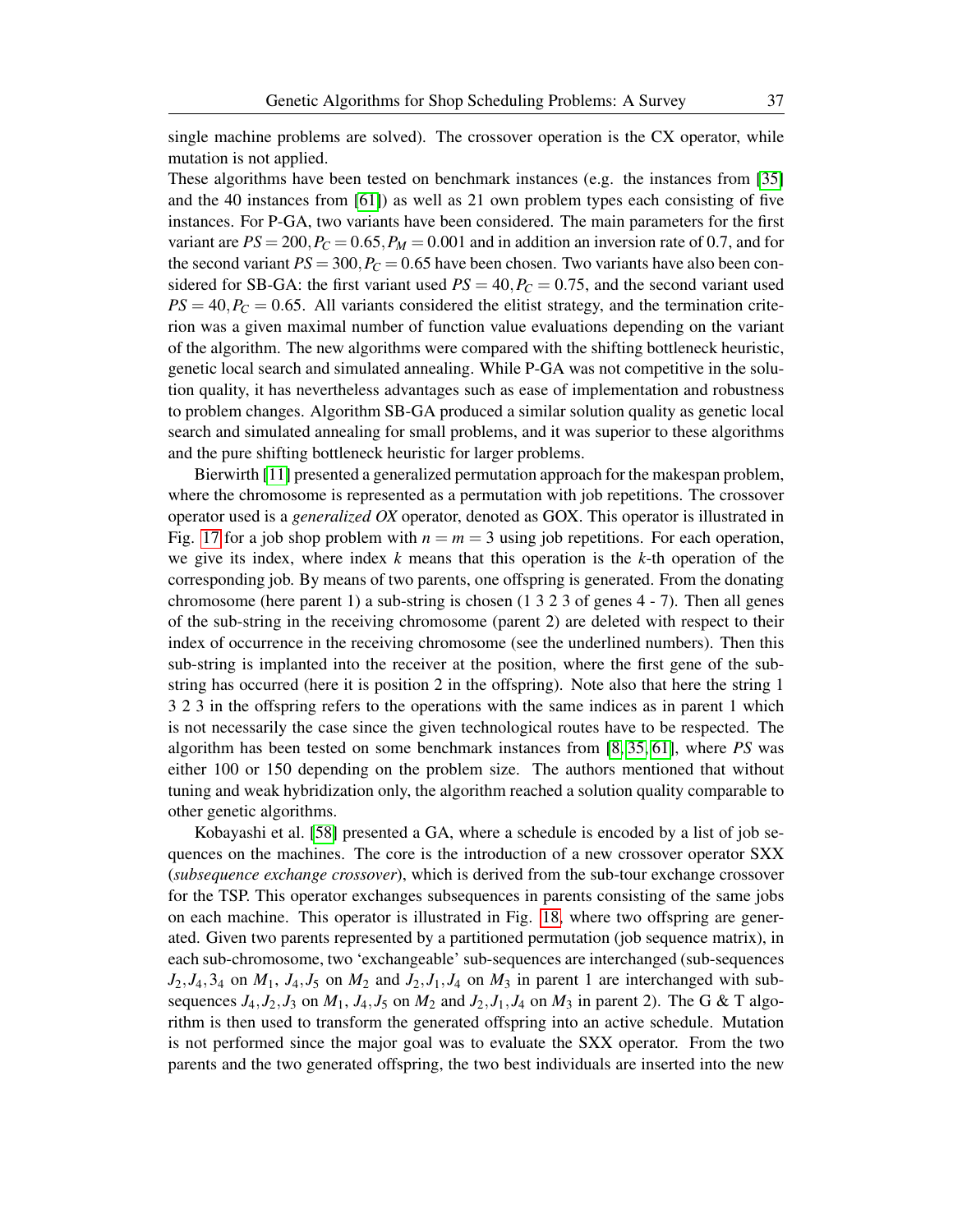

<span id="page-37-0"></span>Figure 17. GOX crossover



<span id="page-37-1"></span>Figure 18. SSX crossover

generation (2/4 selection).

This algorithm has been compared to the algorithm from [\[128\]](#page-64-2) on the benchmark instance with  $n = m = 10$  from [\[35\]](#page-58-3) using  $PS = 600$ . The authors found that their algorithm is superior to the GA-GT algorithm from [\[128\]](#page-64-2). They also found that replacing the SXX operator by the OX crossover yielded worse results. It turned out that the use of the SXX operator led in 51 of 100 runs to the optimal makespan value of 930, while the use of this algorithm with the OX operator produced an average makespan value of 964 in 100 runs. However, their algorithm did not find an optimal solution for the instance from [\[35\]](#page-58-3) with  $(n,m) = (20,5)$ .

Bierwirth et al. [\[12\]](#page-57-5) also used an operation-based representation described by permutations with repetitions. The core of this paper is the comparison of three crossover operators, namely the GOX operator (see [\[11\]](#page-57-12)), the *generalized position crossover* (GPMX) and the *precedence preserving crossover* (PPX). The GPMX operator is illustrated in Fig. [19](#page-38-0) for the same parents and sub-string as in Fig. [17.](#page-37-0) GPMX works similar as GOX, however, the chosen string is implanted into the receiver at those positions, where it occurs in the donator (positions 3 - 6). The PPX operator defines a vector of length *n* filled randomly with numbers 1 and 2 which defines the order in which the genes are drawn from parent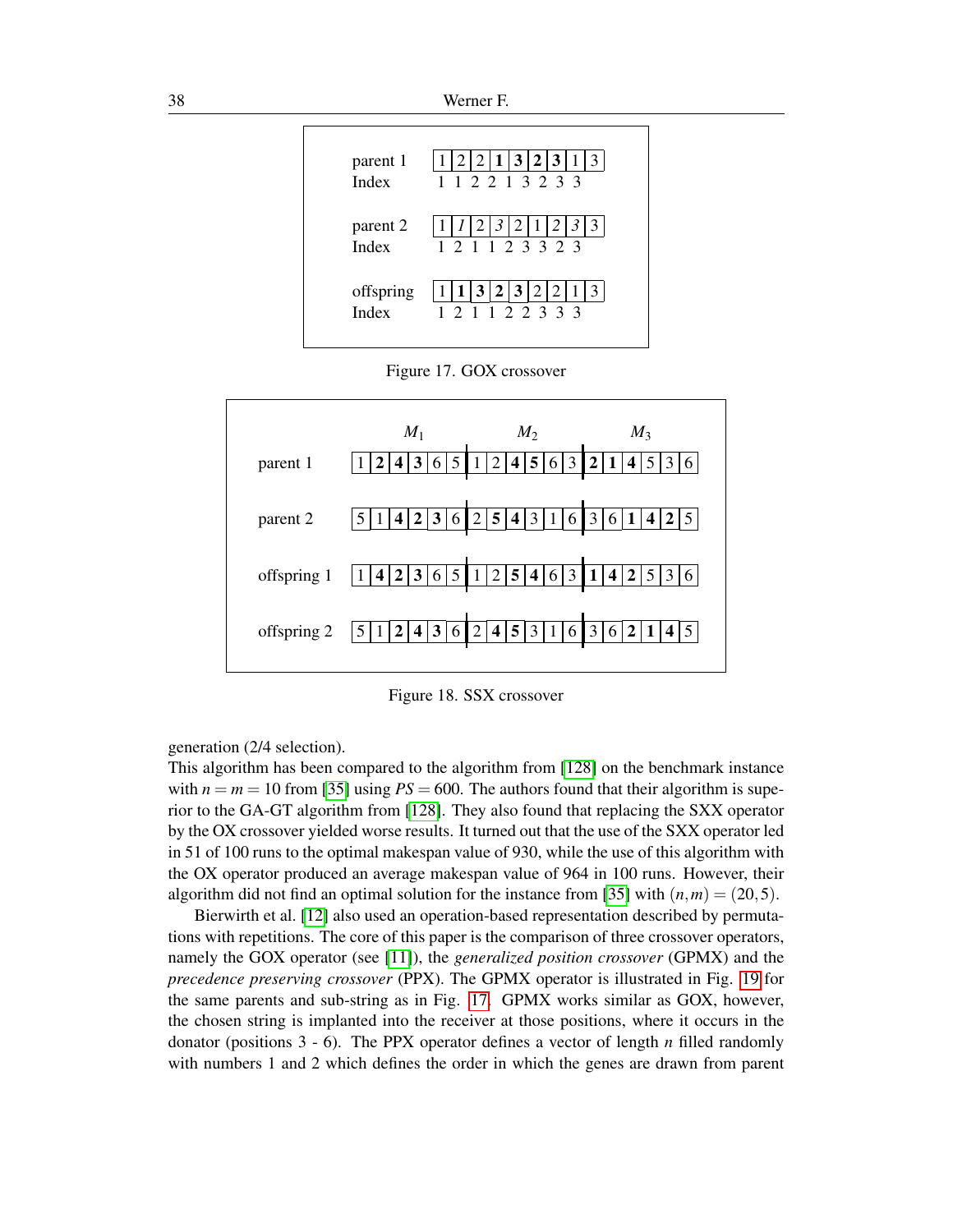

<span id="page-38-0"></span>

| parent 1<br>Index        | 2 2 1 3 2 3 1<br>1 1 2 2 1 3 2 3 3    |
|--------------------------|---------------------------------------|
| parent 2<br><b>Index</b> | 2 3 2 1 2 3<br>3<br>1 2 1 1 2 3 3 2 3 |
| offspring<br>Index       | 2'<br> 2 3<br>3<br>1 2 1 2 1 3 2 3 3  |

<span id="page-38-1"></span>Figure 20. PPX crossover

1 and 2, respectively (starting from left to right). After a gene is drawn from one parent and deleted in the other one, it is appended to the partial chromosome of the offspring. The PPX operator is illustrated in Fig. [20](#page-38-1) in a two-point fashion, where genes 4-7 are taken from parent 1 (so the cut points are 4 and 7) and the other ones from parent 2. Thus, the GOX operator tends to pass the relative order of the genes. GPMX tends to pass the positions of genes to the offspring while the PPX operator respects the absolute order of the genes which leads to a preservation of the precedence relations among the genes. The main part of the computational results was dedicated to the comparison of the three crossovers, where  $PS = 500$ ,  $P_C = 0.6$  and  $NGEN = 100$  have been used, while mutation is not applied. Using five benchmark instances from [\[107\]](#page-63-3), the PPX operator outperformed GPMX, while GOX produced the largest relative error. This underlined that an operator should preserve precedence relations among the operations.

Yamada and Nakano [\[129\]](#page-64-7) introduced a new crossover operator denoted as *multi-step crossover* (MSX). This operator utilizes a neighborhood structure together with a distance measure in the space of the solutions. The basic idea is to generate the offspring along the path connecting the two parents (in the underlying neighborhood graph). The idea is to evaluate a generated neighbor x of the first parent P1 not by the objective function value but by the distance between *x* and the second parent P2. Beginning from P1, the neigh-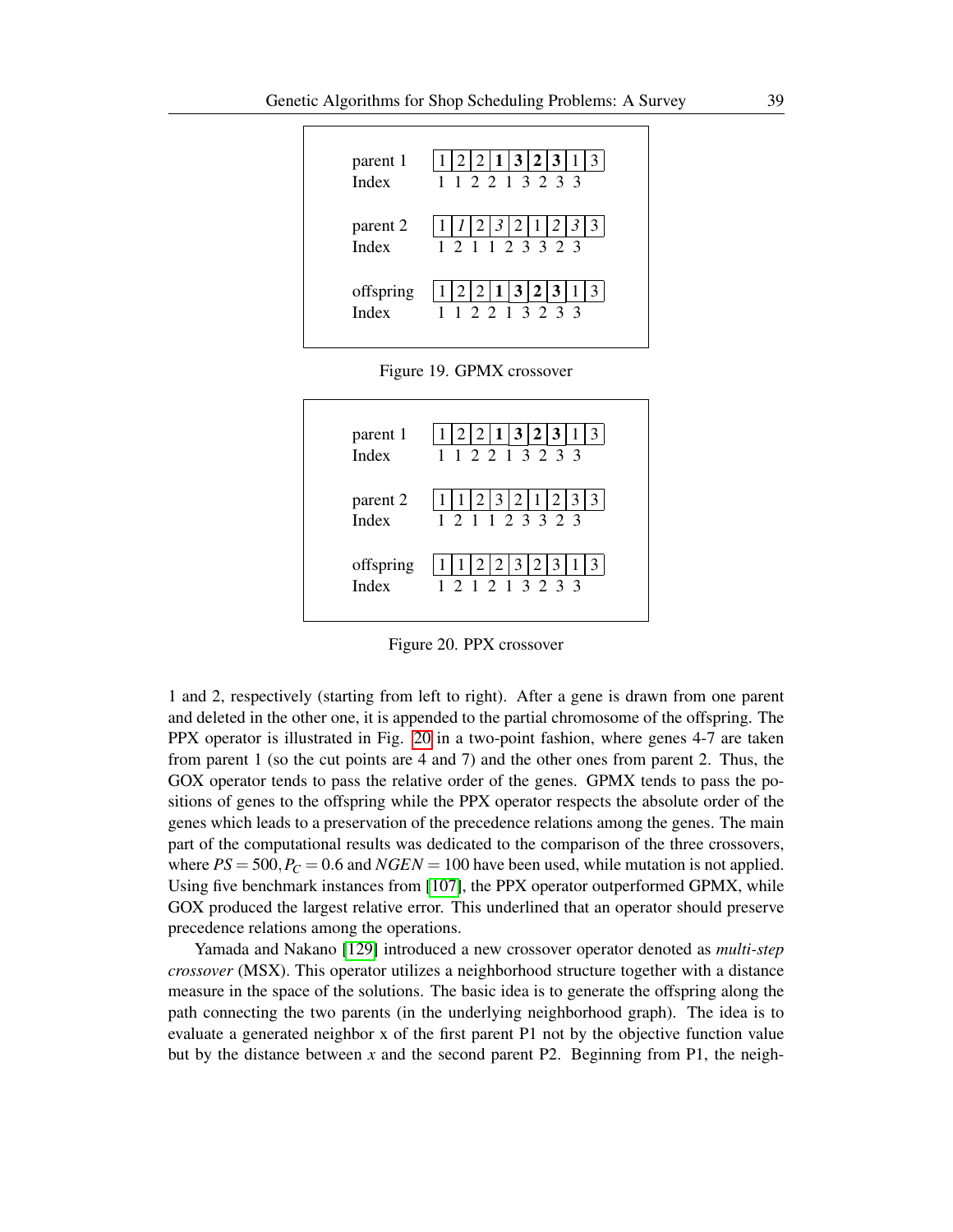bor *x* is step by step further modified in a uni-directional way approaching P2. Finally, an individual is chosen from the generated list which is superior to or almost equally distant from both parents to be included into the next generation. The distance measure used is characterized by the number of disjunctive arcs differently oriented in the two solutions considered. This procedure can be generalized by interchanging the role of the two parents to a bi-directional procedure. In a similar way, mutation can be performed as a *multi-step mutation* (MSM). The generation of neighbors is repeatedly applied in such a way that the subsequently generated individuals move away from the chosen parent. As the neighborhood, both the shift and the pairwise interchange neighborhoods have been considered. For the makespan problem, a refinement is possible by considering the blocks of a critical path, i.e., the corresponding crit-neighborhoods are used. The algorithm has been tested against other genetic algorithms and a simulated annealing on the  $(10,10)$  (with  $PS = 500$ ) and (20,5) (with *PS* = 100) benchmark instances from [\[35\]](#page-58-3). The MSX-GA was competitive or slightly superior to the other methods.

Yamada and Nakano [\[130\]](#page-64-5) refined the MSX operator from [\[129\]](#page-64-7) by combining it with local search which results in the *multi-step crossover fusion* (MSXF) operator (see also [\[95\]](#page-62-7) in Section 5). The local search included is not a simple descent procedure but a more efficient stochastic procedure, which is a restricted simulated annealing variant. Starting from one of the parents, this individual is stochastically replaced by a rather good solution, where the replacement is done in the direction of the second parent. After a certain number of iterations has been done, the best generated solution is chosen as offspring. The local search works on the critical path of a schedule. If the distance between the chosen parents is too small, a mutation operator called *multi-step mutation fusion* (MSMF) is used, which is based on the same ideas. A comparison with other genetic algorithms has been made on the (10,10) and (20,5) instances from [\[35\]](#page-58-3). In contrast to all other variants, only the new GA/MSXF algorithm obtained the optimal values in all of the 10 runs with  $PS = 10$  in a CPU time of about 1.5 minutes.

Lin et al. [\[66\]](#page-60-3) presented parallel genetic algorithms for the problem of minimizing the makespan. Their approach used a direct representation encoding the starting times of the operations, which means that the length of a string is equal to the number of operations. They introduced the *time horizon exchange crossover* (denoted as THX), which works on the schedule level. The crossover selects a cut point which is used as a decision point in the G & T algorithm to exchange information between both schedules. The portion before the cut point is taken from the first parent while the temporal relationships between the operations in the remaining part are taken from the second parent up to a possible extent so as to ensure that always a feasible schedule results. They also introduced a THX mutation based on the blocks of a critical path. In particular, two operations of a block are selected and reversed such that by the G  $\&$  T algorithm, always a feasible active sc hedule is generated.

The authors compared five different variants of a parallel GA. They used both a *fine-grained GA*, where individuals are spatially arrayed in a specific manner and an individual in the population can only interact with individuals not too far away from them, and an *islandparallel GA* (also denoted as a *course-grained* GA), where a single GA is applied to each sub-population and only at certain times, some individuals may migrate from one subpopulation to another one. In particular, they tested two variants of an island-parallel, one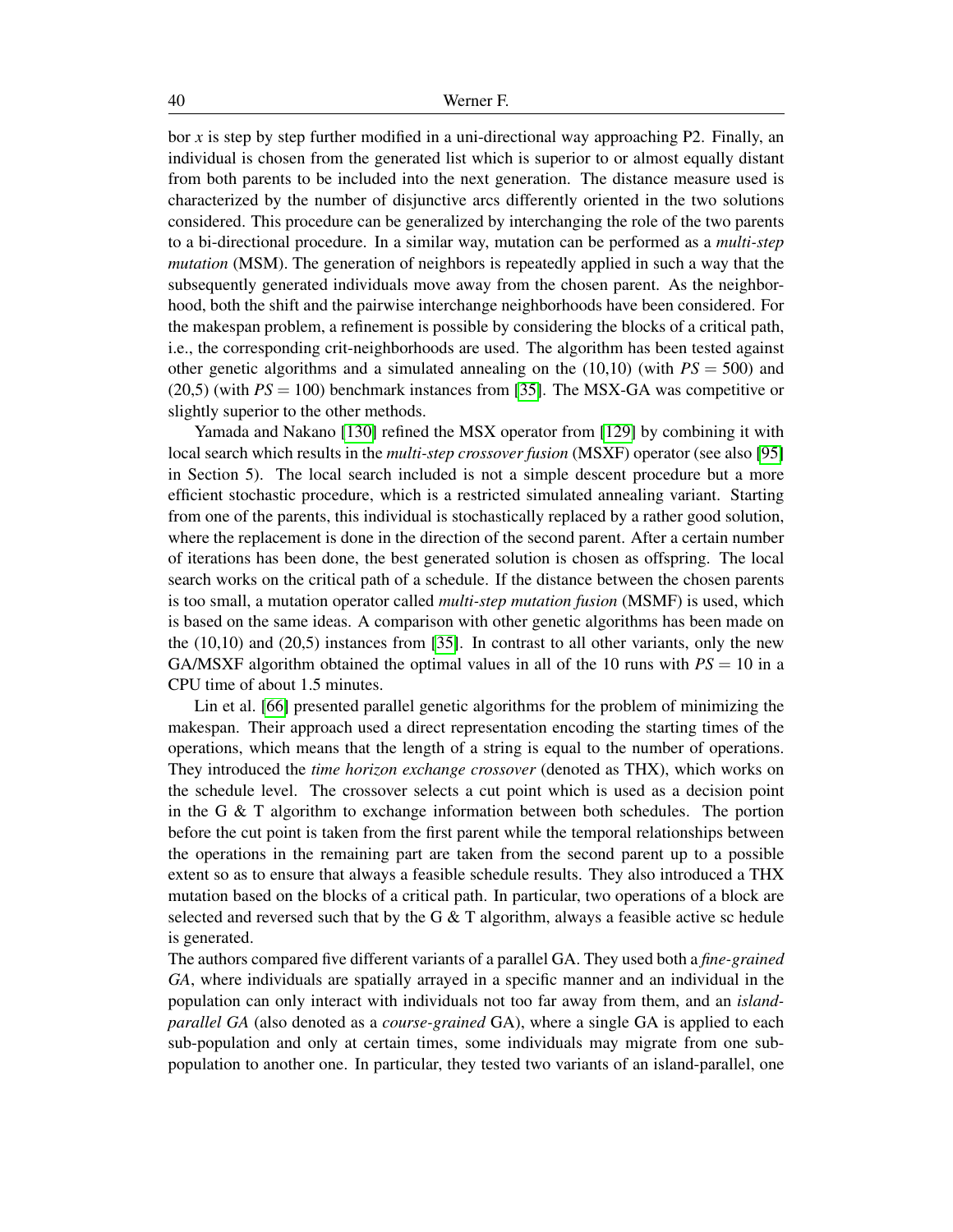variant of a fine grained and two hybrid variants with  $PS \in \{250, 500, 1000, 2000\}$  on the (10,10) problem from [\[35\]](#page-58-3). The parallel algorithms found better solutions in shorter time compared to a single-population GA. The number of islands in an island-parallel algorithm had a greater influence than increasing the population size. One of the hybrid variants combining the advantages of both strategies turned out to the best parallel algorithm.

Yamada and Nakano [\[131\]](#page-64-8) discussed several representations and genetic operators for the job shop problem. In particular, the authors refined their approach from [\[128\]](#page-64-2). They noticed that their earlier approach was suitable for small and medium problems but for larger problems, it is necessary to combine a GA e.g. with local search or with the shifting bottleneck procedure. In particular, they incorporated the MSFX operator from [\[130\]](#page-64-5) into the GA and compared the resulting algorithm on ten difficult benchmark instances. They found that this MSFX-GA outperformed other genetic algorithms at least for the benchmark instances from [\[35\]](#page-58-3).

Wang and Brunn [\[119\]](#page-64-9) presented a GA for the job shop problem (and in addition, for the special case of a single machine problem), where a chromosome consists of *m* subchromosomes each of them representing a machine and each sub-chromosome consists of a number of genes equal to the number of operations on the corresponding machine. For the crossover, the authors used a so-called *sequence-extracted crossover* applied to each subchromosome, which is basically a one-point crossover, where the part not taken from parent 1 is used in the order as it appears in parent 2. The mutation operator is based on an adjacent pairwise interchange within a sub-chromosome. The population size has been chosen in the range from 10 to 200 in dependence on the problem size. The major termination criterion is a fixed number of generations and in addition, the procedure stops if there is a sufficient improvement in the best fitness. Mainly, the algorithm has been tested on own randomly generated test instances and some instances from the literature (e.g. the 'easy' (6,6) instance from [\[35\]](#page-58-3)).

Vazquez and Whitley [\[116\]](#page-63-11) presented a GA and compared it with other algorithms for the job shop problem with minimizing the makespan. The authors used a direct representation containing the current schedule, i.e., it includes a permutation of the jobs on each machine and any operation includes its starting time. Half of the initial population are active schedules and the remaining 50 % are non-delay schedules. For selecting the parents, each individual of the population is chosen once and the second parent is randomly chosen. They applied an order-based crossover and used the G  $\&$  T algorithm for repairing illegal offspring. After generating the offspring, an iterative improvement algorithm based on the crit-shift neighborhood is applied. Then the worst individual is replaced by the best offspring if it has a better fitness. The authors also reported that the order-based crossover by Davis is superior to the OBX operator.

Computational tests have been made for some benchmark instances from the sets given by Fisher and Thompson [\[35\]](#page-58-3), Yamada and Nakano [\[128\]](#page-64-2), Lawrence [\[61\]](#page-60-0) and Taillard [\[110\]](#page-63-2). The presented algorithm using an order-based crossover combined with the Giffler and Thompson repair method was competitive to the other tested genetic algorithms. It has been found that all tested genetic algorithms are well suited for particular classes of benchmark instances, while no algorithm was superior to all other algorithms for all problem classes.

Goncalves et al. [\[41\]](#page-58-11) gave a hybrid GA in which the chromosome representation is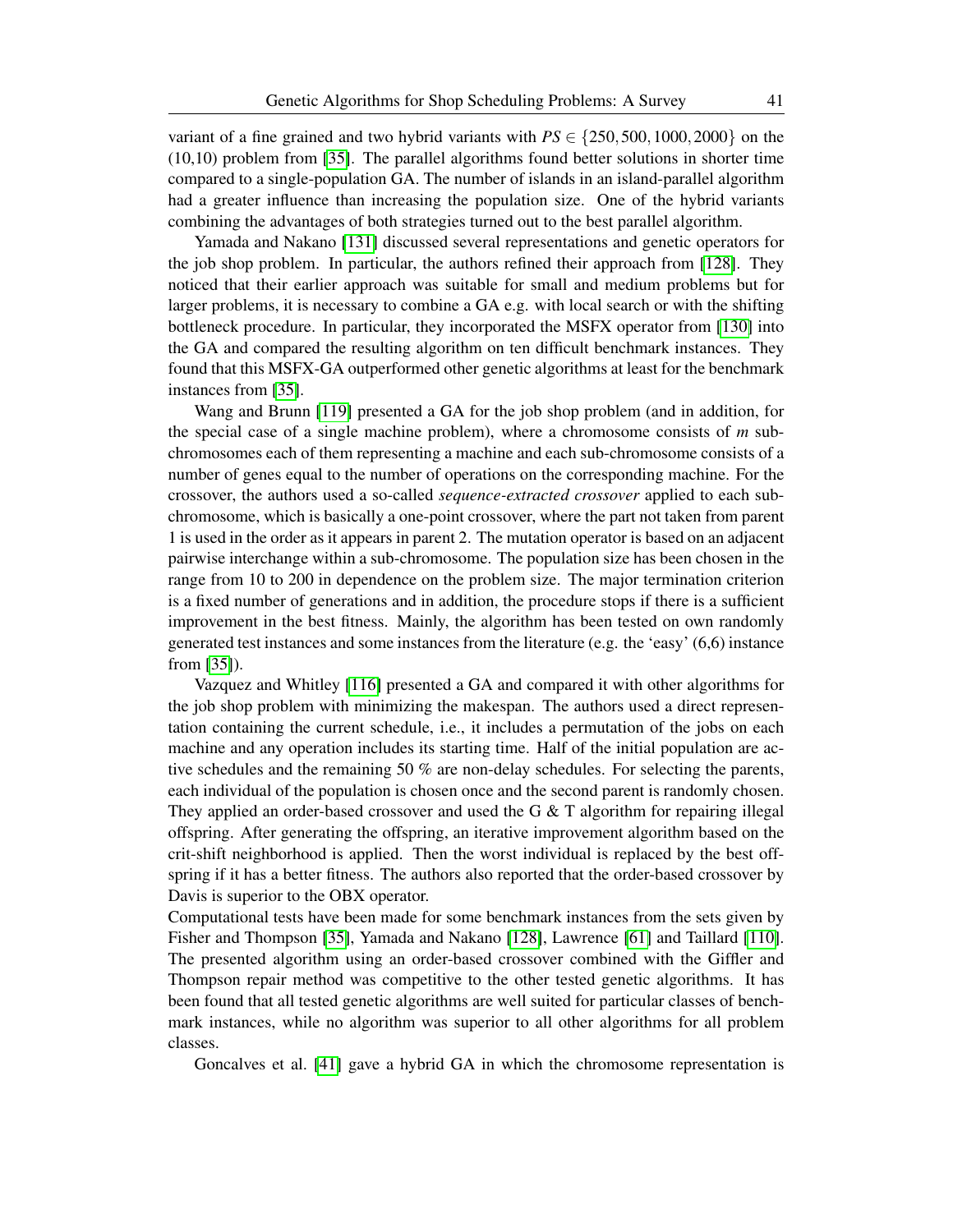based on random keys. Solutions are constructed by a procedure that generates parameterized active schedules. A chromosome consists of 2*n* genes describing the priorities of the operations and the delay times. The crossover is a parametrized uniform crossover. Instead of using a classical mutation of particular genes, one or several members of the population are randomly generated from the same distribution as the original population to increase diversity. If the offspring have been generated, they are improved by local search which is based on the neighborhood introduced by Nowicki and Smutnicki [\[78\]](#page-61-10). The population size *PS* is chosen to be equal to twice the total number of operations. Moreover,  $P_C = 0.7$ ,  $P_M = 0.2$  and  $NGEN = 400$  have been chosen. The elitist strategy was chosen by inserting the top 10 % of individuals directly into the next generation.

The algorithm has been compared to several genetic algorithms, e.g. by Dorndorf and Pesch [\[31\]](#page-58-10), GRASP algorithms, the hybrid genetic and the simulated annealing algorithms from [\[120\]](#page-64-10) and the tabu search algorithm by Nowicki and Smutnicki [\[78\]](#page-61-10) on the test instances from [\[35\]](#page-58-3) and [\[61\]](#page-60-0). The new algorithm obtained the best known solution in 72 % of the problem instances (only for the (15,15) instances, the tabu search algorithm from [\[78\]](#page-61-10) obtained better results).

Wang and Zheng [\[120\]](#page-64-10) suggested a GA using an operation-based representation of an individual with job repetitions. A chromosome is encoded into an active schedule. For generating two offspring, the best individual and a randomly generated individual are chosen. The specific crossover applied is based on partitioning the job set into two subsets and inheriting the genes of one subset of each parent such that a legal offspring results. Mutation is replaced by a simulated annealing procedure, where different neighborhoods have been used. In particular, the pairwise interchange neighborhood is used in 50 % of the neighbor generations while each of the shift and inversion neighborhoods is applied in 25 % of the neighbor generations.

This algorithm has been run with  $PS = 20$  on the three benchmark instances from [\[35\]](#page-58-3) and eight instances from [\[61\]](#page-60-0). In nine of the 11 instances, the authors reached the best known value by their GA when it was run 20 times for each instance. These best values obtained in the 20 runs for each instance were superior to the other tested algorithms: simulated annealing, tabu search, the shifting bottleneck procedure and a standard GA.

Park et al. [\[83\]](#page-61-11) suggested both a single and a parallel GA. They used an operation-based representation (as an unpartitioned permutation with job repetitions). The initial population is determined by using the G  $\&$  T algorithm for generating individuals describing active and non-delay schedules. The authors tested four crossover operators, three of them resulted from the PPX, the GOX and the GPMX operators. The mutation operator is based on the selection of three different genes and permuting the corresponding numbers arbitrarily, where two variants were considered. For selecting the parents, seed selection (where superior individuals are preferred) and tournament selection were considered. Moreover, the elitist strategy was used, where different elitism sizes were tested. The algorithm has been run with a single population and as a parallel algorithm with separate sub-populations. The authors used an island-parallel algorithm which maintains distinct sub-populations. In addition, at some times individuals can migrate from one sub-p opulation to another one. In particular, the parallel algorithm worked with two or four sub-populations. The algorithm has been tested on several sets of benchmark instances, e.g. from [\[8,](#page-56-2) [35,](#page-58-3) [128\]](#page-64-2). The authors claimed that their approach has obtained substantial improvements over traditional genetic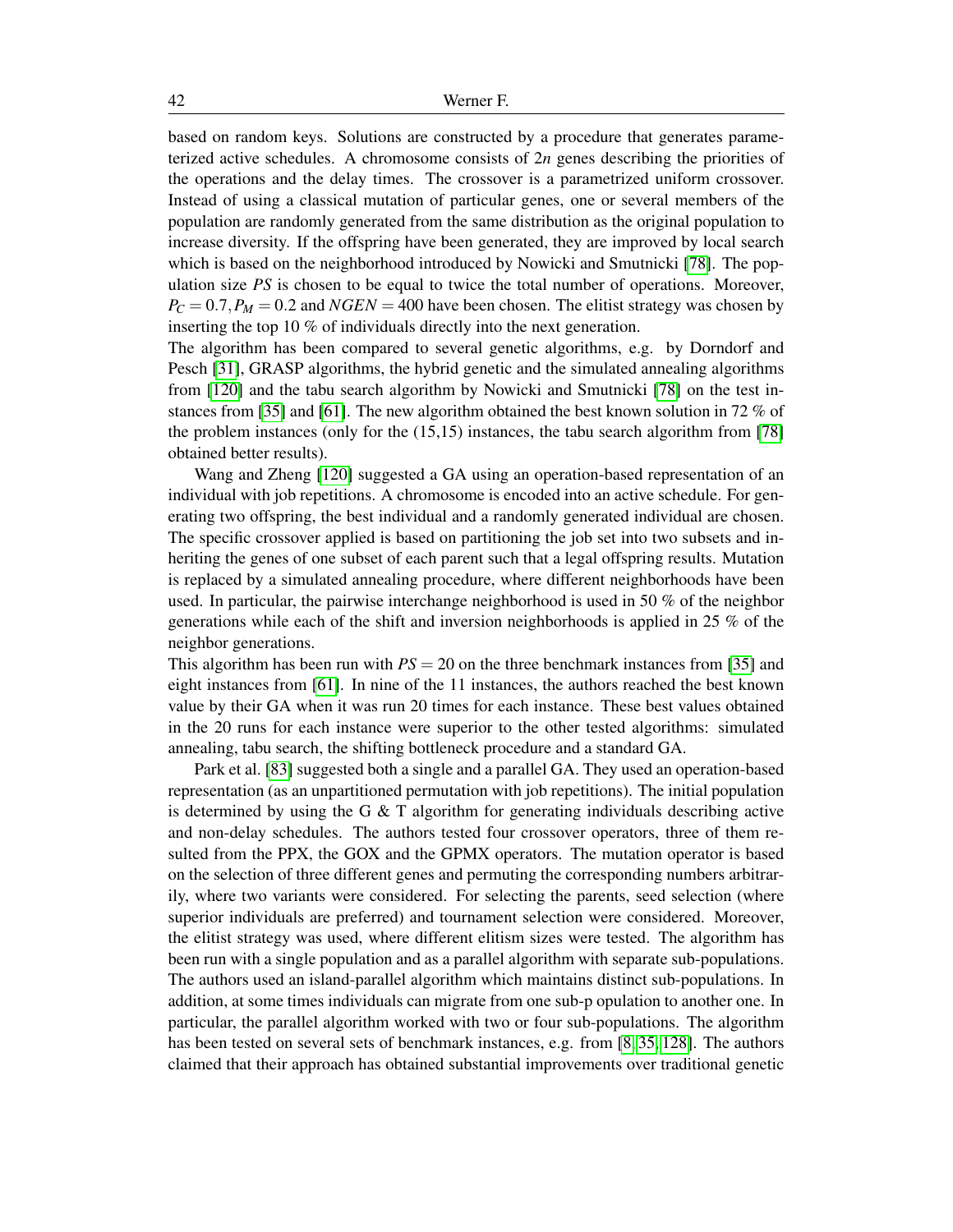algorithms.

Peng and Salim [\[84\]](#page-61-12) used some slight modifications of the GT-GA by Yamada and Nakano [\[128\]](#page-64-2). As the major modification, they used a binary tournament selection for choosing the parents (instead of random pairing applied in [\[128\]](#page-64-2)). The comparison was performed with the same parameters using the Visual Prolog programming language. For the instance from [\[35\]](#page-58-3) with  $n = m = 10$ , the results were slightly better than for GT-GA, but the final makespan values are still rather far away from the optimal value of 930.

Liu et al. [\[67\]](#page-60-4) presented a hybrid GA which combines a traditional GA with the Taguchi method. It uses an operation-based representation, where each operation has four entries. For applying the genetic operators, a chromosome is partitioned into several sections each of which is considered as a factor of the Taguchi method. A parent is chosen according to roulette wheel selection. For applying a (non-standard) crossover, two proto-offspring are generated from one parent by applying a pairwise interchange of two genes in each section. The Taguchi method is inserted between the crossover and mutation operators. A two-level orthogonal array is used to study a large number of decision variables with a small number of experiments. The Taguchi concept is based on maximizing performance measures, called signal-to-noise ratios (which refer to the mean-square deviation of the objective function). In particular, an appropriate two-level orthogonal array is chosen, two chromosomes are randomly chosen for doing matrix experiments, the fitness values and signal-to-noise ratios of some experiments in the array are calculated and based on the effects on the various factors, an optimal chromosome is generated. For a mutation, a pairwise interchange operation is performed in a chromosome.

This algorithm was run with  $PS = 40$ ,  $P_C = 0.8$ ,  $P_M = 0.1$  and  $NGEN = 5000$ . Computational results have been presented for the (10,10) and (20,5) instances from [\[35\]](#page-58-3), and it has been found e.g. that the average makespan values obtained by their GA were smaller than the average values obtained by the GA from [\[120\]](#page-64-10) and two other GA variants developed earlier in 20 independent runs for each instance.

Moonen and Janssens [\[70\]](#page-60-5) presented a GA for the problem  $J \parallel C_{max}$  which uses an operation-based representation and develops a new crossover operator, denoted as *Giffler-Thompson Focused* (GTF) crossover. This operator combines an order-based crossover with a one-point crossover. However, the authors 'direct' the choice of the cut point by the largest conflict set. As a consequence, the number of offspring is not constant but is equal to the size of this conflict set. Mainly, the effect of the new GTF crossover has been tested. To this end, the GA was run with the PPX operator and tested against a variant that uses both the GTF and the PPX crossovers on 30 benchmark instances from [\[8,](#page-56-2) [61,](#page-60-0) [107\]](#page-63-3). The algorithm was run with  $PS = 100$ ,  $P_C = 0.8$ ,  $P_M = 0.2$  and  $NGEN = 150$  for the first setting. Since the application of the GTF operator creates more offspring, in the second setting the number of generated chromosomes is fixed to 15000 to allow a fair comparison. The combined use of the GTF and PPX operators obtained on average better results than the exclusive use of PPX for all but one of the benchmark instances. However, compared to the best known solutions for these benchmark instances, the presented GA does not perform very well.

Matsui and Yamada [\[68\]](#page-60-6) discussed a parameter-free GA and tested it on a variety of large benchmark instances from the literature. The proposed algorithm uses a random key permutation representation. The length of the chromosome is 2*nm*, where the first part contains the random keys, and the second part contains values controlling the generation of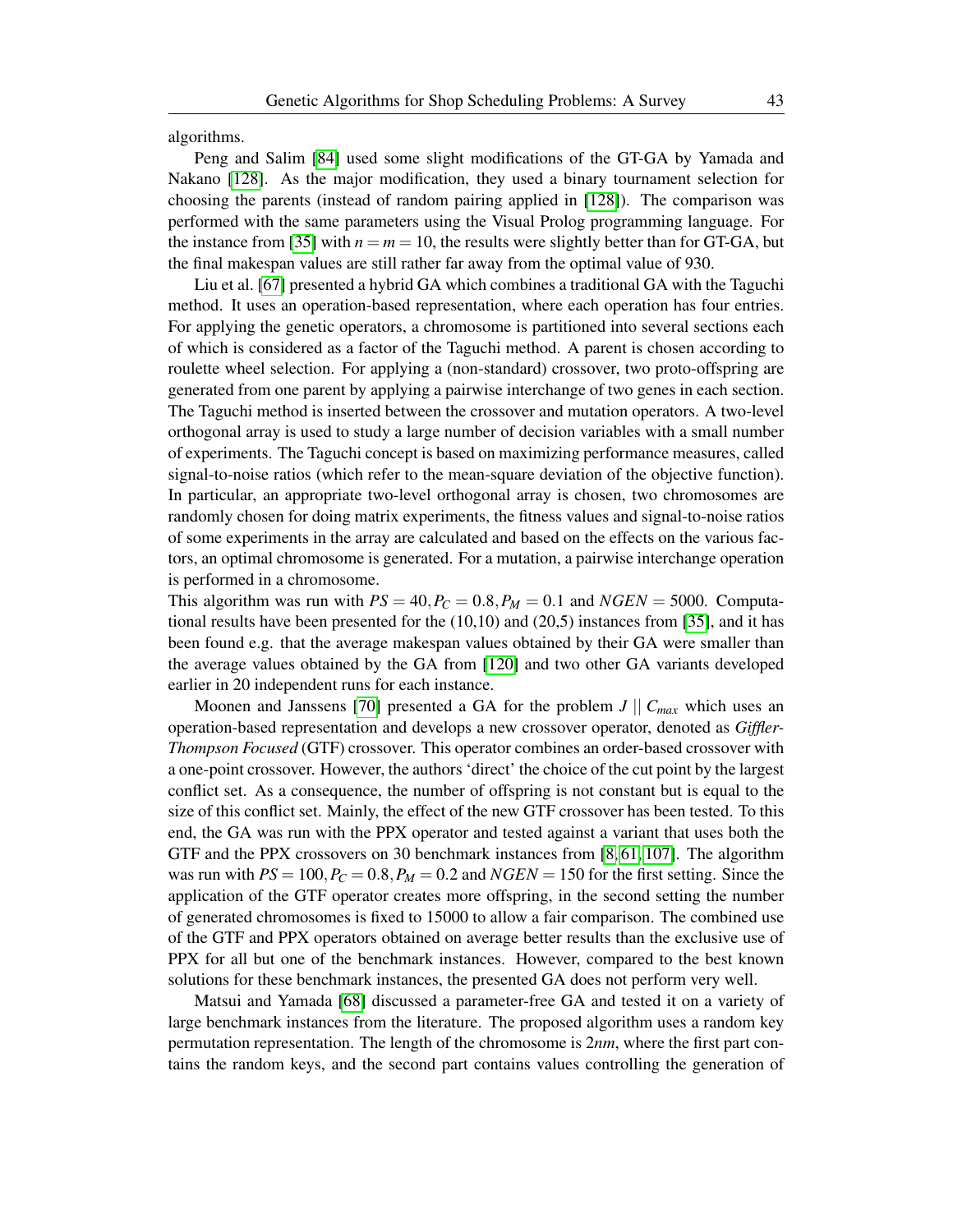hybrid (i.e., active or non-delay) schedules by allowing a maximal idle time on the corresponding machine). The crossover is an *n*-point operator and for one randomly chosen offspring, an inversion mutation is performed. Among the two parents and the two offspring, between one and three individuals are inserted into the new population depending on their fitness values. The authors tested also a parallel GA with a number of sub-populations equal to a power of 2 (with at most 64 sub-populations) on a set of benchmark instances from [\[8,](#page-56-2) [107,](#page-63-3) [110\]](#page-63-2). The maximal number of fitness evaluations was limited to 1,000,000. I t was observed that the quality of the results increases with the number of sub-populations.

Li and Chen [\[62\]](#page-60-7) also used an operation-based representation with job repetitions (as in [\[11\]](#page-57-12)). They considered two permutation crossover operators. The new generation is formed by considering both the parents and the offspring. Unfortunately, results are only discussed for one small instance with five machines and real processing times using *PS* = 50 and  $NGEN = 50$ .

Abdelmaguid [\[2\]](#page-56-5) presented a computational study for testing six of the representations of a solution for a job shop problem, namely three processing sequence based and all three algorithm-based representations. The initial population is completely randomly generated. For each representation, the PMX and OX crossovers have been used, both as a one-point and a two-point crossover. As a mutation, the shift, the pairwise interchange, the insertion and a so-called *displacement* (i.e., a block of jobs is selected and shifted to another position in the string) mutations have been used. Tests have been made on 40 instances chosen from several benchmark sets mentioned in Section 3. The machine-based representation obtained the lowest optimality gap (2.55 %), but with the largest computational times. On the other hand, both the random key and preference list representations did not yield competitive results. We only note that a similar discussion of representations of individuals for the job shop problem has been given in [\[104\]](#page-63-12).

Next, we discuss some genetic algorithms for extensions of the classical makespan minimization job shop problem.

The GA by Falkenauer and Bouffouix [\[33\]](#page-58-5) used a preference list based representation split into sub-chromosomes containing the operations to be performed on the same machine. The criterion considered penalized earliness and tardiness of the jobs in a non-symmetric way. The crossover is the LOX operator applied independently to each sub-chromosome, while the mutation operator considers inversions of a segment. The algorithm has been tested on three types of problems including 24, 60 or 250 operations. The authors used *PS* =  $30, P_C = 0.6$  and an inversion mutation with  $P_M = 0.33$ . They observed a slight superiority of the LOX operator over the PMX operator.

Lin et al. [\[65\]](#page-60-8) considered job shop scheduling problems with given release dates. They investigated both the deterministic and the stochastic version of such a problem and examined several objectives, namely the minimization of total weighted flow time ( $\sum w_i(C_i - r_i)$ ), maximum tardiness, weighted total tardiness, weighted total lateness, the weighted number of tardy jobs and weighted total earliness plus tardiness. The algorithm is a modification of their algorithm for the static problem and is based on the G  $\&$  T algorithm, which is used to interpret the offspring. For each individual, a direct representation using the starting time of each operation is used. The crossover is of the THX type (working on the schedule level),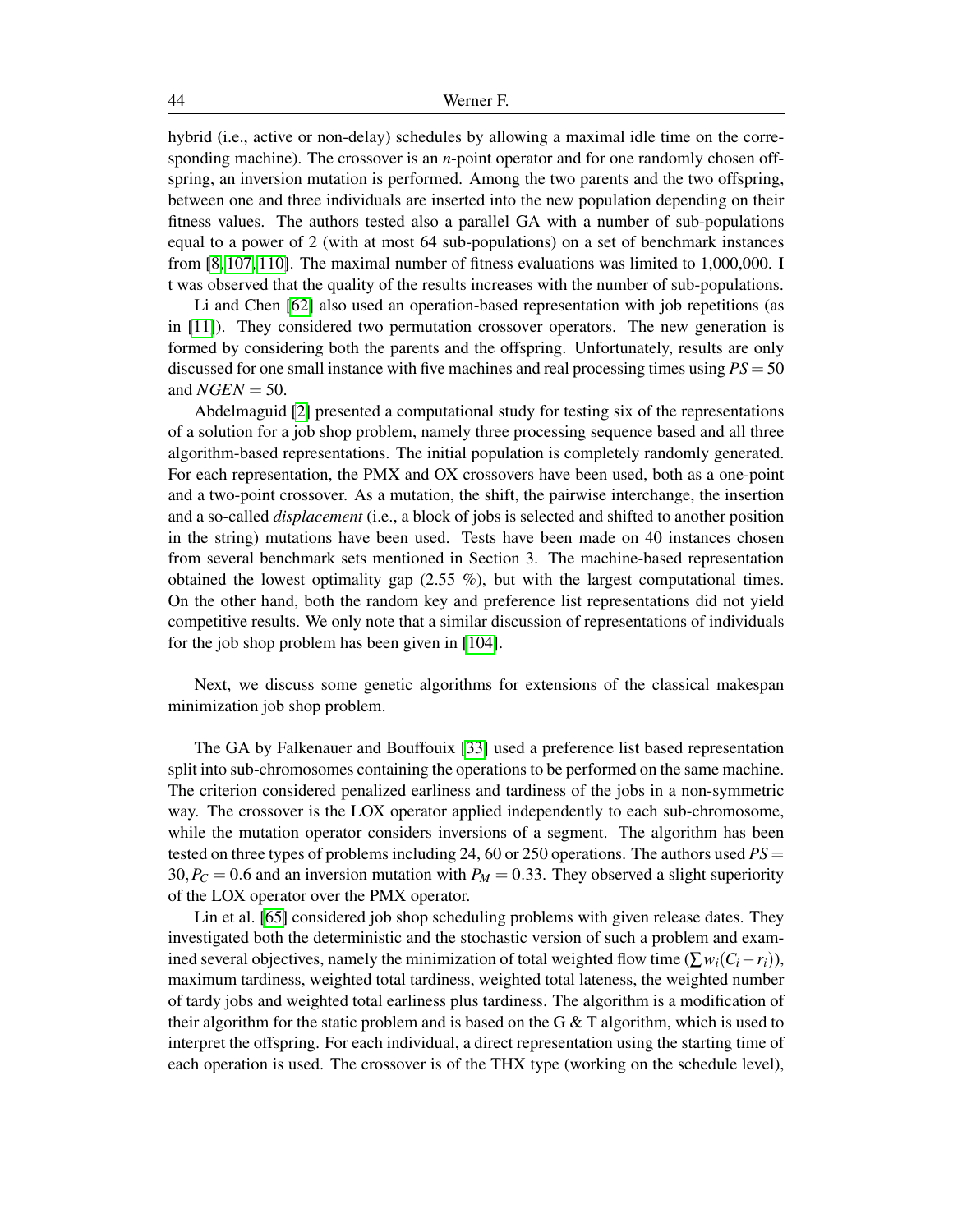and a mutation performs a pairwise interchange of two operations of a block of the critical path. While the adaptations to the deterministic problem with release dates are straightforward, the stochastic problem is decomposed into a s eries of deterministic problems (such a deterministic problem is generated whenever a new job enters the system).

For the deterministic version,  $PS = 50$ ,  $P_C = 0.6$ ,  $P_M = 0.1$  and  $NGEN = 50n$  were chosen. Both a single population and a parallel GA using 25 sub-populations each of size 20 were considered. The adapted GA's for the deterministic version were tested on 12 benchmark instances against 12 priority rules used for particular objective functions. Both GA performed significantly better than the priority rules. For the stochastic version, the approach was tested under several manufacturing environments with respect to the machine workload, the imbalance of the workload and the tightness of the due dates. Again, the GA were robust and outperformed the priority rules.

Vazquez and Whitley [\[117\]](#page-63-13) compared genetic algorithms for the job shop problem with given release dates. Basically, the structure of this paper is very similar to that by the same authors for the static problem [\[116\]](#page-63-11). It discussed four existing genetic algorithms and presented an algorithm which generates an initial population containing 50 % non-delay schedules and 50 % active schedules. It uses a direct chromosome representation containing the schedule itself. The crossover and mutation operators are of the order-based type, in particular the uniform order-based crossover and the *order-based scramble mutation* (i.e., two positions *i* and *j* are selected and the sub-list of elements between these two positions is randomly permuted).

Their order-based Giffler and Thompson (OBGT) GA has been tested against other algorithms (priority rules, a heuristically guided GA and one using the THX operator) on 12 benchmark instances. The authors considered four different sum optimization criteria. The OBGT-GA performed better than the other algorithms, particularly for larger problems.

Moon and Li [\[69\]](#page-60-9) considered a job shop problem with alternate routings of the jobs, where the objective is to minimize total flow time. This problem is decomposed into two sub-problems: to allocate the operations to a specific machine and to determine a feasible sequence of the operations. A feasible solution is characterized by two strings of a length equal to the number of operations, where the *k*-th position represents the *k*-th operation in the subsequent listing of the operations of the jobs  $J_1, J_2$ , etc., namely an allocation string (a particular gene gives the machine on which this operation is performed) and a sequencing string (a gene gives the corresponding number of this operation in the sequence). In the allocation string, one- and two-point crossovers are used while in the sequencing string, the PMX, the OX, the PBX, the CX, and a uniform order-based crossover have been used (and in addition an edge recombination crossover, which we do not explain here). Among the mutation operators, the authors used pairwise interchange, shift, inversion and so-called job sequence and gene-sequence mutations. The GA was also combined with a simple tabu search algorithm for the allocation of the operations to the machines. The procedure was illustrated on a small instance with four jobs (each of them consisting of three operations) and six machines.

Sakawa and Mori [\[101\]](#page-62-14) presented a GA for the job shop problem with triangular fuzzy processing times and trapezium fuzzy due dates. The objective is the maximization of the *minimum agreement index*. An individual is represented by the matrix of the fuzzy completion times for each operation. The initial population is randomly generated in the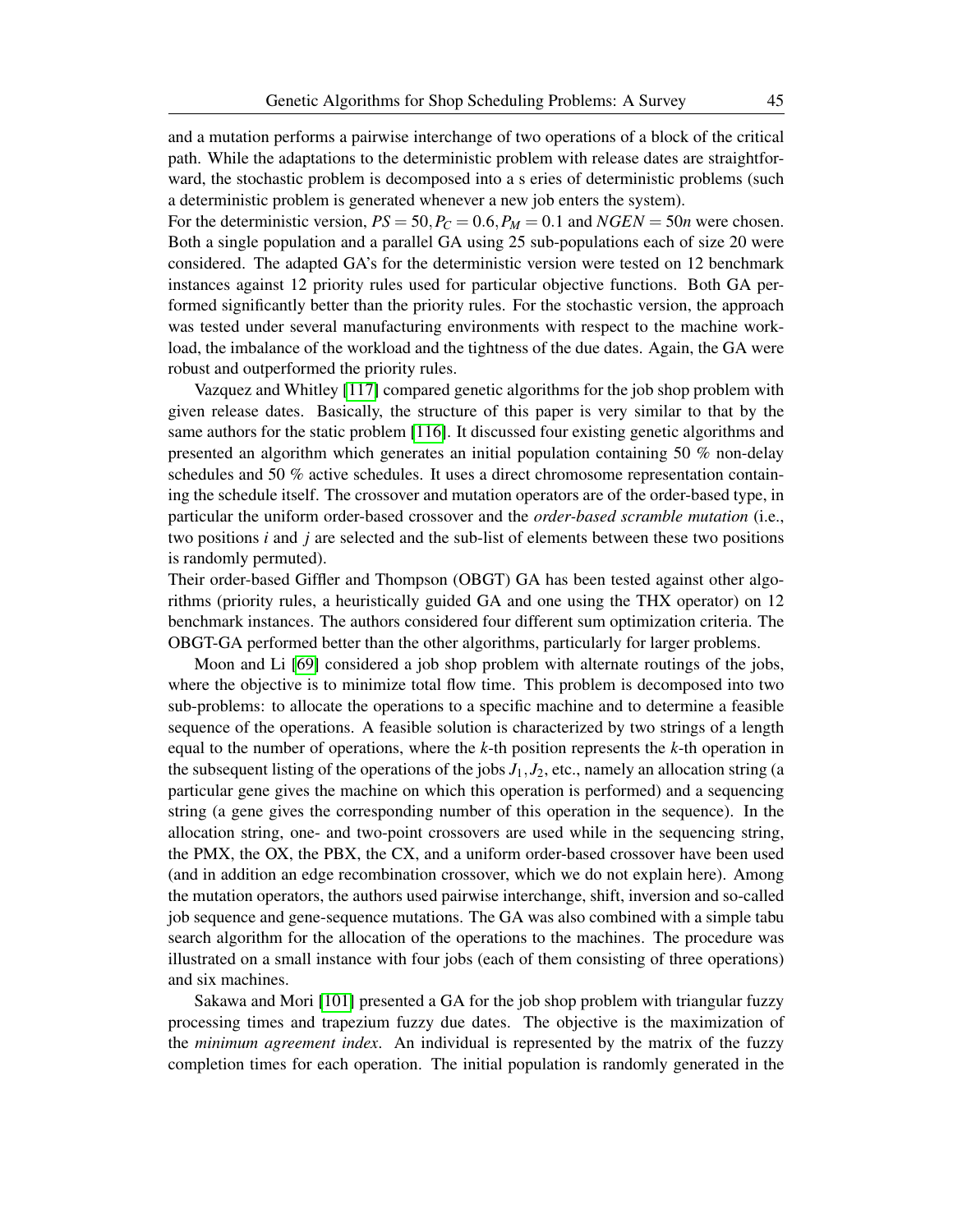form of active schedules. To keep sufficient diversity in the population, the concept of *similarity of individuals* has been introduced and the *degree of similarity* was calculated. In particular, individuals were only added to the population if the degree of similarity is 0.8 or less compared with the other individuals. The specific crossover is organized in such a way that by means of two parents, *c* offspring are generated trying to eliminating conflicts and from the  $c + 2$  parents and children, two individuals with the largest minimum agreement index were considered for the next generation. At the time when the crosso ver operator is applied, operations are randomly selected with a specific mutation rate. Tests have been performed for two instances derived from the  $(6,6)$  and  $(10,10)$  benchmark instances given in [\[35\]](#page-58-3). This algorithm has been compared with a simulated annealing algorithm, where the GA turned out to be superior, both in quality and computational times.

Xing et al. [\[127\]](#page-64-11) presented a fuzzy GA for job shop scheduling problems, where the processing times are modelled as triangular fuzzy numbers and the due dates are modelled as trapezium fuzzy numbers. The objectives were based on a so-called *agreement index*, namely it was the minimization of a linear combination of the minimum agreement and the average agreement indices. They applied a modified form of the *partial schedule exchange crossover* with  $P_C = 0.8$ . In both parents blocks are chosen (not necessarily starting and ending at the same position). Then the genes of these blocks are interchanged and the protooffspring are legalized. The mutation operator is of the pairwise interchange type applied with  $P_M = 0.2$ . The authors run their algorithm on the two instances with  $n = m = 6$  and  $n = m = 10$  from [\[35\]](#page-58-3).

Cheung and Zhou [\[24\]](#page-57-13) presented genetic algorithms for the job shop scheduling problem with sequence-dependent setup times, where a solution is represented as permutations of the jobs on the machines. However, a chromosome is only formed by means of the first operations on the machine and for such a string, the complete solution is obtained by a simulation procedure using two priority rules: the first one gives higher priority to a job with a smaller sum of the processing and setup times, while the second rule gives higher priority to a job which can start its processing earlier. The crossover is a standard two-point crossover. The authors used an adaptive mutation probability  $P_M$  which changes according to the diversity in the population. This algorithm has been tested on own randomly generated instances with up to  $n = m = 20$ . It has been found that the GA was superior to a heuristic approach given by Choi and Korkmaz [\[25\]](#page-57-14).

Vela et al. [\[118\]](#page-64-12) considered genetic (and local search) algorithms for the job shop problem with sequence-dependent setup times. A chromosome is a permutation of the operations (described by job repetitions) from which an active schedule is generated. The algorithm uses the *job order crossover* (JOX) introduced in Bierwirth [\[11\]](#page-57-12) with probability  $P_C = 1$ . The procedure was combined with local search, where three neighborhoods have been used which are based on the blocks of a critical path. In the first neighborhood, an adjacent pairwise interchange of the first or last two operations of a block is allowed. The second one is a restricted shift neighborhood, where an operation of a critical path is directly shifted before the first or after the last operation of this block. The third one is more complex, where at most six neighbors result from a critical block by considering the first two operations of a block together with the predecessor operation on this machine or the last two operations of a block together with the successor operation on this machine. These neighborhoods have been generalized further to the problem with sequence-dependent setup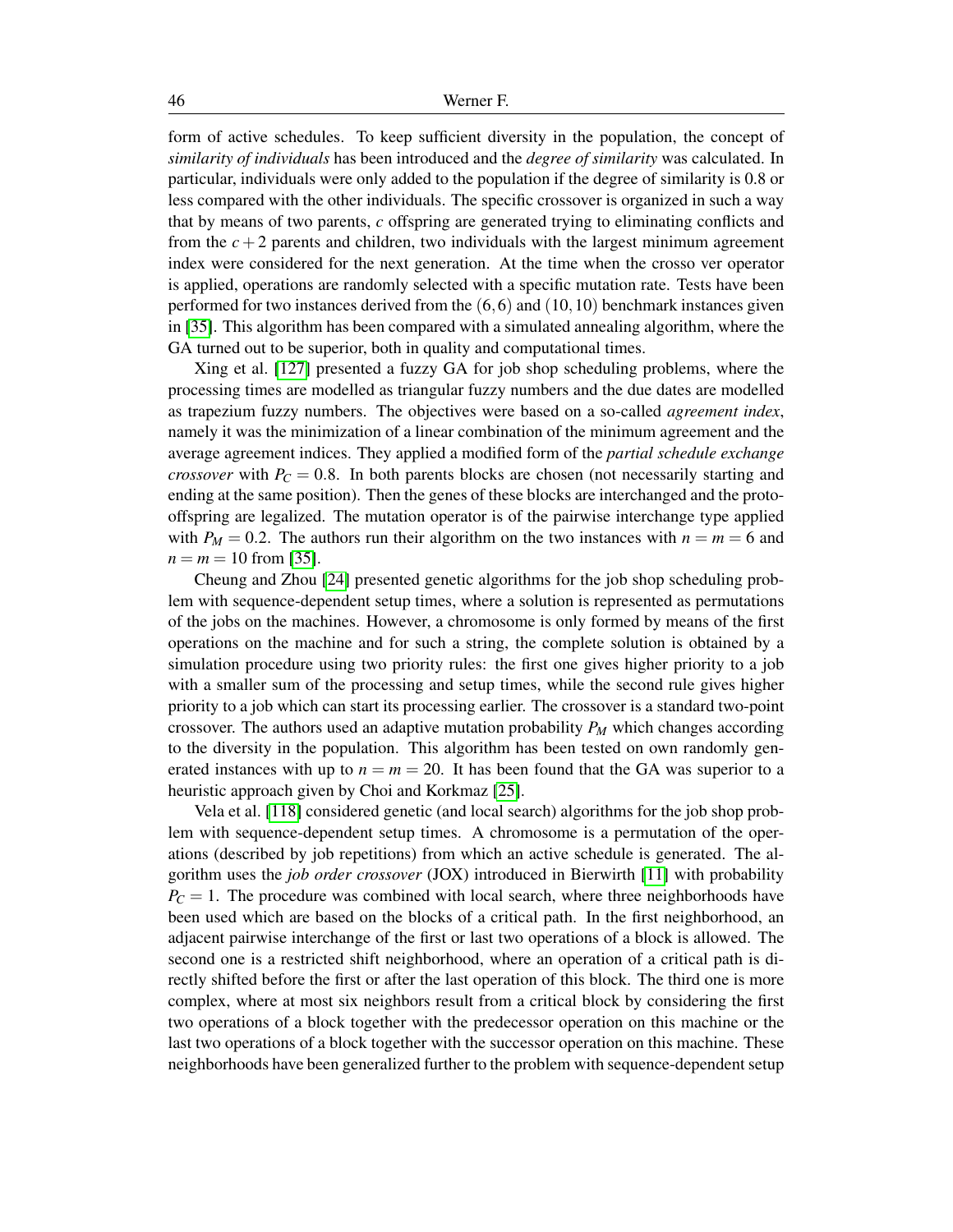times (denoted as  $N_1^S$ ,  $N_2^S$  and  $N_3^S$ ) maintaining feasibility and satisfying a necessary condition for an objective function improvement. E.g.,  $N_1^S$  contains all neighbors obtained by reversing one arc of a critical path so that a feasible schedule results which might lead to an improvement.

The algorithm has been tested on the benchmark instances from [\[17\]](#page-57-15) and some new harder instances derived from those given by [\[8\]](#page-56-2) for the problem without setup times. The union  $N_1^S \cup N_2^S \cup N_3^S$  turned out to be the best neighborhood (if only one of them is used, then  $N_1^S$ was the best structure). The hybrid algorithm has obtained the best known solutions in 14 of the 15 instances considered (and six of the best known values were improved), where 30 runs were made for each instance. The authors have also generated new benchmark instances available at http://www.aic.uniovi.es/tc/spanish/repository.htm.

Xie [\[126\]](#page-64-13) presented an algorithm for the job shop problem with batch allocation and minimizing the makespan. This means that batch sizes have to be determined and sequencedependent setup times arise if a new batch starts. The derived algorithm uses an indirect two-dimensional representation of a solution, namely two sub-chromosomes to represent the dispatching rules for finding the operation sequence and the number of batches, respectively, which are both described by integers of a limited range. For describing the dispatching rules, a 3-dimensional binary string is used and for describing the batch size, a 2-dimensional binary string is used. The chromosome is transformed into a non-delay schedule. By means of the objective function value, the fitness value is determined via a linear scaling. The population size has been set to  $PS = 50$ . A one-point crossover is applied with  $P_C = 0.95$ , and a mutation changing the value of a binary variable is applied with  $P_M = 0.05$ . The algorithm is of the steady state type. In particular, the probability of replacing individuals of the old generation is 0.9. The algorithms has been tested on three benchmark instances, among them the (10,10) and (20,5) instances from [\[35\]](#page-58-3).

Zhang and Wu [\[136\]](#page-65-2) presented an immune algorithm for the problem of minimizing total tardiness, which is based on bottleneck jobs. To describe the characteristic information on bottleneck jobs, a fuzzy interference system is used to transform human knowledge into the bottleneck characteristic values. The encoding scheme of the solutions is based on a priority list of the operations. The crossover is of the LOX type and applied to the best individual together with a randomly selected individual. The mutation operator is based on a pairwise interchange of two operations. Then the extracted bottleneck information is used as an immune operator with the goal of increasing the convergence speed.

The algorithm has been tested with  $PS = 30, NGEN = 20, P_C = 0.8, P_M = 0.5$  and an immune probability of 0.8 on 10 instances with up to 100 jobs and 20 machines with  $n \times m \leq 500$ . The authors claimed that their algorithm is better than standard genetic algorithms for medium and large problems.

## 6.1 FLEXIBLE JOB SHOPS

Finally, we briefly discuss some applications of genetic algorithms to flexible of hybrid job shop (FJS) problems.

Ghedjati [\[38\]](#page-58-12) presented a GA for the FJS makespan minimization problem with unrelated parallel machines (which has similarities to algorithm P-GA from [\[31\]](#page-58-10) but applied to this more general problem). In particular, Ghedjati presented a procedure called *heuristic mixing method*. For coding a solution, the author used two strings with a length equal to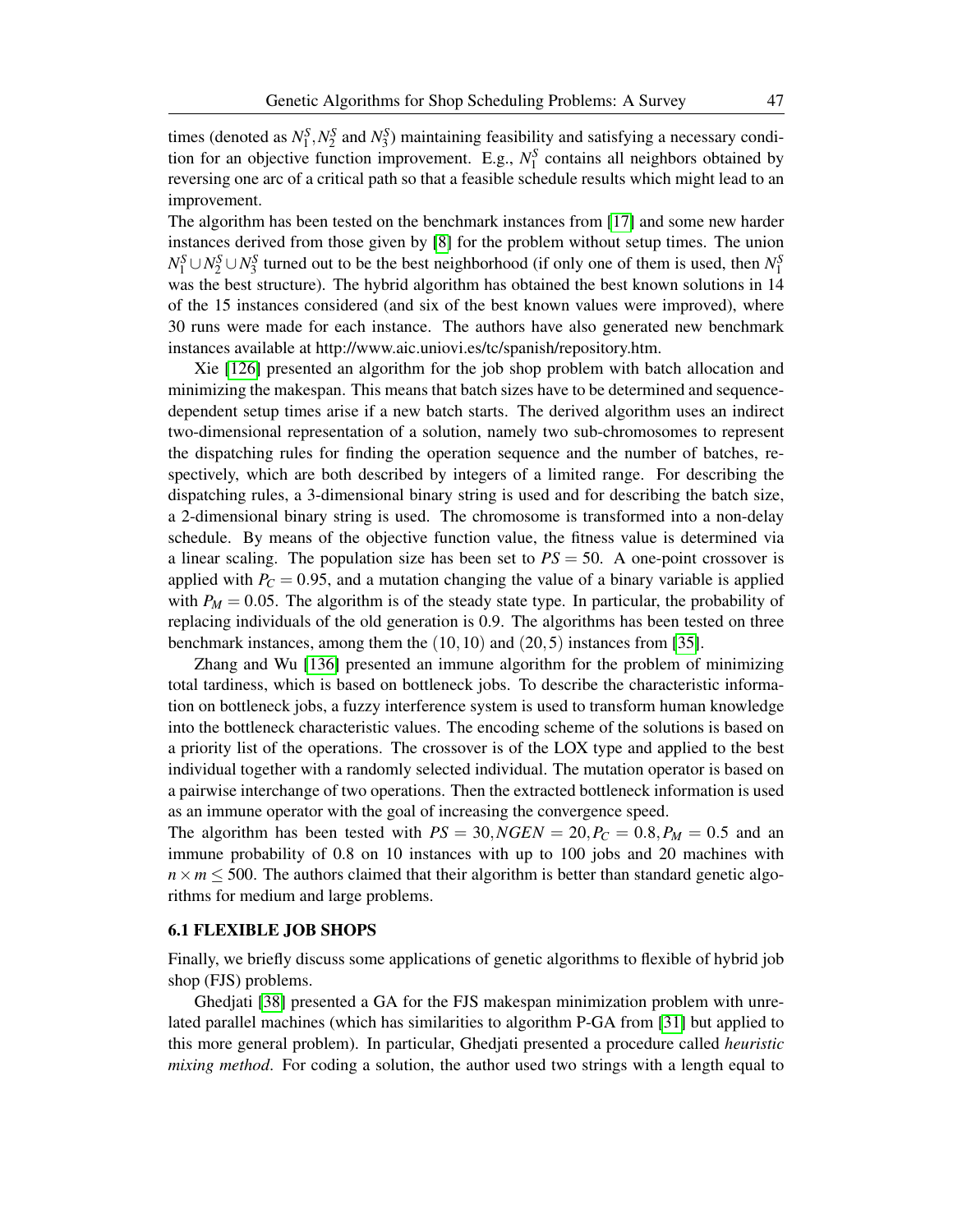the number of operations. The *k*-th gene of the first string denotes the priority rule for choosing the *k*-th operation, while the corresponding gene in the second string denotes a heuristic rule for choosing a machine. By means of two chosen parents, two offspring are generated, where a one-point crossover and the pairwise interchange mutation operator are applied. The algorithm has been tested on one instance from the literature and several own randomly generated instances. It has been found that a population size of *PS* = 50 worked better than smaller population sizes.

Kacem et al. [\[55\]](#page-59-13) presented two approaches for the FJS problem (with total and partial flexibility), where one is an evolutionary approach controlled by an assignment model. The objectives are the minimization of the makespan and balancing the workload on the machines. The authors used an operation-machine coding in such a form that looking at a row, the execution of operations is described while looking at a column, the operations on each machine with the starting and completion times are obtained. The crossover is arranged in such a way that the memberships of the new individuals to the assignment schemata are maintained. In addition, two mutations were introduced, one mutation that tries to reduce the effective processing time of a job and another mutation trying to balance the workload on the machines. The algorithm has been applied with  $PS = 100$ ,  $P_C = 0.88$ ,  $P_M = 0.12$  and  $NGEN = 500$ .

Zhang and Gen [\[135\]](#page-65-3) considered the FJS problem with the objectives of minimizing the makespan, the maximum workload of a machine and the total workload of all machines. For this problem, they presented a multi-stage operation-based approach (denoted as moGA), where a chromosome has the following structure. The operations are listed subsequently for the jobs  $J_1, \ldots, J_n$ . Each sub-chromosome includes a gene for any operation, where the entry is the machine of the corresponding stage on which the corresponding operation is performed. As a consequence, it can be used for applying standard crossover and mutation operators. For the multi-stage operation-based description, a permutation chromosome is encoded, and a decoding procedure is given which constructs from the permutation chromosome the resulting schedule. The initial population has been randomly generated with  $PS = 100$ . They applied a one-point crossover with  $P_C = 0.6$  and a mutation with  $P_M = 0.3$ . The algorithm has been tested on the two instances from [\[55\]](#page-59-13), where the authors also considered both partial and total flexibility. For these two instances, the new algorithm obtained better results than the algorithm from [\[55\]](#page-59-13) and a classical GA.

Gao et al. [\[37\]](#page-58-13) presented a hybrid GA for the FJS problem with the three objectives of minimizing the makespan, the maximal machine workload and the total workload. For representing a solution, the algorithm uses two vectors: a machine assignment vector and a operation sequence vector. The crossover operator is the LOX operator applied to the string of operation sequences, and the algorithm considers also a uniform crossover. Mutation is applied both to the operation sequence and the machine assignment vectors. For the operation sequence string, they apply a pairwise interchange mutation while for the machine assignment, a mutation means that another machine is chosen for this operation. In addition, they apply a so-called *immigration mutation* which means that a number of new individuals are generated from the same distribution used to generate the initial population. In each generation, a number of best individuals are chosen as parents while the remaining parents are chosen by roulette wheel selection. For selecting the new generation, both the parent and offspring can be chosen with the same chances. Dependent on the problem size, the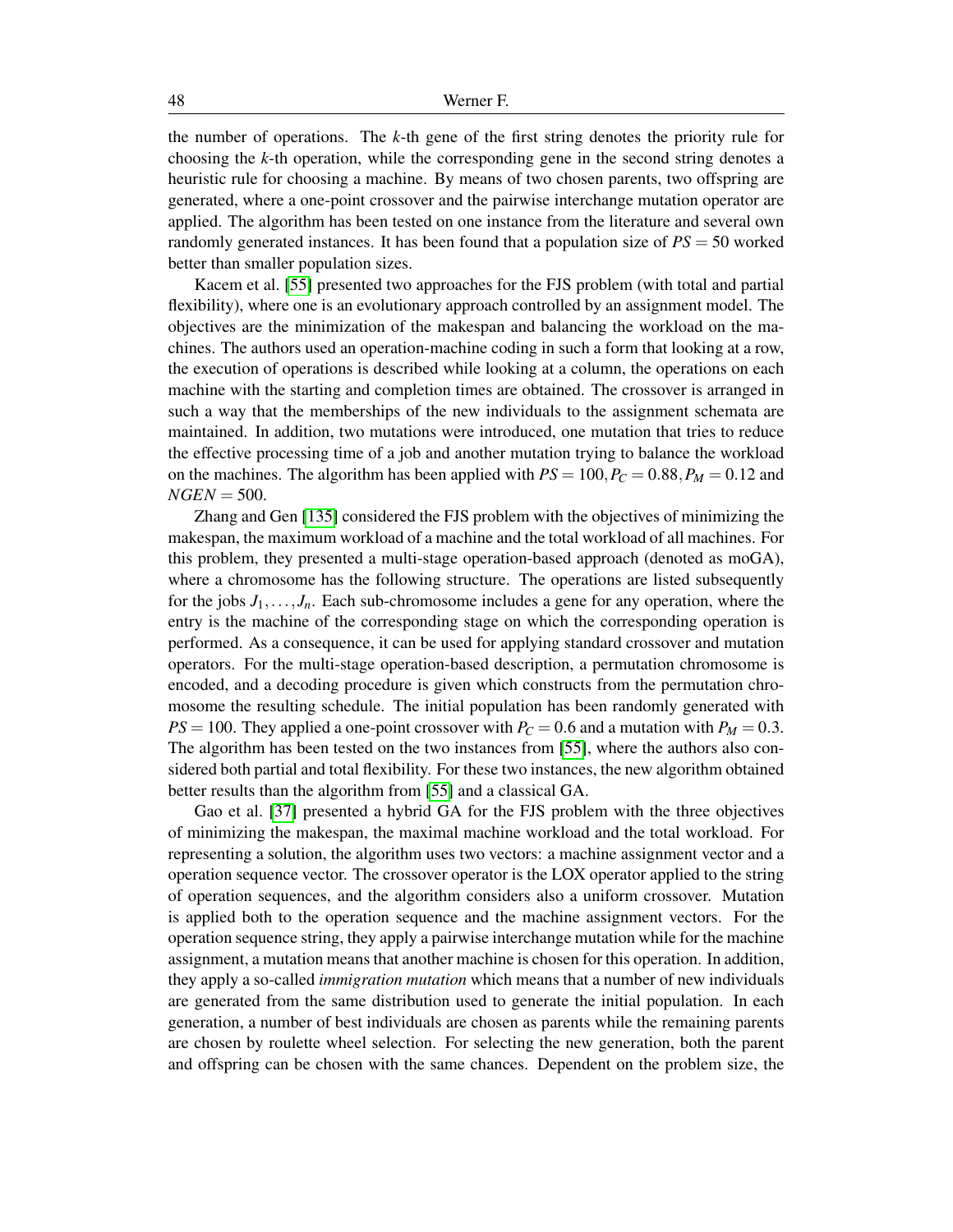population size *PS* ranges from 300 to 3000. All crossover and mutation operators are applied with  $P_C = P_M = 0.4$ . To improve the convergence, this procedure is combined with a variable neighborhood descent procedure. The neighborhoods are defined in such a way that either one or two operations are selected from the critical path and shifted (i.e., basically one or two moves in the crit-shift neighborhood are allowed). The algorithms have been tested on 181 benchmark instances from various data sets from the literature for the flexible job shop problem (with up to 30 jobs and 18 machines).

Lei [\[60\]](#page-60-10) presented an efficient decomposition-integration genetic algorithm (denoted as DIGA) for the FJS problem with fuzzy processing times to minimize the maximum fuzzy completion time. This GA uses a two-string representation. The first string is used for sequencing the jobs while the second one is used for the assignment of the machines. To obtain a feasible schedule, the first string is transformed into a list of operations and then by means of the second string, a machine is assigned from left to right. The initial population is randomly determined and decomposed into two sub-populations (for job sequencing and machine assignment, respectively). Binary tournament selection is applied. For the job sequencing part, generalizations of the GPMX and the PPX crossovers are considered while for the machine assignment part, a two-point crossover is considered. The pairwise interchange operator is used for an mutation.

This GA has been run with a population size of  $PS = 100, P_C \in \{0.65, 0.7, 0.8\}, P_M = 0.1$ and *NGEN* = 1000. It has been compared with a previous hybrid algorithm combining particle swarm optimization with simulated annealing and another GA on four (10,10) instances. The authors observed that the new DIGA performed better than the other two algorithms both in terms of the average results and the worst solutions obtained.

## 7 OPEN SHOP PROBLEMS

Fang et al. [\[34\]](#page-58-14) suggested an approach which combines a GA with heuristic rules for the schedule construction. In a first variant (denoted as JOB+OP), a solution is directly encoded into a string of a length equal to twice the number of operations, where two subsequent genes refer to one operation: e.g. 2, 4 means: schedule the 2nd untackled operation of the 4th uncompleted job. In a second variant (denoted as FH), an operation from the currently considered job is chosen by using eight fixed heuristic rules (e.g. SPT and LPT based heuristics). Finally, they considered a third variant (denoted as EHC for evolving heuristic choice, where the chosen heuristic rule may vary) where the subsequent genes 3, 4 from the chromosome mean: choose the third heuristic for scheduling an operation of the fourth uncompleted job). The elitist strategy, a uniform crossover and a mutation based on the pairwise interchange of two genes were used.

The algorithm has been run with  $PS = 200$ ,  $P_M = 0.5$  and  $NGEN = 100$ . The probability of applying a crossover started with  $P_C = 0.8$  and was reduced in steps of 0.0005 until  $P_C = 0.3$  The algorithm has been tested on the benchmark instances from [\[110\]](#page-63-2) using ten runs for each instance. By their tests, they discovered one new best known solution for a (7,7) and a (10,10) instance.

Khuri and Miryala [\[57\]](#page-60-11) presented three variants of a GA for the problem  $O \parallel C_{max}$ : a permutation GA (PGA), a hybrid GA (HGA) and a selfish gene (FGA) algorithm. The first variant uses an operation-based representation and applies roulette wheel selection, uni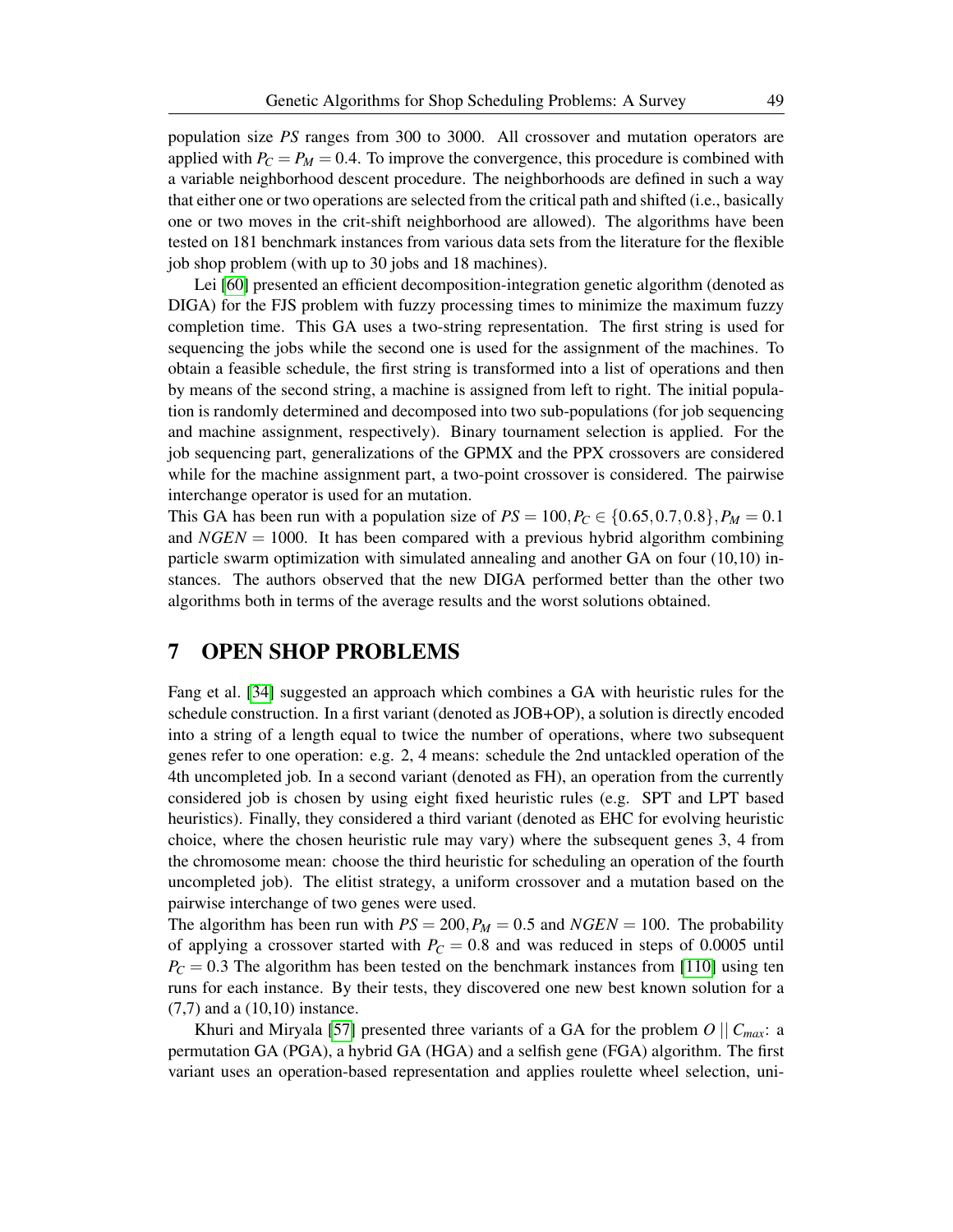form crossover and pairwise interchange mutation. The hybrid GA uses an operation-based representation but described by job repetitions. This variant incorporates the LPT heuristic into the schedule construction. The selfish gene algorithm does not rely on crossover and it does not model a particular population. Instead of this, it works with a virtual population which models the gene concept via statistical measures. The representation of a solution is described by a string of length 2*nm*.

The three algorithms have been tested on the benchmark instances from [\[110\]](#page-63-2). For the first two variants,  $P_C = 0.6$  and  $P_M = 0.1$  have been chosen together with  $PS = 200$ , *NGEN* = 500. For the large instances with  $n = m \in \{15, 20\}$ , HGA delivered the best results often equal to the best known solutions. However, for the instances with  $n \in \{7, 10\}$ , all three variants were not able to reach the best known solutions (in 100 runs for each instance). For the small instances with  $n \in \{4, 5\}$ , PGA and FGA mostly reached the best values and outperformed the variant HGA.

Prins [\[89\]](#page-62-15) gave a GA for the problem  $O \parallel C_{max}$ . It uses the operation code for describing an individual, where a chromosome is defined as a sequence of the operations. This algorithm suggests to include only individuals with different makespan values into the population. The selection of individuals is done by a simple ranking mechanism. The crossover operators used in the test are a one-point crossover, the OX and the LOX crossover, where the LOX/OX operators are clearly superior. After applying the genetic operators, Prins reordered the chromosomes of every new schedule after the computation of the makespan value in increasing order of the starting times of the operations. The mutation operator is based on a shift or a pairwise interchange mutation (tested both for fixed and variable mutation rates). The major termination criterion is a maximal number of crossovers performed. Before making detailed tests, Prins [\[89\]](#page-62-15) suggested several improvements, e.g., changes in generating the initial population, the inclusion of the *probing technique* (where an independent procedure is applied to the same parents to generate four active schedules) and the replacement of the mutation operator by improvement heuristics.

Many variants of the algorithms have been tested with  $PS \in \{30, 60, 100\}$ . A larger population gave only slightly better results with longer computational times so that finally *PS* = 30 has been chosen. Tests have been made for the benchmark instances from [\[14,](#page-57-0) [43,](#page-59-4) [110\]](#page-63-2). Compared with other algorithms, the GA yielded competitive results, even when compared with branch and bound algorithms (which cannot solve all instances with  $n = m = 7$ ). Prins concluded that the excellent performance of his algorithm has the following four reasons: generation of active schedules only, use of small populations with distinct makespan values, use of chromosome reordering to increase the efficacy of crossover, and good heuristics used for generating the initial population and applied in the mutation operator.

Liaw [\[64\]](#page-60-12) presented a hybrid GA for the problem  $O \parallel C_{max}$ . The initial population generates one individual by a particular dispatching rule and the remaining ones are generated by the G  $\&$  T algorithm such that they represent active schedules. For the representation of solutions, the operation code is used. The selection scheme uses the elitist strategy combined with 2/4 selection. It has been found that the convergence of the algorithm has been accelerated by the fact that the objective function values of the best and worst individuals are non-increasing. Concerning the crossover operator, based on initial tests, the LOX crossover has been chosen which turned out to be superior to e.g. the PMX, the OX or the CX operators. For the mutation operator, a union of the shift and pairwise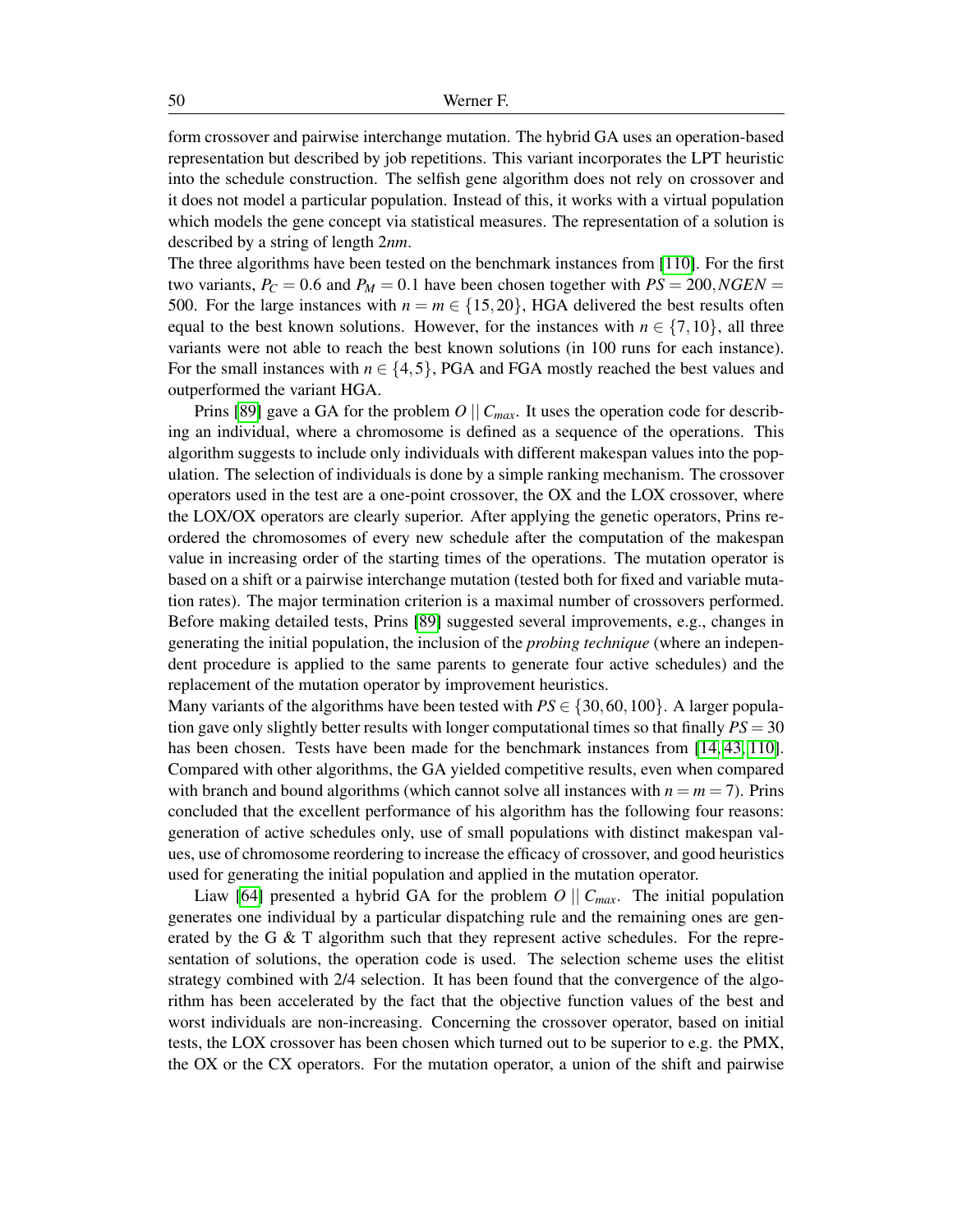interchange neighborhoods is applied to the sequence of operations, where each of the subneighborhoods is used with the same probability. If new offspring have been generated, a basic tabu search is applied. The neighborhood structure is based on blocks of operations on a critical path. In particular, several neighborhood types have been considered, where one, two or three arcs may be reversed in their orientation. The tabu search procedure stops if a maximal number of iterations has been performed (or an optimal solution has been found). For the parameters of the GA, a population size  $PS = 121$ , a maximal number of generations *NGEN* = 150, a crossover probability  $P_C = 0.6$  and a mutation probability  $P_M = 0.2$ as well as a maximal number of 125 iterations in the tabu search procedure have been chosen. The algorithm developed has been tested on randomly generated instances and on the benchmarks sets by Taillard [\[110\]](#page-63-2) and Brucker et al. [\[14\]](#page-57-0). It has been found that this GA outperformed other existing algorithms from the literature, and some of the benchmark instances have been solved to optimality for the first time.

Senthilkumar and Shahabudeen [\[103\]](#page-63-14) presented a GA for the problem *O* || *Cmax*. This algorithm uses a chromosome of a length equal to the number of operations which is split into sub-chromosomes each of them representing the machine sequence of a job. The initial population is randomly generated. The crossover applied with  $P_C = 0.8$  is a two-point crossover of the OX type within a sub-chromosome. A mutation is performed as a pairwise interchange of two genes of a sub-chromosome applied with  $P_M = 0.2$ . Unfortunately, this algorithm has been compared only with a particular heuristic (which does not perform very well for the open shop problem) on small instances with up to  $n = m = 4$ . In addition, nothing is said about the parameters *PS* and *NGEN*.

Andresen et al. [\[6\]](#page-56-3) presented a GA for the problem  $O \mid \mid \sum C_i$ . This algorithm uses the *rank matrix* to encode an individual. The initial population is formed by means of the constructive algorithms given in [\[13\]](#page-57-1). The parents for generating the offspring are randomly selected. The crossover and mutation operators are rather different from those used in other algorithms so that we explain them here more in detail. The crossover exchanges the ranks of a randomly chosen set of operations. This yields two (usually infeasible) proto-offspring. Then the relative order of the remaining operations from the parent is maintained, and both parts (i.e., the relative orders of the operations with exchanged ranks and the relative orders of the remaining operations) are now combined into a feasible rank matrix. To this end, a linear order is put on the operations in such a way that a smaller number in the linear order indicates that the rank of this operation is not greater than the rank of an operation with a larger number (i.e., this linear order describes the sequence in which the operations are considered to assign the smallest possible rank). In the case of ties, a lexicographical order is applied with the following exception: The operations for which the exchange of the ranks takes place get the smallest possible numbers among all operations with the same rank (this guarantees that the operations with a new rank have a 'higher priority'). Finally, from this linear order of operations, the resulting rank matrix is constructed.

To illustrate the crossover, we consider the individuals described by the rank matrices

$$
R_1 = \left(\begin{array}{rrr} 1 & 3 & 4 \\ 3 & 1 & 2 \\ 4 & 2 & 3 \end{array}\right) \quad \text{and} \quad R_2 = \left(\begin{array}{rrr} 2 & 4 & 1 \\ 1 & 2 & 3 \\ 4 & 3 & 2 \end{array}\right).
$$

Assume that the operations  $(1,1),(2,1),(2,2)$  and  $(3,2)$  marked in bold face above are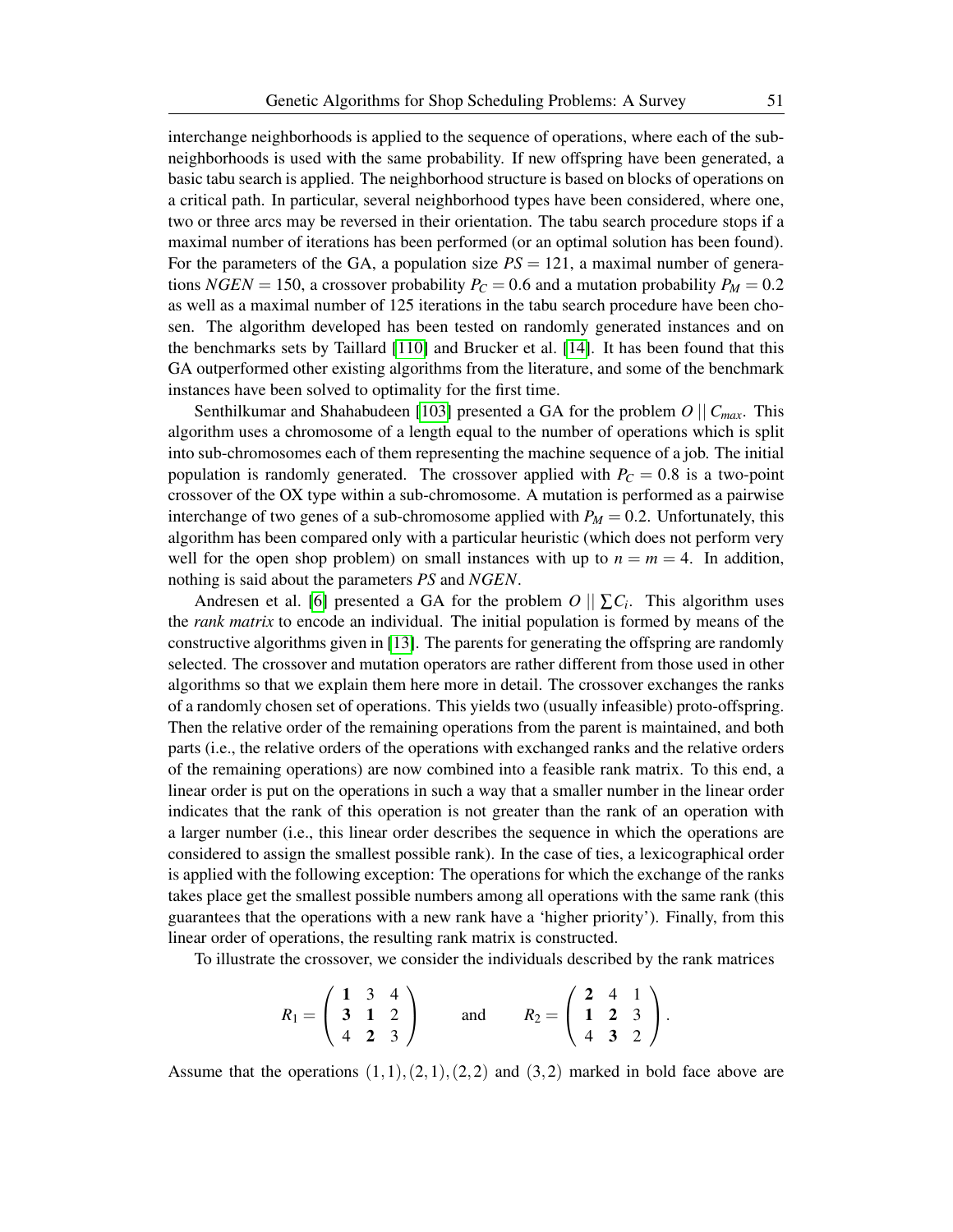chosen for performing the crossover, i.e., the ranks of the chosen operations in  $R_1$  and  $R_2$ are exchanged. This yields the two proto-offspring

$$
PO_1 = \begin{pmatrix} 2 & 3 & 4 \\ 1 & 2 & 2 \\ 4 & 3 & 3 \end{pmatrix}
$$
 and  $PO_2 = \begin{pmatrix} 1 & 4 & 1 \\ 3 & 1 & 3 \\ 4 & 2 & 2 \end{pmatrix}$ .

and the corresponding linear orders of the operations

$$
LO_1 = \begin{pmatrix} 2 & 6 & 8 \\ 1 & 3 & 4 \\ 9 & 5 & 7 \end{pmatrix}
$$
 and  $LO_2 = \begin{pmatrix} 1 & 8 & 3 \\ 6 & 2 & 7 \\ 9 & 4 & 5 \end{pmatrix}$ 

from which the resulting two offspring can be constructed:

$$
OFF_1 = \begin{pmatrix} 2 & 4 & 5 \\ 1 & 2 & 3 \\ 5 & 3 & 4 \end{pmatrix} \text{ and } OFF_2 = \begin{pmatrix} 1 & 3 & 2 \\ 2 & 1 & 4 \\ 4 & 2 & 3 \end{pmatrix}
$$

To illustrate the use of the mutation operator, consider the individual described by the rank matrix

$$
R = \left(\begin{array}{rrr} 1 & 3 & 4 \\ 3 & 1 & 2 \\ 4 & 2 & 3 \end{array}\right).
$$

Assume that operation  $(2,1)$  is chosen for applying a mutation. We have  $r_{21} = 3$  (drawn in bold face above). There are four possibilities for performing a mutation in this case, namely since the largest rank in row 2 and column 1 is  $k = r_{31} = 4$ , we can set the rank  $r_{21} \in \{1,2,4,5\}$ . Let us consider the case  $r_{21} = k^* = 1$ . We get the subsequent protooffspring *PO*, then the corresponding linear order *LO* of the operations (note that the mutated operation has now a smaller number than the other operations  $(1,1)$  and  $(2,2)$  with rank 1). Finally, assigning the smallest possible ranks to the operations according to *LO*, we obtain the offspring *OFF*:

$$
PO = \begin{pmatrix} 1 & 3 & 4 \\ 1 & 1 & 2 \\ 4 & 2 & 3 \end{pmatrix} \implies LO = \begin{pmatrix} 2 & 6 & 8 \\ 1 & 3 & 4 \\ 9 & 5 & 7 \end{pmatrix} \implies OFF = \begin{pmatrix} 2 & 4 & 5 \\ 1 & 2 & 3 \\ 5 & 3 & 4 \end{pmatrix}.
$$

It has been found that the sum of the crossover and mutation probabilities should be around 1. In particular, it has been found that larger mutation than crossover probabilities should be used, e.g.  $P_M \in \{0.6, 0.8\}$ . For selecting the individuals for the new generation, the elitist strategy is used in combination with 2/4 selection. Population sizes between 5 and 100 have been tested.

For the tests, short runs with 30000 generated solutions were considered and compared to a simulated annealing variant. It has been observed that the problems become more difficult with increasing ratio *n*/*m*.

For problems with  $n < m$ , the best solution has often an objective function value either equal to close to the lower bound. For these easier problems, large population sizes (50 or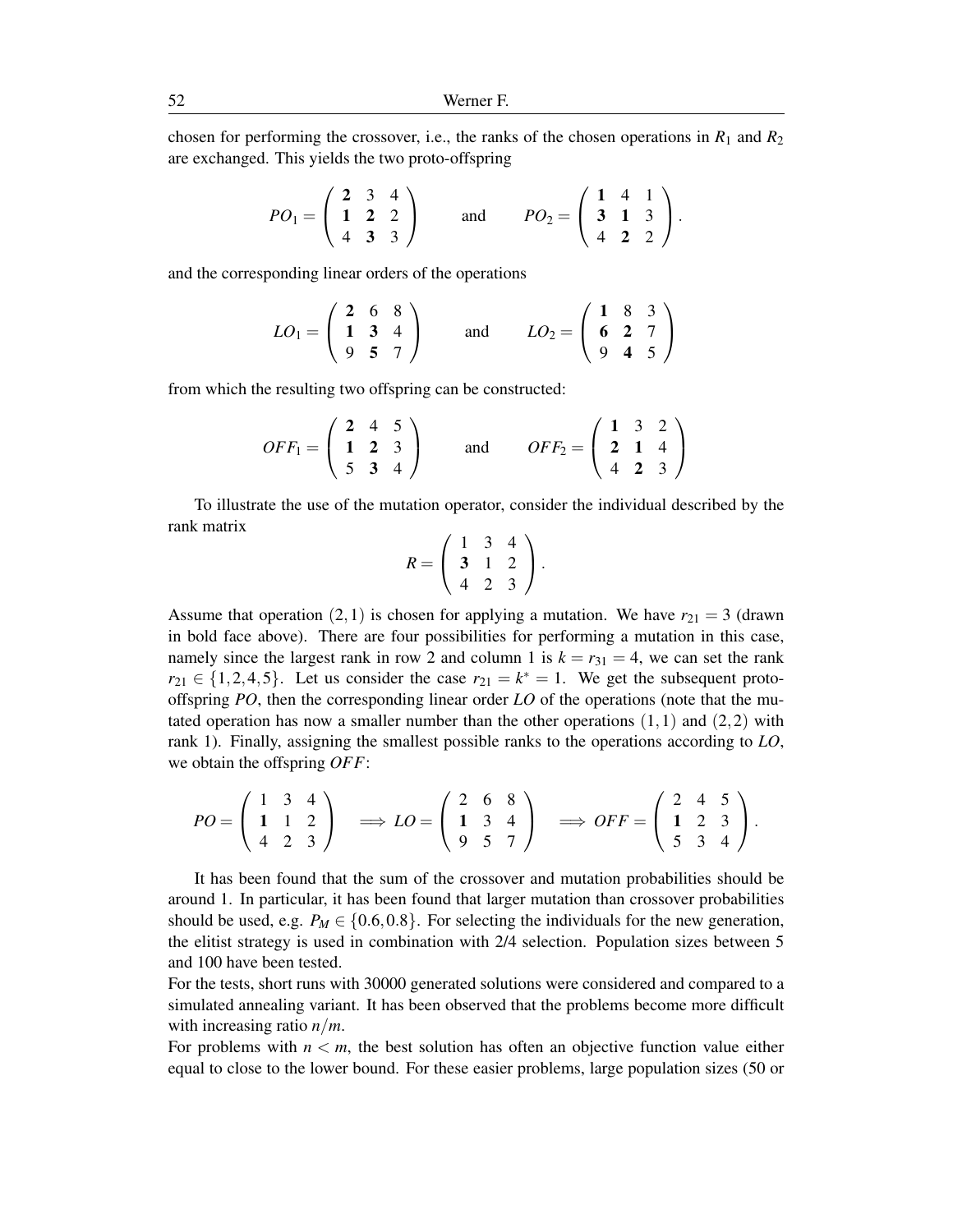100) can be chosen. However, for problems with  $n > m$ , it turned out that the population size should be small (e.g. 10) and the mutation rate should be large ( $P_M = 0.8$ ). Percentage improvements over the constructive algorithms are typically small. For this reason, it is necessary to start with a good initial population (since the number of improvements during the search is large so that a larger number of generations is required). For further algorithmic developments, the focus should be on problems with  $n > m$ .

Naderi et al. [\[73\]](#page-61-13) presented a study on the problem  $O\,||\sum T_i$ . A major part of this paper (Section 4) is dealing with the development of a GA. A solution is represented as a permutation of the operations. To decode the permutation list, a direct (from the list, the resulting semi-active schedule is constructed) and an indirect (from the list, a non-delay schedule is constructed) decoding procedure have been used. The initial population is randomly determined. As the selection mechanism, both ranking and tournament selection have been considered. As crossover operators, the SBOX operator from [\[99\]](#page-62-8), a parametrized uniform crossover (using random keys), a one-point crossover, a specific modification of a two-point crossover and a mixture of two variants have been tested. As a mutation, the generation of a shift, a pairwise interchange, a inversion neighbor and the application of a mutation denoted as *giant leap* (the jobs are randomly chosen and they are placed on randomly determined positions) were tested. The elitist strategy is used in the form that a pre-specified number of chromosomes with the smallest tardiness values is directly copied into the next generation The stopping criterion is a time limit proportional to the product *nm*.

Based on initial tests,  $PS = 40$ , tournament selection, the SBOX crossover, and the shift mutation with  $P_M = 0.3$  have been chosen. The algorithm has been tested on own small instances and on the three sets by Taillard [\[110\]](#page-63-2), Gueret and Prins [\[43\]](#page-59-4) and Brucker et al. [\[14\]](#page-57-0). The authors also used a hybrid variant incorporating local search. From the tests, they found that both a variable neighborhood search algorithm and the hybrid GA with an indirect encoding yielded the best results.

Kokosinski and Studzienny [\[59\]](#page-60-13) presented a hybrid GA for the problem *O* || *Cmax*. A solution is represented by a permutation list of the operations described by job repetitions, and two greedy LPT-based heuristics are suggested to decode a chromosome into a feasible schedule. The binary tournament selection scheme is used. For the crossover, the LOX operator is applied and as a mutation, both the pairwise interchange and inversion operators are considered. In addition to a single population, an island-parallel GA with migration was tested. Migration is used in such a way that migrated individuals remain a member of their original sub-population. The major parameters were  $PS = 300, P_M = 0.75$ and  $NGEN \in \{500, 1000\}$ , and the parallel GA considered three sub-populations.

The different variants have been tested on own randomly generated instances with  $n = m \in$ {20,25,30,40,50}. It appeared that the inclusion of the two greedy heuristics improved the efficiency both of the single-population GA and the parallel GA. However, in their experiments, the parallelization did not lead to improvements over the use of a single population.

Andresen et al. [\[7\]](#page-56-4), compared the algorithm from [\[6\]](#page-56-3) with a simulated annealing algorithm for the problem  $O | r_i \geq 0 | \sum w_i T_i$  and several of its special cases. For the tests, a set of 7,680 instances have been used for particular variants of generating the release dates, processing times, due dates and job weights. The instances are based on the generation of test instances described in [\[13\]](#page-57-1) using the random generator from Taillard [\[110\]](#page-63-2). The comparison has been made for short runs (30000 generated solutions) and longer runs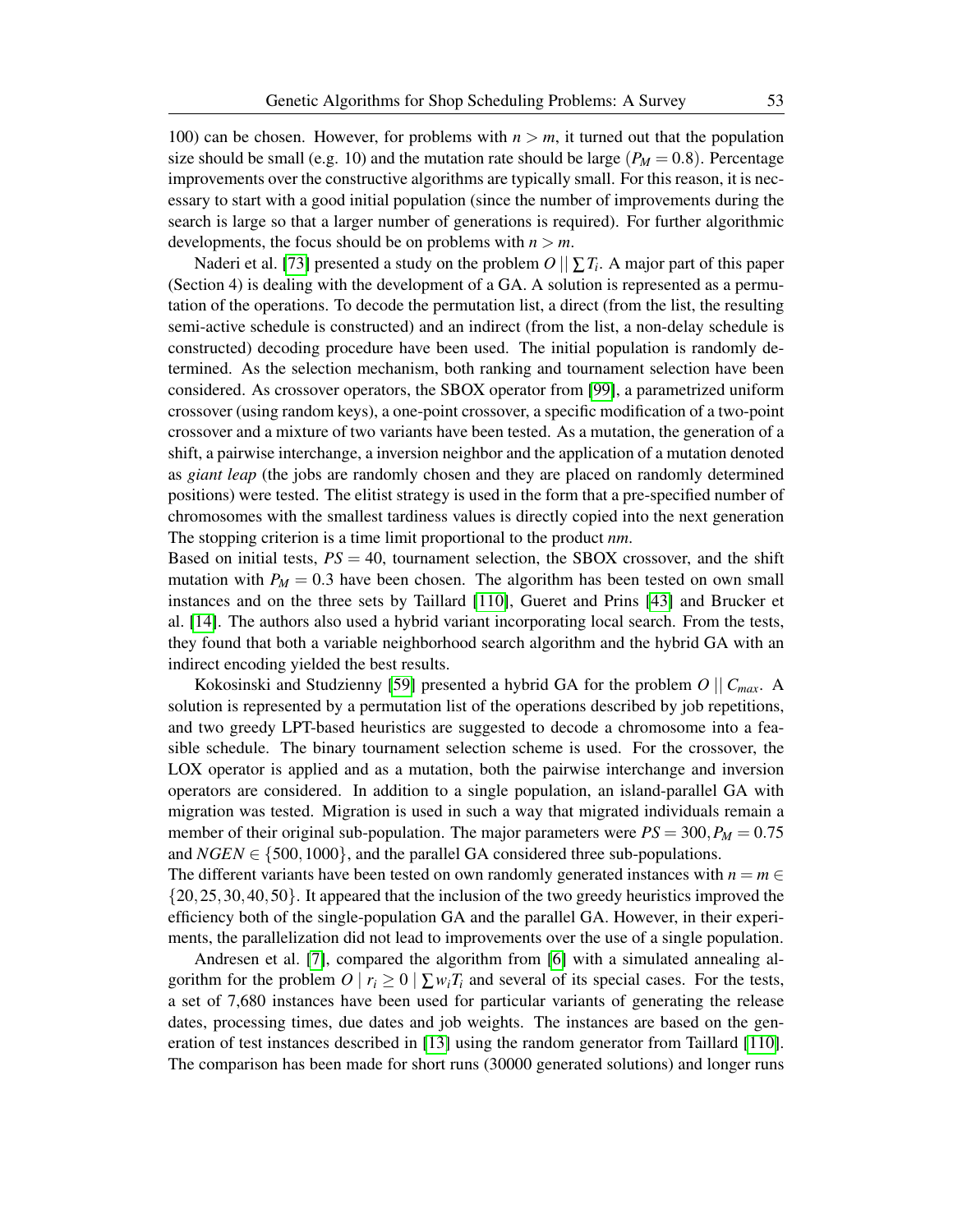(200000 generated solutions). The detailed computational tests confirmed and extended the results from [\[6\]](#page-56-3). It turned out that the GA was superior to simulated annealing for the problems with  $n \leq m$ , while the simulated annealing algorithm was better for the problems with  $n > m$ . In addition, the recommended population size for the GA depends on the ratio of *n* and *m*. For the easier problems with  $n \le m$ , a larger population size is preferred, while for the difficult problems with  $n > m$ , a large population size is not competitive (when fixing the same number of generated solutions).

Harmanani et al. [\[45\]](#page-59-14) presented a parallel GA for the problem  $O \parallel C_{max}$  with genetic operators that combine the use of *deterministic* and *random* moves. A chromosome represents an operation-based description followed by a *scratch area*. The initial population is completely randomly generated, and roulette wheel selection is applied. The genetic operators are either randomly or deterministically applied which is controlled by a probability. In order to apply deterministic moves, the authors introduce a '*Reduce Gap*' operation which tries to reduce large idle times on a machine by pairwise interchanges of operations. Thus, the operation looks at pairs of values that indicate positions in the chromosome to be interchanged. This information is communicated with the genetic operators via the scratch area of the chromosome. As mentioned before, the mutation is based on the pairwise interchange of two operations, while the authors considered two crossover operators, one is based on a uniform crossover ensuring feasibility and the second one used the information stored in the last gene of the scratch area (i.e., it uses the position determined by the 'Reduce Gap' operator which basically indicates the position at which a schedule loses possibly its quality). These components are incorporated into a parallel GA allowing migration. In particular, Harmanini et al. [\[45\]](#page-59-14) considered a hybrid variant of an island-parallel and a course-grained parallel GA, based on a SPMD (single program multiple data) *master-slave model*.

Based on detailed initial tests, the authors finally fixed  $PS = 400$ ,  $NGEN = 1000$ ,  $P_C = 0.25$ and  $P_M = 0.75$ . Moreover, 60 % of the moves were fixed as deterministic ones. The algorithm has been tested on the 60 benchmark instances from [\[110\]](#page-63-2). Small problems could be solved to optimality, while for the larger instances the deviation from the lower bound is stated (however, we recall that the Taillard instances are not particularly hard for the open shop problem).

Palacios et al. [\[82\]](#page-61-14) considered the open shop problem with uncertain processing times, which are modelled as triangular fuzzy numbers. The objective is to minimize the expected makespan. The authors used an operation-based representation which is decoded either into a semi-active or an active schedule. Parents are randomly selected. Among the crossover operators, PMX, LOX and PBX were considered. For a mutation, both the shift and pairwise interchange operators are used. The individuals for the new generation are chosen according to 2/4 selection.

The test instances have been obtained by modifying the instances from [\[110\]](#page-63-2) with  $n = m \in \{4, 5, 7, 10\}$ . These new instances are available from http://www.aic.uniovi.es/tc/spanish/repository.htm. After initial tests, decoding into active schedules is preferred, the PMX operator (but the LOX operator produced similar results) with  $P_C = 0.7$  and the shift mutation operator with  $P_M = 0.05$  were applied. A computational comparison has been made with a dispatching rule (denoted as DS/LRPT) adapted to fuzzy durations, where the GA is superior.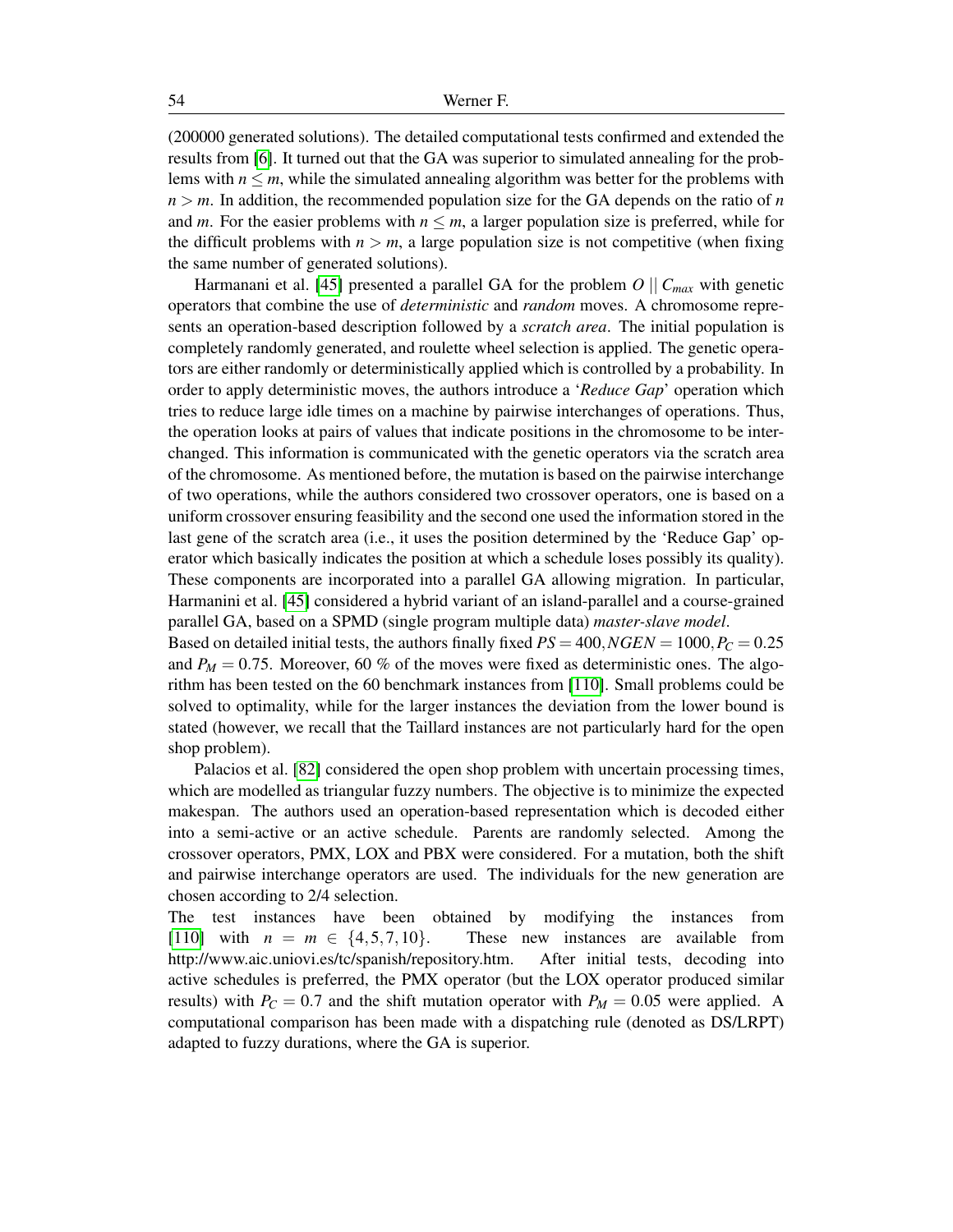## 8 USE OF THE PROGRAM PACKAGE 'LISA - A LIBRARY OF SCHEDULING ALGORITHMS'

There exist several program packages for solving scheduling problems. In this section, we briefly sketch the use of the program package 'LiSA - A Library of Scheduling Algorithms' developed during the last decade at the Otto-von-Guericke-University Magdeburg. This package has been particularly developed for the exact and heuristic solution of shop scheduling problems.

As far as genetic algorithms are concerned, the implemented algorithm is the algorithm described in [\[6\]](#page-56-3) for solving open shop scheduling problems. Usually, this algorithm generates a randomly determined initial population, but the user can also include good starting solutions by selecting appropriate constructive heuristics for its generation.

This GA can be controlled by the following parameters:

- population size;
- **population initialization**: here it is settled which types of sequences are randomly generated, namely RANDOM ORDER (individuals are generated the schedules of which can be active or non-delay), **ACTIVE DISPATCH** (individuals are generated the schedules of which are exclusively active ones) or NON-DELAY DISPATCH (individuals are generated the schedules of which are exclusively non-delay schedules).
- number of generations;
- random seed for the random generation of the initial population;
- crossover probability;
- mutation probability;
- local improvement steps: after applying crossover and/or mutation, one can apply simple local search within a particular neighborhood. This parameter settles the number of iterations applied to any new individual;
- local improvement: this parameter settles the neighborhood in the local search routine applied to the generated individuals. Possible main options are the adjacent pairwise interchange, the pairwise interchange and the shift neighborhood. In addition, one can use the restriction of the latter two neighborhoods to the corresponding crit-neighborhoods (which is of interest for *Cmax* problems).

For a more detailed description, see the handbook of the program package [\[5\]](#page-56-9).

## 9 CONCLUSION

In this chapter, we presented an overview on some genetic algorithms developed for shop scheduling problems within the last 30 years. We emphasized some common and different features of the particular algorithms and sketched the main results obtained. In this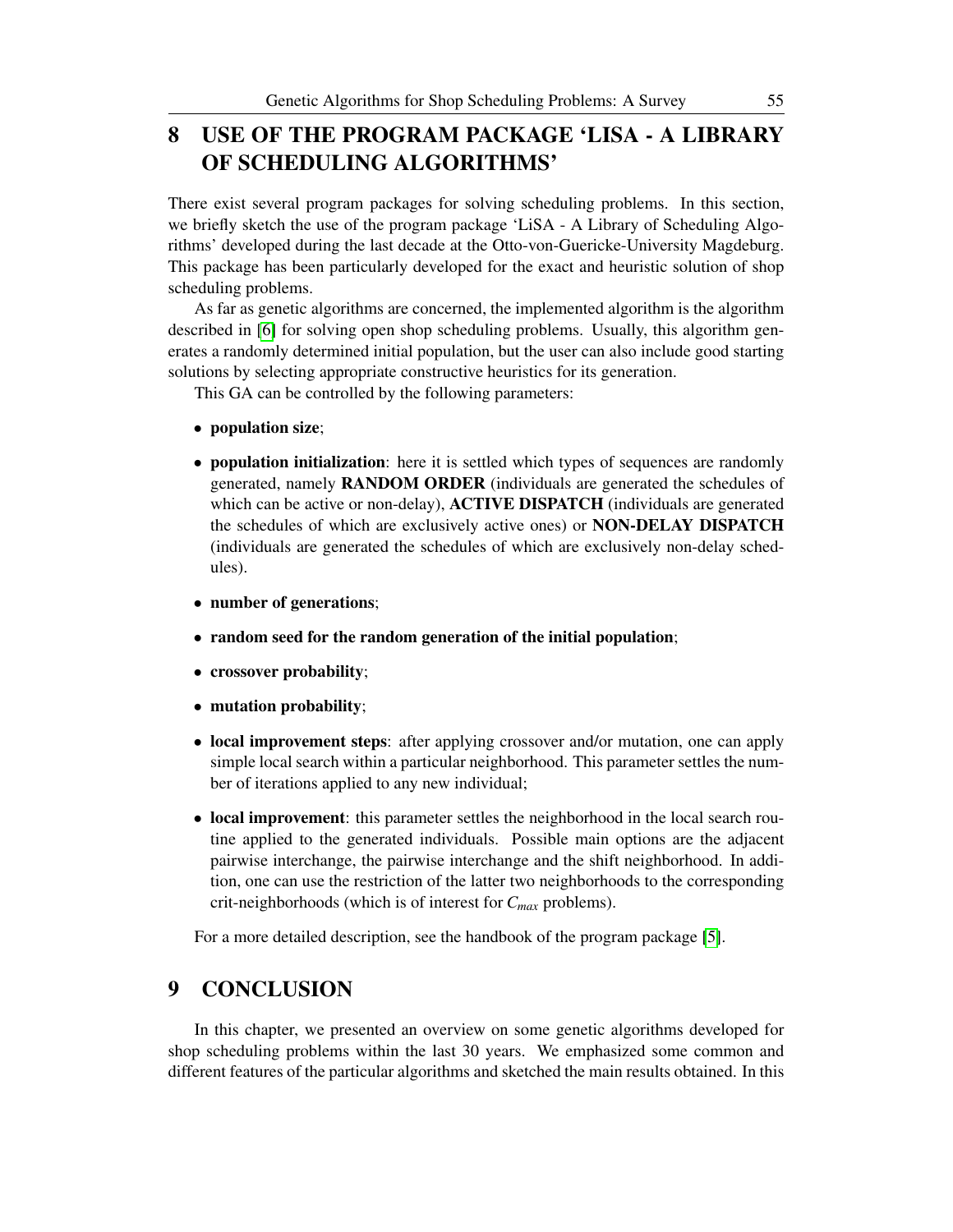#### 56 Werner F.

survey, we did not discuss other population-based methods such as ant colony algorithms, particle swarm optimization or differential evolution algorithms (which is behind the scope of this review).

While for the permutation flow shop problem a solution is usually represented as a permutation (i.e., a job sequence), there exist several representations for job shop problems, where it is not a priori clear which representation is the best. Since it has been often observed that genetic algorithms may converge slow, the combination of a GA with other heuristics often improves the results. For instance, this can be a combination with other metaheuristics, where mutation is extended or replaced by a neighborhood search. For makespan problems, one can also use specific neighborhoods based on blocks of a critical path. In addition, path relinking turned out to become a successful tool for improving a GA. This means that the landscape between two parents is explored to find better solutions on a path between them. This strategy can also be used for exploring the vicinity of one offspring and to 'move away' from this offspring. A similar idea has been used by Werner [\[125\]](#page-64-14) in form of the path algorithms which explore paths of different lengths in dependence on the behavior of the objective function value. In contrast, path relinking strategies are based on various distance measures between solutions.

From the discussion in the previous sections, it follows that the range of the parameters characterizing a GA is very large. For this reason, when looking at a new problem, usually intensive tests and a calibration of a designed algorithm is required. In addition, fixing suitable parameters often depend on the type of problems or the allowed time for running a particular algorithm. Some of the algorithms generate 20000 - 50000 individuals while other GA generate more than 1,000,000 individuals. In addition, when calibrating a GA, one should decide whether short, medium or long runs are used since this has e.g. influence on the population size. In addition, when calibrating a GA, one should decide whether short, medium or long runs are used since this has e.g. influence on the population size. However, even when having calibrated a GA under particular conditions and one wishes e.g. to double the allowed time, the question is what is better: to increase the population size, to increase the number of generations of the GA or to use the additional time for incorporating refined local search procedures. Practically, in all situations, the use of some specific constructive algorithms for generating a part of the initial population can be recommended. However, during the run of the algorithm, diversity should be maintained e.g. by incorporating some random solutions, or perform a kick as in iterated local search, etc.

For the comparison with other algorithms, one should allow every algorithm to evaluate the same number of feasible solutions (or even assign the same time limit to each algorithm). When generating the same number of solutions, a GA often requires more time than a corresponding metaheuristic algorithm such as e.g. simulated annealing (since the management of the population, the selection mechanism and the use of the genetic operators are more time consuming than a single neighbor generation with a simple acceptance criterion). While for flow and job shop problems, many genetic and hybrid algorithms are available, which are often able to generate the best known solutions, for open shop problems not so many genetic algorithms are available, most of the them for the makespan problem. Here further algorithms are required taking into account that branch and bound algorithms can solve exactly only hard instances of a (very) small size. While for makespan problems, the focus is on instances with  $n = m$ , for the sum criteria, problems with  $n > m$  are essentially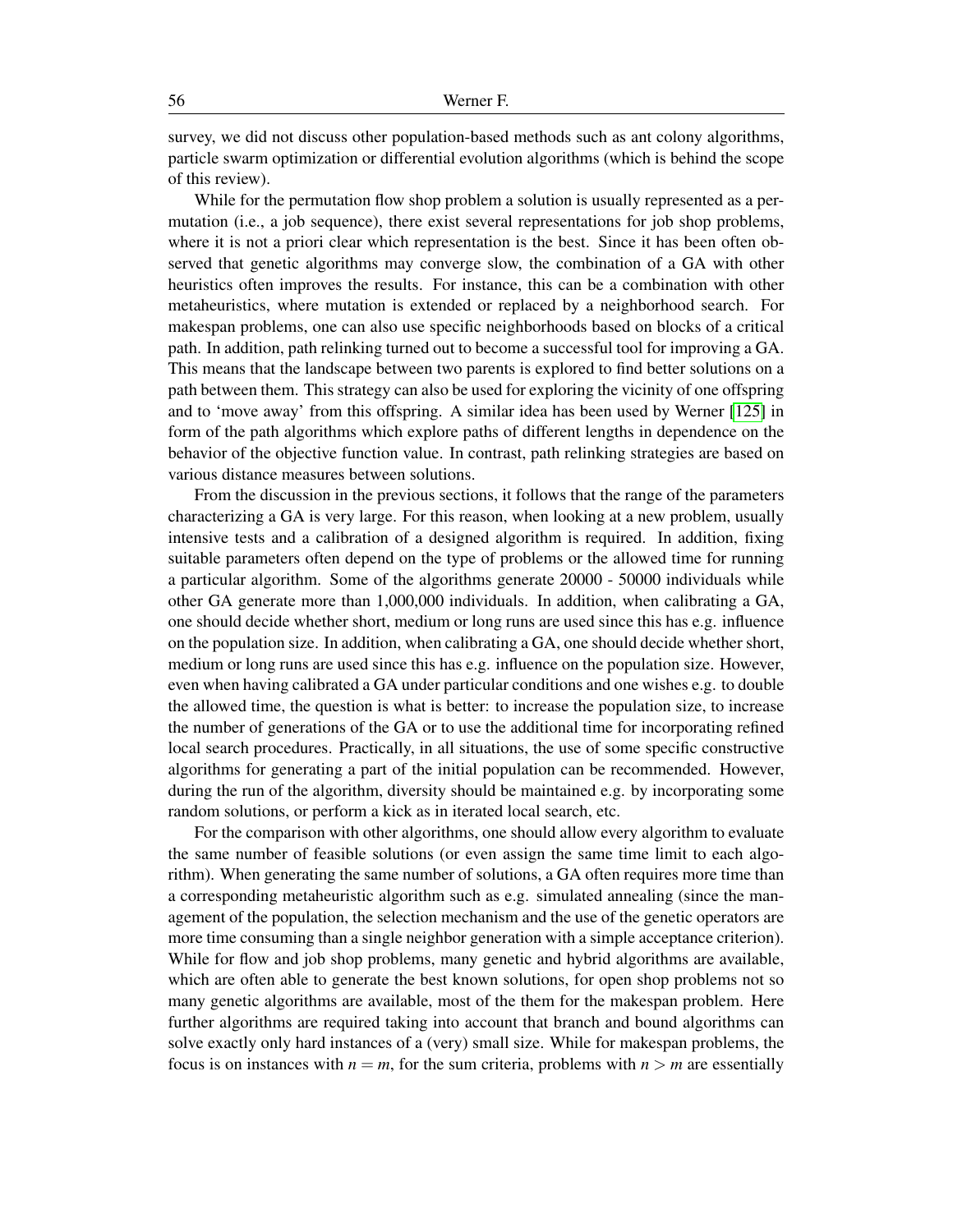harder, and further constructive and iterative algorithms are needed in this case.

Since the first presentation of evolutionary algorithms for scheduling problems about 30 years ago, substantial improvements in the solution quality have been obtained. It can be expected that also in the future, further developments and refinements in the area of GA will be observed. Probably, the major focus will be on the clever combination with other contemporary strategies to bundle the strengths of the particular algorithms.

### ACKNOWLEDGEMENTS

The author is grateful to Julia Lange for her contributions in the preparation of the figures.

## References

- <span id="page-56-6"></span>[1] Ablay, P. Optimieren mit Evolutionsstrategien. Reihenfolgeprobleme, nichtlineare und ganzzahlige Optimierung. *Ph.D. Thesis*, University of Heidelberg, 1979.
- <span id="page-56-5"></span>[2] Abdelmaguid, R. Representations in genetic algorithm for the job shop scheduling problem: A computational study. *J Software Engineering & Applications*, 2010, 3, 1155 - 1162.
- <span id="page-56-7"></span>[3] Aldowaisan, T.; Allahverdi, A. New heuristics for no-wait flowshops to minimize makespan. *Comp Oper Res*, 2003, 30, 335 – 344.
- <span id="page-56-1"></span>[4] Allahverdi, A.; Ng, C.T.; Cheng, T.C.E.; Kovalyov, M. A survey of scheduling problems with setup times or costs. *Eur J Oper Res*, 2008, 187, 985 – 1032.
- <span id="page-56-9"></span>[5] Andresen, M.; Bräsel, H.; Engelhardt, F.; Werner, F. LiSA - A library of scheduling algorithms, Handbook for Version 3.0. *TR 10-02, FMA, OvGU Magdeburg*, 2010, 107 pp.
- <span id="page-56-3"></span>[6] Andresen, M.; Bräsel, H.; Mörig, M.; Tautenhahn, T.; Tusch, J.; Werner, F. Simulated annealing and genetic algorithms for minimizing mean flow time in an open shop. *Math Comp Modell*, 2008, 48, 1278–1293.
- <span id="page-56-4"></span>[7] Andresen, M.; Bräsel, H.; Plauschin, M.; Werner, F. Using Simulated annealing for open shop scheduling with sum criteria. In: Cher Ming Tan (ed.), *Simulated Annealing*, In-Teh, 2008, 49 – 76.
- <span id="page-56-2"></span>[8] Applegate, D.; Cook, W. A computational study of the job-shop scheduling problem. *ORSA Journal on Computing*, 1991, 3, 149 – 156.
- <span id="page-56-8"></span>[9] Basseur, M.; Seynhaeve, F.; Talbi, E. Design of multi-objective evolutionary algorithms: Application to the flow-shop scheduling problem. In: Congress on Evolutionary Computation (CEC'2002), 2002, 2, 1151 – 1156.
- <span id="page-56-0"></span>[10] Beasley, D.; Bull, D.R.; Martin, R.R. An overview on genetic algorithms: Part I, Fundamentals. *University Computing*, 1993, 15, 58 – 69.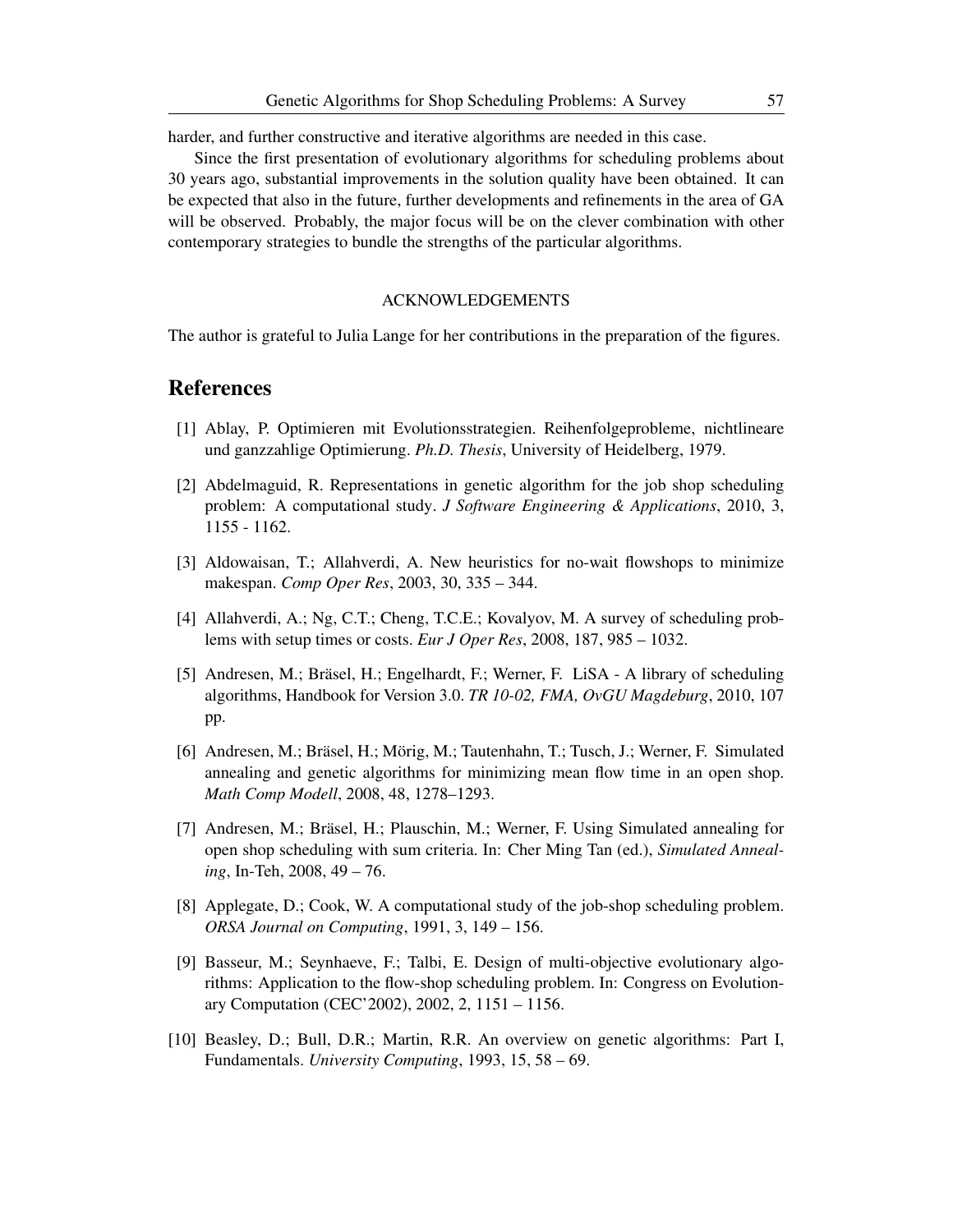- <span id="page-57-12"></span>[11] Bierwirth, C. A generalized permutation approach to job shop scheduling with genetic algorithms. *OR Spectrum*, 1995, 17, 87 – 92.
- <span id="page-57-5"></span>[12] Bierwirth, C.; Mattfeld, D.C.; Kopfer, H. On permutation representations for scheduling problems, *in: 4th PPSN*, 1996, 310 – 318.
- <span id="page-57-1"></span>[13] Bräsel, H.; Herms, A.; Mörig, M.; Tautenhahn, T.; Tusch, J.; Werner, F. Heuristic constructive algorithms for open shop scheduling to minimize mean flow time. *Eur J Oper Res*, 2008, 189, 856 – 870.
- <span id="page-57-0"></span>[14] Brucker, P.; Hurink, J.; Jurisch, B,; Wöstmann, B. A branch & bound algorithm for the open-shop problem. *Discr Appl Math*, 1997, 76, 43 – 59.
- <span id="page-57-7"></span>[15] Brucker, P.; Hurink, J.; Werner, F. Improving local search heuristics for some scheduling problems - I. *Discr Appl Math*, 1996, 65, 97 – 122.
- <span id="page-57-8"></span>[16] Brucker, P.; Hurink, J.; Werner, F. Improving local search heuristics for some scheduling problems. Part II. *Discr Appl Math*, 1997, 72, 47 – 69.
- <span id="page-57-15"></span>[17] Brucker,P.; Thiele, O. A branch and bound method for the general-job shop problem with sequence-dependent setup times. *OR Spektrum*, 1996, 18, 145 – 161.
- <span id="page-57-3"></span>[18] Campbell, H.G.; Dudek, R.A.; Smith, M.L. A heuristic algorithm for the *n* job, *m* machine sequencing problem. *Management Sci*, 1970, 16, 630 – 637.
- <span id="page-57-11"></span>[19] Carlier, J.; Neron, E. An exact method for solving the multiprocessor flowshop. *RAIRO Operations Research*, 2000, 34, 1 – 25.
- <span id="page-57-10"></span>[20] Chang, P.C.; Chen, S.H.; Liu, C.H. Sub-population genetic algorithm with mining gene structures for multiobjective flowshop scheduling problems. *Expert Systems with Applications*, 2007, 33, 762 – 771.
- <span id="page-57-6"></span>[21] Chang, P.-C.; Liu, C.-H.; Fan, C.-Y. A depth-first mutation-based genetic algorithm for flow shop scheduling problems, *International Conference on Hybrid Information Technology*, 2006, 1, 25 – 32.
- <span id="page-57-9"></span>[22] Chen, J.-S.; Pan, J.C.-H.; Lin, C.-M. A hybrid genetic algorithm for the re-entrant flow-shop scheduling problem. In: Levner, E. (ed), *Multiprocessor scheduling: Theory and Applications* INTECH, 2007, 154 – 166.
- <span id="page-57-2"></span>[23] Chen, C.-L.; Vempati, V.S.; Aljaber N. An application of genetic algorithms for flow shop problems. *Eur J Oper Res*, 1995, 80, 389 – 396.
- <span id="page-57-13"></span>[24] Cheung, W.; Zhou, H. Using genetic algorithms and heuristics for job shop scheduling with sequence-dependent setup times. *Ann Oper Res*, 2001, 107, 65 – 81.
- <span id="page-57-14"></span>[25] Choi, I.C.; Korkmaz, O. Job shop scheduling with separable sequence-dependent setup times. *Ann Oper Res*, 1997, 70, 155 – 170.
- <span id="page-57-4"></span>[26] Dannenbring, D. An evaluation of flow shop sequencing heuristics. *Management Sci*, 1977, 23, 1174 – 1182.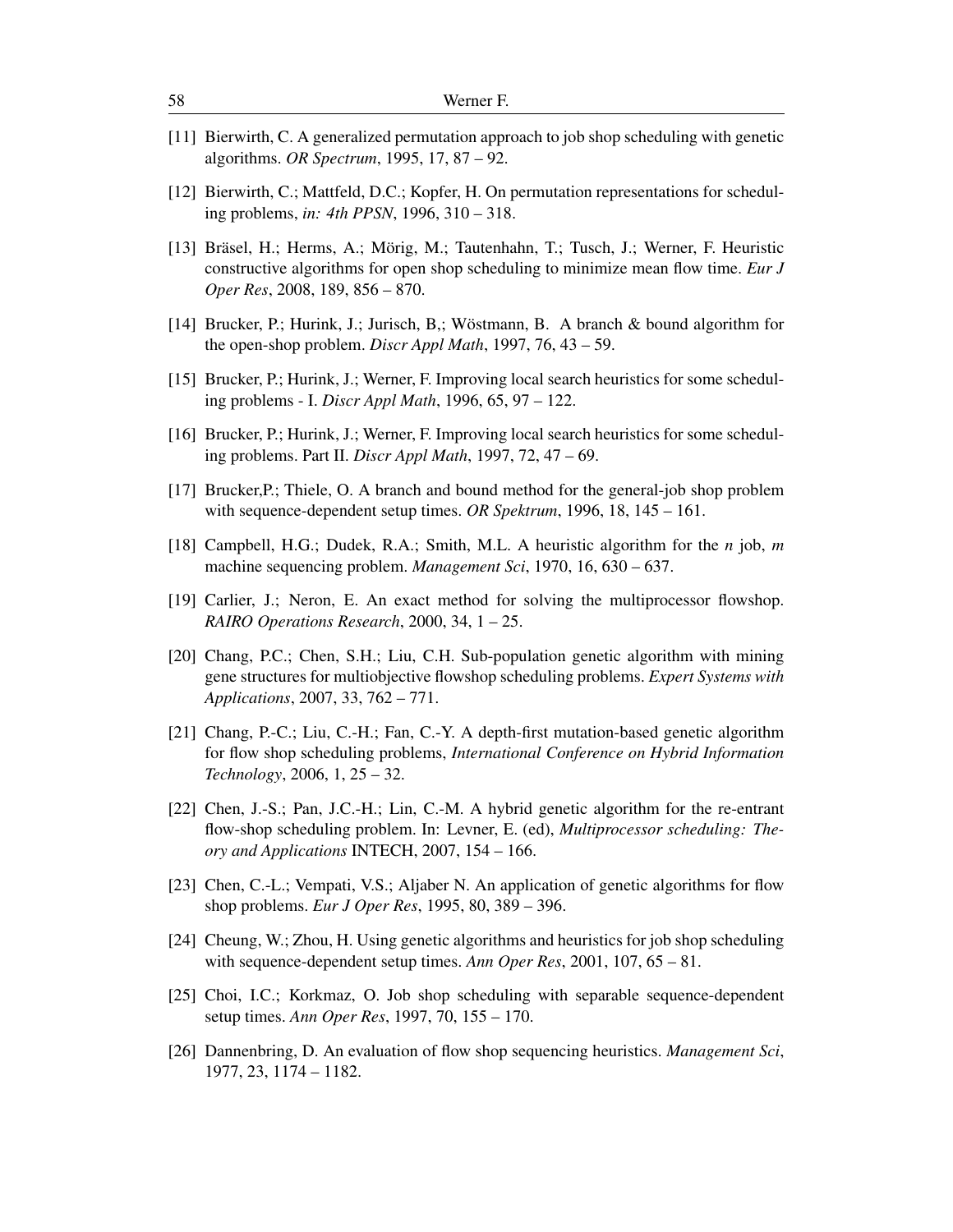- <span id="page-58-0"></span>[27] Davis, L. Job Shop scheduling with genetic algorithms. In: Grefenstette (ed.), *Proceedings of the First International Conference on Genetic Algorithms and Their Applications*. Lawrence Erlbaum: Hillsdale, NJ, 1985, 136 – 140.
- <span id="page-58-9"></span>[28] Della Croce, F.; Tadei, R.; Volta, G. A genetic algorithm for the job shop scheduling problem. *Comp Oper Res*, 1995, 22, 15 - 24.
- <span id="page-58-2"></span>[29] Demirkol, E.; Mehta, S.; Uzsoy, R. Benchmarks for shop scheduling problems. *Eur J Oper Res*, 1998, 109, 137 – 141.
- <span id="page-58-8"></span>[30] Dhingra, A.; Chandna, P. Hybrid genetic algorithm for multicriteria scheduling with sequence dependent setup time. *International Journal of Engineering*, 3, 2010, 510 – 520.
- <span id="page-58-10"></span>[31] Dorndorf, U.; Pesch, E. Evolution based learning in a job shop scheduling environment. *Comp Oper Res*, 1995, 22, 25 – 40.
- <span id="page-58-6"></span>[32] Etiler, O.; Toklu, B.; Atak, M.; Wilson J. A genetic algorithm for flow shop scheduling problem. *J Oper. Res. Soc.*, 2004, 55, 830–835.
- <span id="page-58-5"></span>[33] Falkenauer, E; Bouffouix, S. A genetic algortihm for the job-shop. In: *Proceedings of the IEEE International Conference on Robotics and Automation*, 1991, 824 – 829.
- <span id="page-58-14"></span>[34] Fang, H.L.; Ross, P.; Corne, D. A promising hybrid GA/heuristic approach for open shop scheduling problems. *Proceedings of the 11th European Conference on Artificial Intelligence*, John Wiley and Sons, 1994, 590 – 594.
- <span id="page-58-3"></span>[35] Fisher, H.; Thompson, G.L. Probabilistic learning combinations of local job-shop scheduling rules. In: Muth, J.F.; Thompson, G.L. (eds.) *Industrial Scheduling, Prentice Hall, Englewood Cliffs*, 1963.
- <span id="page-58-7"></span>[36] Franca, P.M.; Tin, G.; Buriol, L.S. Genetic algorithms for the no-wait flowshop sequencing problem with time restrictions. *Int J Prod Res*, 2006, 44, 939 - 957.
- <span id="page-58-13"></span>[37] Gao, J.; Sun, L.; Gen, M. A hybrid genetic and variable neighborhood descent algorithm for flexible job shop scheduling problems. *Comp Oper Res*, 2008, 35, 2892 – 2907.
- <span id="page-58-12"></span>[38] Ghedjati, F. Genetic algorithms for the job-shop scheduling problem with unrelated parallel constraints: heuristic mixing method machines and precedence. *Comp Ind Engn*, 1999, 37, 39 – 42.
- <span id="page-58-4"></span>[39] Giffler, B.; Thompson, G.L. Algorithms for solving production scheduling problems. *Oper Res*, 1960, 8, 487 – 503.
- <span id="page-58-1"></span>[40] Goldberg, D.E. Genetic algorithms in search, optimization and machine learning. Addison-Wesley, Reading, 1989.
- <span id="page-58-11"></span>[41] Goncalves, J.F.; Magalhaes Mendes, J.J.; Resende, M.G.C. A hybrid genetic algorithm for the job shop scheduling problem. *AT&T Labs Research Technical Report TD-5EAL6J*, 2002.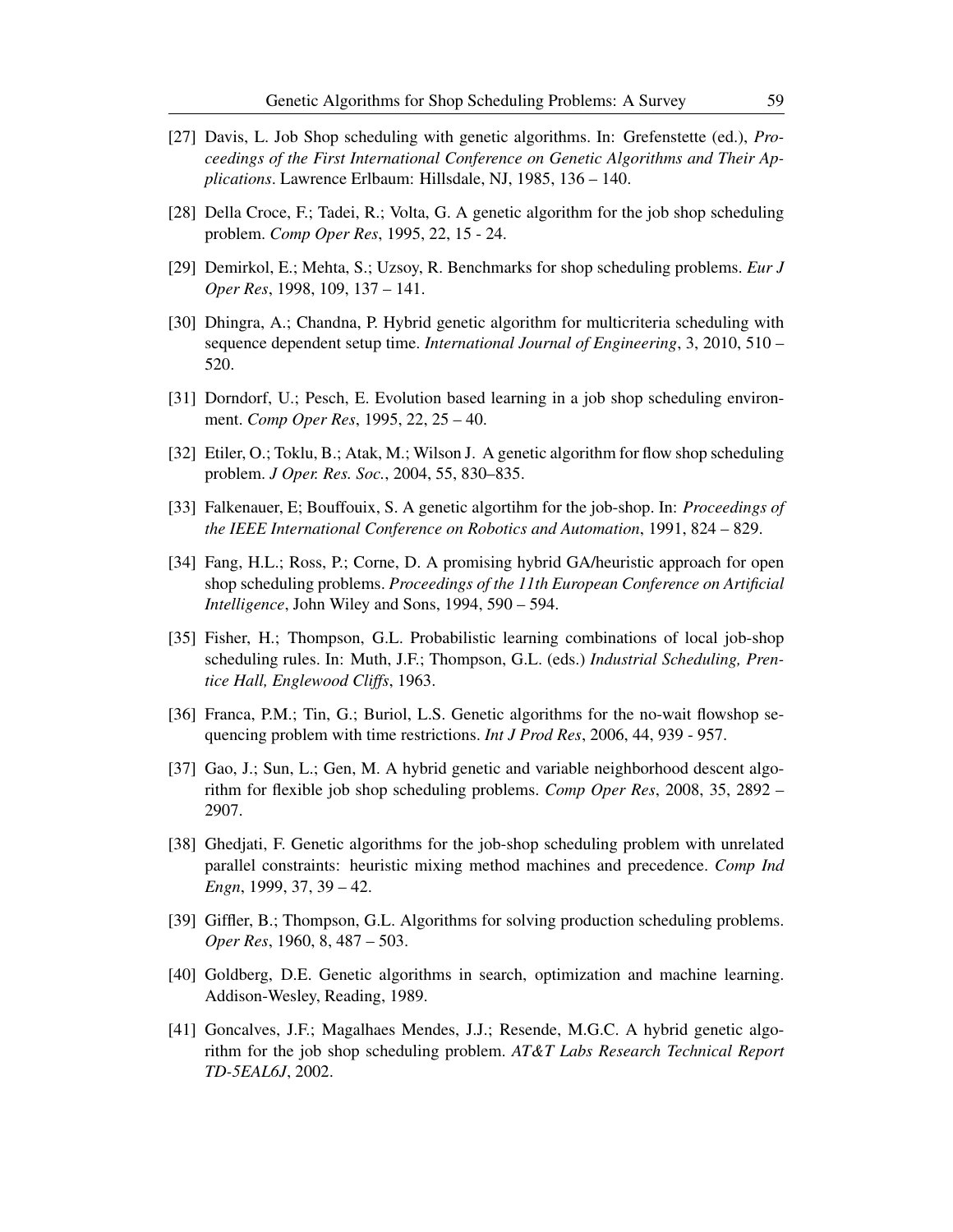- <span id="page-59-1"></span>[42] Graham, R.L.; Lawler, E.L.; Lenstra, J.K.; Rinnooy Kan, A.H.G. Optimization and approximation in deterministic sequencing and scheduling: A survey. *Annals of Discrete Mathematics*, 1979, 5, 287 – 326.
- <span id="page-59-4"></span>[43] Gueret, C.; Prins, C. A new lower bound for the open-shop problem. *Ann Oper Res*, 1999, 92 (1), 165 – 183.
- <span id="page-59-3"></span>[44] Hall, N.G.; Posner, M.E. Generating experimental data for computational testing with machine scheduling problems. *Oper Res*, 2001, 49, 854 - 865.
- <span id="page-59-14"></span>[45] Harmanani, H.M.; Drouby, F.; Ghosn, S.B. A parallel genetic algorithm for the open-shop scheduling problem using deterministic and random moves. *Proceedings of SpringSim'09*, SCS/ACM, 2009.
- <span id="page-59-7"></span>[46] Ho, J.C.; Chang, Y.-L. A new heuristic for the *n*-job, *m*-machine flow-shop problem.*Eur J Oper Res*, 1991, 52, 194 – 202.
- <span id="page-59-5"></span>[47] Holland, J.A. Adaptation in natural and artificial systems. *Ann Arbor: University of Michigan*, 1975.
- <span id="page-59-2"></span>[48] Jain, A.S.; Meeran, S. Deterministic job-shop scheduling: Past, present and future. *Eur J Oper Res*, 1999, 113, 390 – 434.
- <span id="page-59-6"></span>[49] Janiak, A; Portmann, M.-C. Genetic algorithm for the permutation flow-shop scheduling problem with linear models of operations. *Ann Oper Res*, 1998, 83, 95 – 114.
- <span id="page-59-8"></span>[50] Jarboi, B.; Eddaly, M.; Siarry, P. A hybrid genetic algorithm for solving no-wait flowshop scheduling problems. *Int J Adv Manuf Technol*, 2011, 54, 1129 - 1143.
- <span id="page-59-0"></span>[51] Jones, G. Genetic and Evolutionary Algorithms. *University of Sheffield*, 2004.
- <span id="page-59-10"></span>[52] Jolai, F.; Sheikh, S.; Rabbani, M.; Karimi, B. A genetic algorithm for solvng no-wait flexible flow lines with due windows and job rejection. *Int J Adv Manuf Technol*, 2009, 42, 523 – 532.
- <span id="page-59-11"></span>[53] Jungwattanakit, J.; Reodecha, M.; Chaovalitwongse; Werner, F. Algorithms for flexible flow shop problems with unrelated parallel machines. *Int J Adv Manuf Technol*, 2008, 37, 354 – 370.
- <span id="page-59-12"></span>[54] Jungwattanakit, J.; Reodecha, M.; Chaovalitwongse; Werner, F. A comparison of scheduling algorithms for flexible flow shop problems with unrelated parallel machines, setup times, and dual criteria. *Comp Oper Res*, 2009, 36, 358–378.
- <span id="page-59-13"></span>[55] Kacem, I.; Hammadi, S.; Borne, P. Approach by localization and multi-objective evolutionary optimization for flexible job-shop scheduling problems. *IEEE Transactions on Systems, Man, and Cybernetics*, Part C, 2002, 32 (1), 408 - 419.
- <span id="page-59-9"></span>[56] Kahramann, C.; Engin, O.; Kaya, I.; Yilmaz, M.K. An application of effective genetic algorithms for solving hybrid flow shop scheduling problems. *Intern J of Computational Intelligence Systems*, 2008, 1, 134 – 147.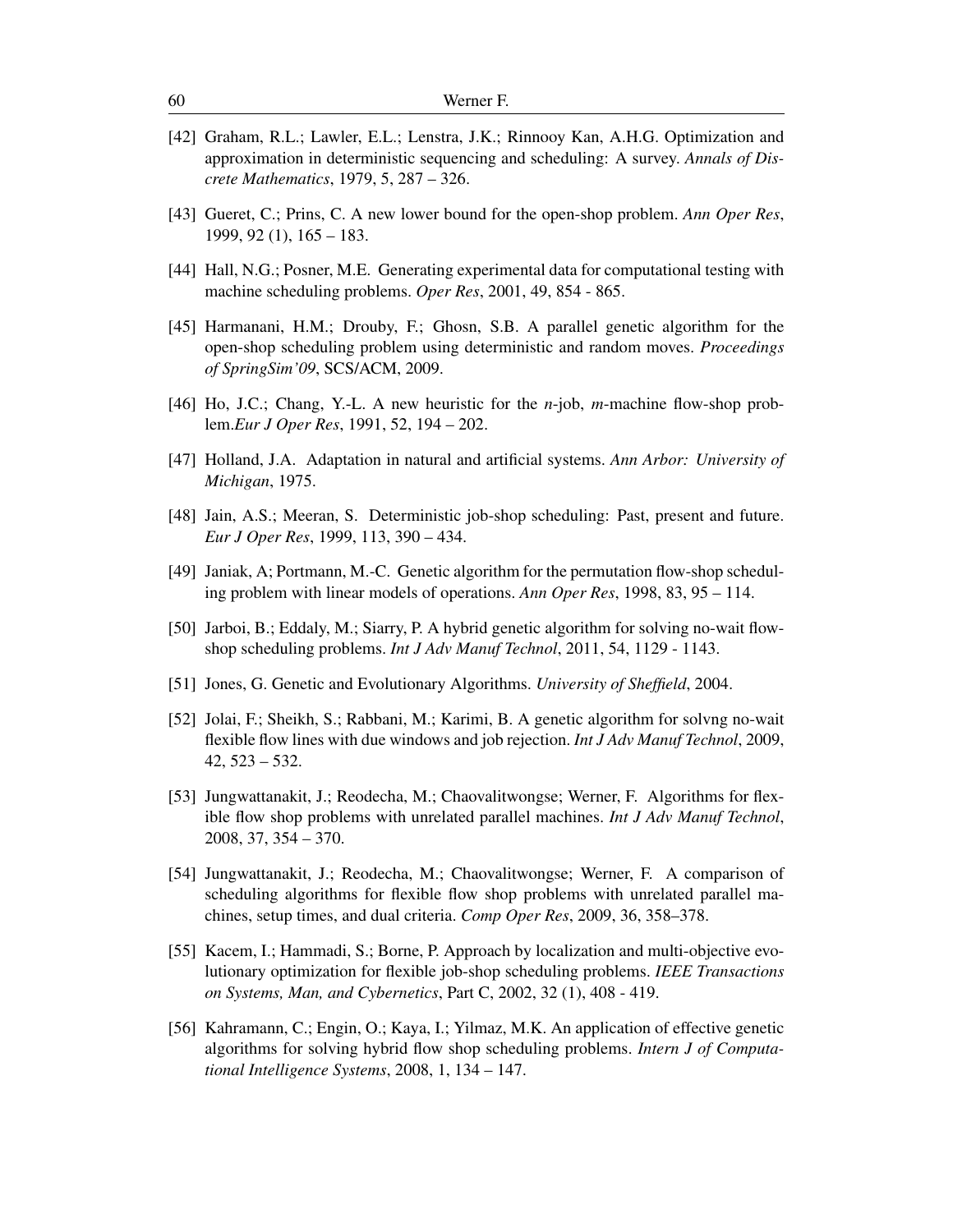- <span id="page-60-11"></span>[57] Khuri, S.; Miryala, S.R. Genetic algorithm for solving open shop scheduling problems. In: *Proceedings 9th Portuguese Conference on Artificial Intelligence*, 1999, 357 – 368.
- <span id="page-60-2"></span>[58] Kobayashi, S.; Ono, I.; Yamamura, M. An efficient genetic algorithm for job shop scheduling problems. *Proceedings of ICGA '95*, 1995, 506 – 511.
- <span id="page-60-13"></span>[59] Kokosinski, Z.; Studzienny, L. Hybrid genetic algorithms for the open-shop scheduling problem. *IJCSNS International Journal of Computer Science and Network Security*, 2007, 7, 136 – 145.
- <span id="page-60-10"></span>[60] Lei, D. A genetic algorithm for flexible job shop scheduling with fuzzy processing time. *Int J Prod Res*, 2010, 48, 2995 – 3013.
- <span id="page-60-0"></span>[61] Lawrence, S. Supplement to resource constrained project scheduling: An experimental investigation of heuristic scheduling techniques. *Graduate School of Industrial Administration, Carnegie-Mellon University, Pittsburgh*, 1984.
- <span id="page-60-7"></span>[62] Li, Y.; Chen, Y. A genetic algorithm for job-shop scheduling. *Journal of Software*, 2010, 5, 269 – 274.
- [63] Lei, D. A genetic algorithm for flexible job shop scheduling with fuzzy processing time. *Intern J Prod Res*. 2009, 48 (10), 2995 – 3013.
- <span id="page-60-12"></span>[64] Liaw, C.-F. A hybrid genetic algorithm for the open-shop scheduling problem. *Eur J Oper Res*, 2000, 124, 28 – 42.
- <span id="page-60-8"></span>[65] Lin, S.-C.; Goodman, E.; Punch, W.F. A Genetic Algorithm Approach to Dynamic job shop scheduling problems.
- <span id="page-60-3"></span>[66] Lin, S.-C.; Goodman, E.; Punch, W.F. Investigating parallel genetic algorithms on job shop scheduling problems, 1997.
- <span id="page-60-4"></span>[67] Liu, T.-K.; Tsai, J.-T.; Chou, J.-H. Improved genetic algorithm for the job-shop scheduling problem. *Int J Adv Manuf Technol*, 2006, 27, 1021 – 1029.
- <span id="page-60-6"></span>[68] Matsui, S.; Yamada, S. An empirical performance evaluation of a parameter-free genetic algorithm for job-shop scheduling problem. *IEEE Congress on Evolutionary Computation (CEC 2007)*, 2007, 3796 – 3803.
- <span id="page-60-9"></span>[69] Moon, I.; Lee, J. Genetic algorithm application to the job shop scheduling problem with alternative routings. *Pusan National University*, 2000.
- <span id="page-60-5"></span>[70] Moonen, M.; Janssens, G.K. A Giffler-Thompson focused genetic algorithm for the static job-shop scheduling problem. *The Journal of Information and Computational Science*, 2007, 4, 609 – 624.
- <span id="page-60-1"></span>[71] Murata, T; Ishibuchi, H.; Tanaka, H. Multi-objective genetic algorithm and its applications to flowshop scheduling. *Computers Ind Engng*, 1996, 30, 957 – 968.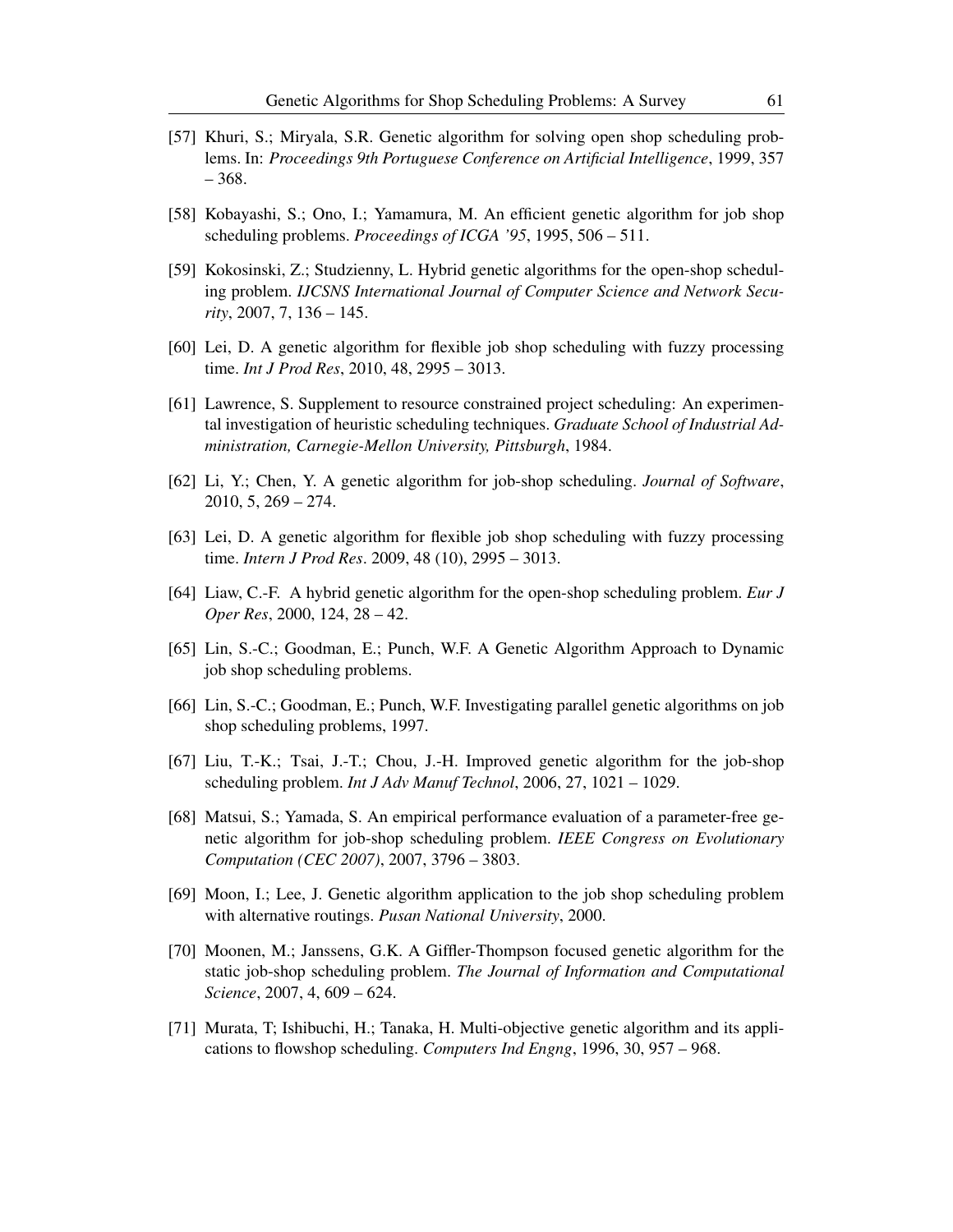- <span id="page-61-5"></span>[72] Murata, T; Ishibuchi, H.; Tanaka, H. Genetic algorithms for flowshop scheduling problems. *Computers Ind Engng*, 1996, 30, 1061 – 1071.
- <span id="page-61-13"></span>[73] Naderi, B.; Fatemi Ghomi, S.M.T.; Aminnayeri, M.; Zandieh A study on open shop scheduling to minimize total tardiness. *Int J Prod Res*, 2011, 49 (15), 4657 – 4678.
- <span id="page-61-4"></span>[74] Nawaz, M.; Enscore , E.E.; Ham, I. A heuristic algorithm for the *m*-machine, *n*-job flow shop sequencing problem. *Omega*, 1983, 11, 91 – 95.
- <span id="page-61-8"></span>[75] Nepalli, V.R.; Chen, C.L.; Gupta, J.N.D. Genetic algorithm for the two-stage bicriteria flowshop problem. *Eur J Oper Res*, 1996, 95, 356 – 373.
- <span id="page-61-0"></span>[76] Nissen, V. An overview of evolutionary algorithms in management applications. In: Biethahn, J.; Nissen, V. (eds.) *Evolutionary algorithms in management applications*, *Springer*, 1995, 44 – 97.
- <span id="page-61-2"></span>[77] Nissen, V.; Biethahn, J. An introduction to evolutionary algorithms. In: Biethahn, J.; Nissen, V. (eds.) *Evolutionary algorithms in management applications*, *Springer*,  $1995, 3 - 43.$
- <span id="page-61-10"></span>[78] Nowicki, E.; Smutnicki, C. A fast taboo search algorithm for the job-shop problem. *Management Sci*, 1996, 42, 797 – 813.
- <span id="page-61-9"></span>[79] Oguz, C.; Ercan, M.F. A genetic algorithm for hybrid flow-shop scheduling with multiprocessor tasks. *J Sched*, 2005, 8, 323 – 351.
- <span id="page-61-3"></span>[80] Oliver, I.M.; Smith, D.J.; Holland, J. A study of permutation crossover operators on the traveling salesman problem. In: *Proc 2nd Int Conf on Genetic Algorithms (ICGA'87)*, Cambridge, 1987, 224 – 20. *Eur J Oper Res*, 2006, 171, 674 – 692.
- <span id="page-61-1"></span>[81] Onwubolu, G.C.; Mutingi, M. Genetic algorithm for minimizing tardiness in flowshop scheduling. *Prod Planning and Control*, 1999, 10, 462 – 471.
- <span id="page-61-14"></span>[82] Palacios, J.J.; Puente, J.; Vela C.R.; Gonzalez-Rodriguez, I. A genetic algorithm for the open shop problem with uncertain durations. *Proceedings of IWINAC 2009, Part I, Lect Notes Comp Sci*, 2009, 5601, 255 – 264.
- <span id="page-61-11"></span>[83] Park, B.J.; Choi, H.R.; Kim, H.S. A hybrid genetic algorithm for the job shop scheduling problems. *Comput Ind Engn*, 2003, 45, 597 - 613.
- <span id="page-61-12"></span>[84] Peng L.H.; Salim, S. A modified Giffler and Thompson genetic algorithm on the job shop scheduling problem *Mathematika*, 2006, 22, 91 – 107.
- <span id="page-61-6"></span>[85] Ponnambalam, S.G.; Aravindan, P.; Chandrasekaran, S.: Constructive and improvement flow shop scheduling heuristics: an extensive evaluation. *Prod Planning Control*,  $2001, 12, 45 - 60.$
- <span id="page-61-7"></span>[86] Pannambalam, S.G.; Jagannathan, H.; Kataria, M.; Gadicherla, A. A TSP-GA multiobjective algorithm for flow-shop scheduling. *Int J Adv Manuf Technol*, 2004, 23, 909 – 915.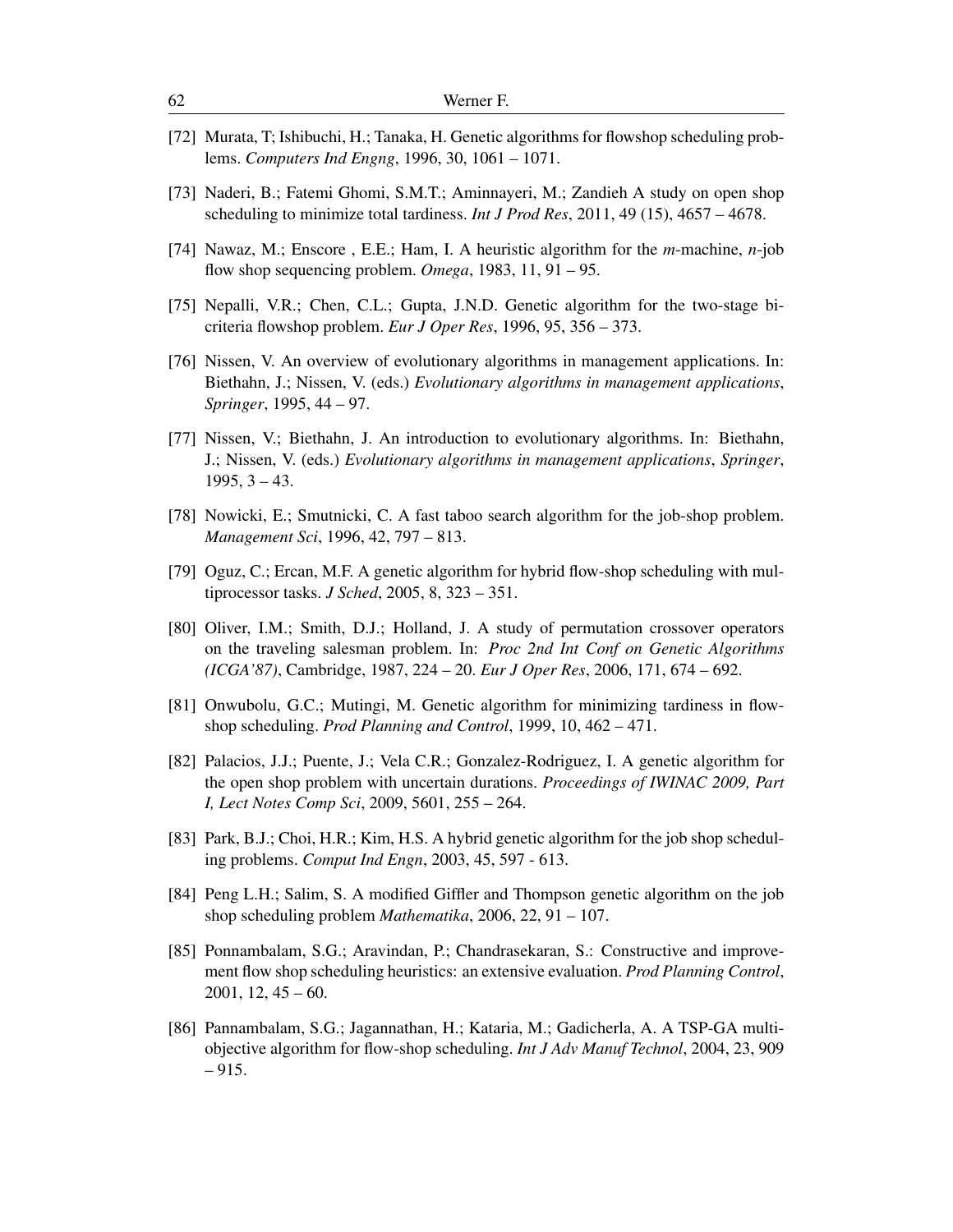- <span id="page-62-11"></span>[87] Pasupathy, T.; Rajendran, C.; Suresh, R.K. A multi-objective genetic algorithm for scheduling in flow shops to minimize the makespan and total flow time of jobs. *Int J Adv Manuf Technol*, 2006, 27, 804 – 815.
- <span id="page-62-4"></span>[88] Potts, C.N.; Strusevich, V.A. Fifty years of scheduling: A survey of milestones. *J Oper Res Soc*, 2009, 60, S41 – S68.
- <span id="page-62-15"></span>[89] Prins, C. Competitive genetic algorithm for the open-shop scheduling problem. *Math Meth Oper Res*, 2000, 52, 389 – 411.
- <span id="page-62-10"></span>[90] Rajendran, C. Heuristic algorithm for scheduling in a flowshop to minimize total flowtime. *Intern J Prod Econ*, 1993, 29, 65 – 73.
- <span id="page-62-9"></span>[91] Rajkumar, R.; Shahabudeen, P. An improved genetic algorithm for the flowshop scheduling problem. *Intern J Prod Res*, 2009, 47 (1), 233 – 249.
- <span id="page-62-13"></span>[92] Rashidi, E.; Jahandar, M.; Zandieh, M. An improved hybrid multi-objective parallel genetic algorithm for hybrid flow shop scheduling with unrelated parallel machines. *Int J Adv Manuf Technol*, 2010, 49, 1129 – 1139.
- <span id="page-62-0"></span>[93] Rechenberg, I. Evolutionsstrategie. Optimierung technischer Systeme nach Prinzipien der biologischen Evolution, *Frommann-Holzboog*, Stuttgart, 1973.
- <span id="page-62-6"></span>[94] Reeves, C.R. A genetic algorithm for flowshop sequencing. *Comp Oper Res*, 1995,  $22, 5 - 13.$
- <span id="page-62-7"></span>[95] Reeves, C.; Yamada, T. Genetic algorithm, path relinking and the flowshop sequencing problem. *Evolutionary computation*, 1998, 12, 335 - 344.
- <span id="page-62-2"></span>[96] Reza Hejazi, S.; Saghafian, S. Flowshop scheduling problems with makespan criterion: a review. *Intern J Prod Res*, 2005, 43, 2895 - 2929.
- <span id="page-62-3"></span>[97] Ruiz, R.; Maroto A comprehensive review and evaluation of permutation flow shop heuristics. *Eur J Oper Res* 2005, 165, 479 – 494.
- <span id="page-62-12"></span>[98] Ruiz, R.; Maroto, C.. A genetic algorithm for hybrid flowshops with sequencedependent setup times and machine eligibility
- <span id="page-62-8"></span>[99] Ruiz, R.; Maroto, C.; Alcaraz; J. Two new robust genetic algorithms for the flowshop problem. *Omega*, 2006, 34, 461 – 476.
- <span id="page-62-5"></span>[100] Ruiz, R.; Vazquez-Rodriguez The hybrid flow shop scheduling problem. *Eur J Oper Res*, 2010, 205, 1 – 18.
- <span id="page-62-14"></span>[101] Sakawa, M.; Mori, T. An efficient genetic algorithm for job-shop scheduling problems with fuzzy processing time and fuzzy duedate. *Comput Ind Engng*, 1999, 36, 325 – 341.
- <span id="page-62-1"></span>[102] Schwefel, H.P. Numerische Optimierung von Computer-Modellen mittels der Evolutionsstrategie. *Birkhäuser, Basel*, 1977.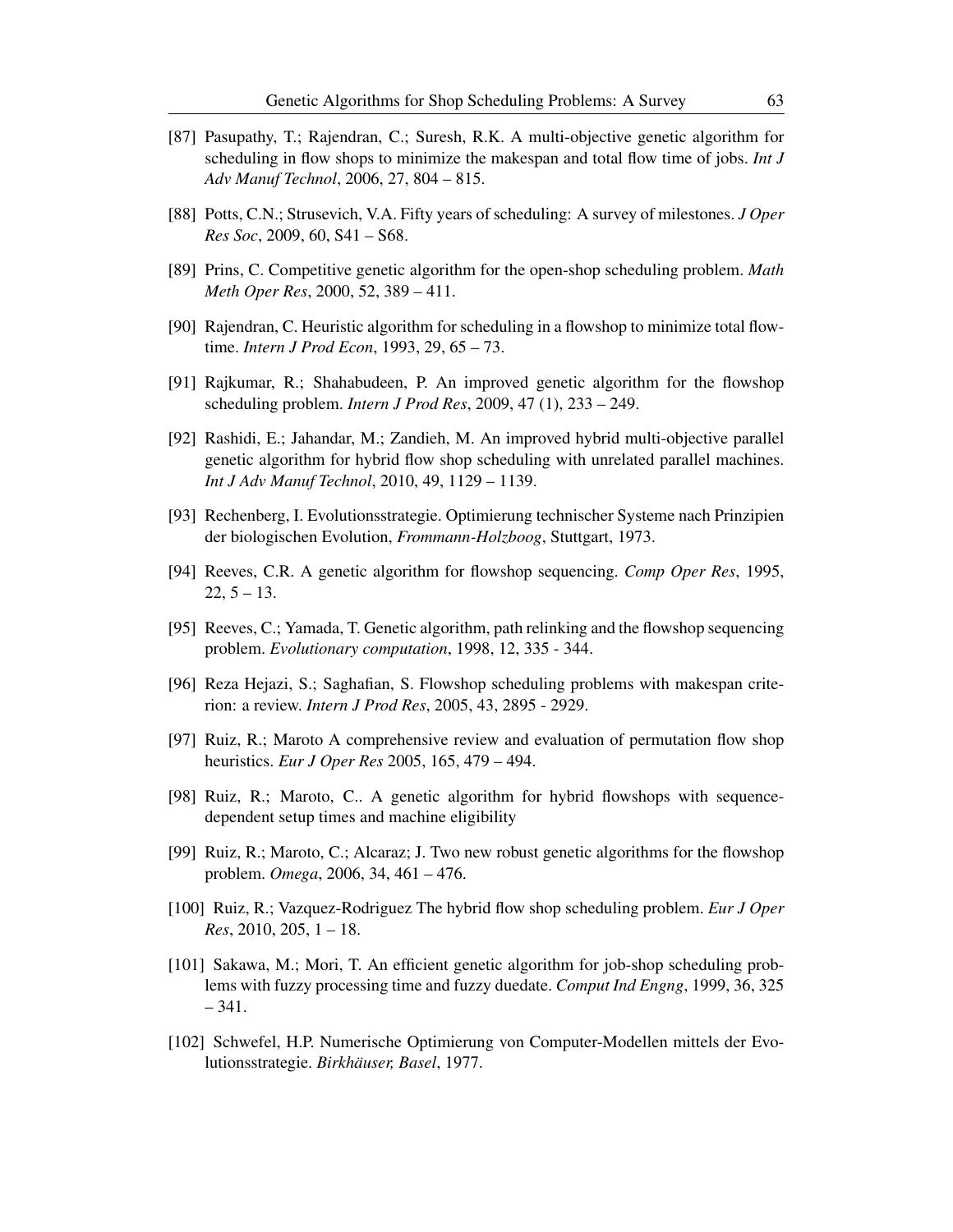- <span id="page-63-14"></span>[103] Senthilkumar, P.; Sahhabudeem, P. GA based heuristic for the open shop scheduling problem. *Intern J Adv Man Technol*, 2006, 30 (3-4), 297 – 301.
- <span id="page-63-12"></span>[104] Sharma, B.; Yao, X Characterizing genetic algorithm approaches to job shop scheduling. *UK Workshop on Computational Intelligence*, Loughborough University, 2004.
- <span id="page-63-8"></span>[105] Sridhar, J.; Rajendran, C. Scheduling in flowshop and cellular manufacturing systems with multiobjectives - a genetic algorithmic approach. *Prod Plann Control*, 2007, 7, 734 – 382.
- <span id="page-63-10"></span>[106] Sivrikaya Serifoglu, F.; Ulusoy, G. Multiprocessor task scheduling in multistage hybrid flow shops: A genetic algorithm approach. *J Oper Res Soc*, 2004, 55, 504– 512.
- <span id="page-63-3"></span>[107] Storer, R.H.; Wu, S.D.; Vaccari, R. New search spaces for sequencing problems with applications to job-shop scheduling. *Management Sci*, 1992, 38, 453 – 467.
- <span id="page-63-1"></span>[108] Sun, Y.; Zhang, C.; Gao,L.; Wang X. Multi-objective optimization algorithms for flow shop scheduling problem: a review and prospects. *Int J Adv Manuf Technol*, 2011, 55, 723 – 739.
- <span id="page-63-4"></span>[109] Syswerda, G. Schedule optimization using genetic algorithms. In: L. Davis (ed.), *Handbook of Genetic Algorithms*, 1990, 332 – 349.
- <span id="page-63-2"></span>[110] Taillard, E. Benchmarks for basic scheduling problems. *Eur J Oper Res*, 1993, 64,  $278 - 285.$
- <span id="page-63-5"></span>[111] Tang, L.; Liu, J. A modified genetic algorithm for the flow shop sequencing problem to minimize mean flow time. *J Int Manuf*, 2002, 13, 61 – 67.
- <span id="page-63-6"></span>[112] Tseng, L.-Y.; Lin, Y.-T. A hybrid genetic local search algorithm for the permutation flowshop scheduling problem. *Eur J Oper Res*, 2009, 198, 84 – 92.
- <span id="page-63-9"></span>[113] Uysal, O.; Bulkan, S. Comparison of genetic algorithm and particle swarm optimization for bicriteria permutation flowshop scheduling problem. *Int J Comp Intell Res*, 2008, 4, 159 – 175.
- <span id="page-63-7"></span>[114] Vallada, E.; Ruiz, R. Genetic algorithms with path relinking for the minimum tardiness permutation flow shop problem. *Omega*, 2010, 38, 57 - 67.
- <span id="page-63-0"></span>[115] Vallada, E.; Ruiz, R.; Minella, G. Minimising total tardiness in the *m*-machine flowshop problem: A review and evaluation of heuristics and metaheuristics. *Comp Oper Res*, 2008, 35, 1350 – 1373.
- <span id="page-63-11"></span>[116] Vazquez, M.; Whitley, L.D. A comparison of genetic algorithms for the static job shop scheduling problem, *Lecture Notes Comp Sci*, 2000, 1917, 303 – 312.
- <span id="page-63-13"></span>[117] Vazquez, M.; Whitley, L.D. A comparison of genetic algorithms for the dynamic job shop scheduling problem. *Genetic and Evolutionary Computation Conference*, 2000, 1011 – 1018.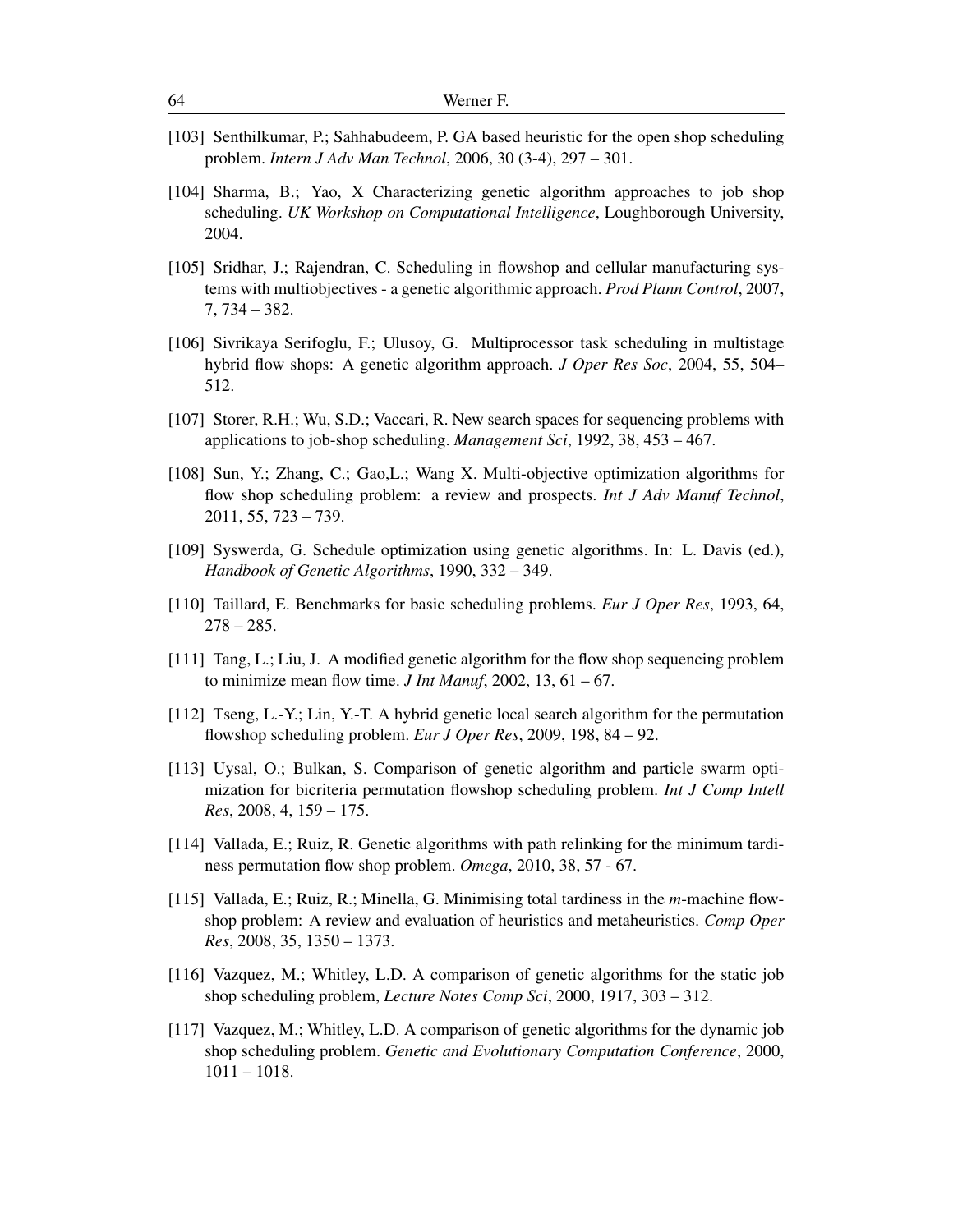- <span id="page-64-12"></span>[118] Vela, C.R.; Varela, R.; Gonzalez, M.A. Local search and genetic algorithm for the job shop scheduling problem with sequence dependent setup times. *J Heuristics*, 2010, 16, 139 – 165.
- <span id="page-64-9"></span>[119] Wang, W.; Brunn, P. An effective genetic algorithm for job shop scheduling. *Proceedings of the Institution of Mechanical Engineers, Part B: Journal of Engineering Manufacture*, 2000, 214 (4), 293 – 300.
- <span id="page-64-10"></span>[120] Wang, L.; Zheng, D.-Z. A modified genetic algorithm for job shop scheduling. *Int J Adv Manuf Technol*, 2006, 27, 1021 – 1029.
- <span id="page-64-0"></span>[121] Werner, F. On the solution of special sequencing problems. *Ph.D. Thesis*, TU Magdeburg, 1984 (in German).
- <span id="page-64-1"></span>[122] Werner, F. An adaptive stochastic search procedure for special scheduling problems. *Economicko-Matematicky Obzor*, 1988, 24, 50 – 67 (in German).
- <span id="page-64-3"></span>[123] Werner, F. On the structure and approximate solution of special combinatorial optimization problems. *Habilitation Thesis*, TU Magdeburg, 1989 (in German).
- <span id="page-64-4"></span>[124] Werner, F. Some relations between neighborhood graphs for a permutation problem, 1991, 22, 297 - 306.
- <span id="page-64-14"></span>[125] Werner, F. On the heuristic solution of the permutation flow shop problem by path algorithms. *Comp Oper Res*, 1993, 20, 707 – 722.
- <span id="page-64-13"></span>[126] Xie, H. A genetic algorithm approach to job shop scheduling problems with a batch allocation issue. *Proceedings of the 17th International Workshop on Artificial Intelligence*, Seattle, 2001, 126 – 131.
- <span id="page-64-11"></span>[127] Xing, Y.J.; Wang, Z.Q.; Sun, J.; Meng, J.J. A multi-objective fuzzy genetic algorithm for job-shop scheduling problems. *Journal of Achievements in Materials and Manufacturing Engineering*, 2006, 17, 297 – 300.
- <span id="page-64-2"></span>[128] Yamada, T.; Nakano, R. A genetic algorithm applicable to Large-Scale job-shop problems. *Parallel Problem Solving from Nature* 1992, 2, 281 – 290.
- <span id="page-64-7"></span>[129] Yamada, T.; Nakano, R. A genetic algorithm with multi-step crossover for job-shop scheduling problems. *GALESIA'95*, 1995, 146 – 151.
- <span id="page-64-5"></span>[130] Yamada, T.; Nakano, R. Scheduling by genetic local search with multi-step crossover. Fourth International Conference on Parallel Problem Solving from Nature (PPSN IV), 1996, 960 – 969.
- <span id="page-64-8"></span>[131] Yamada, T.; Nakano, R. Genetic algorithms for job-shop scheduling problems *Proceedings of Modern Heuristic for Decision Support*, London, 1997, 67 – 81.
- <span id="page-64-6"></span>[132] Yaurima, V.; Burtseva, L.; Tchernykh, A. Hybrid flowshop with unrelated machines, sequence-dependent setup time, availability constraints and limited buffers. *Comput Ind Engng*, 2008,.